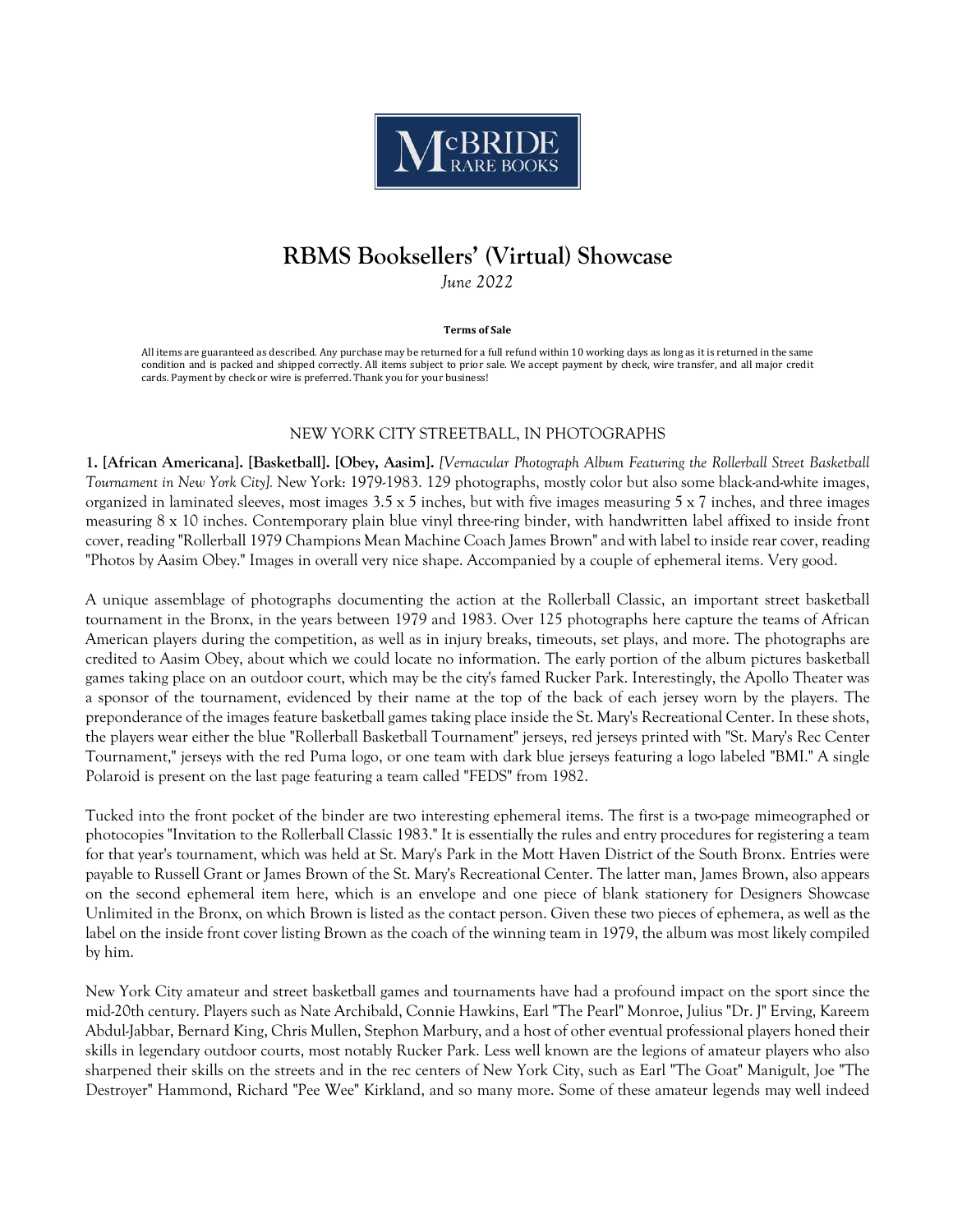be pictured in the present album. A unique photographic record of New York streetball during an early and important time in its development. *(McBRB3252)* \$1,500

# NEIGHBORHOOD DIRECTORIES FOR THE FIRST AFRICAN-AMERICAN-OWNED SUBDIVISION IN ATLANTA

**2. [African Americana]. [Georgia].** *[Just Us Neighbors Community Club]. [Trio of Residential Directories for the Just Us Neighbors Community Club (i.e., "The JUNS"), the Smallest Official Neighborhood, and the First Black-Owned-and-Developed Subdivision, in the History of Atlanta].* [Atlanta]: [1976 or earlier], 1984, and 1988. Three pamphlets. [9], [15], and [14]pp. Green, blue, and white wrappers, respectively, all stapled. Some foxing and edge wear, substantial manuscript notations throughout. One pamphlet signed, "M.W. Jackson" on front cover. With a mimeographed schematic of the cul-de-sac of Fountain Drive, 8.5 x 11 inches. Folded twice, with short separations along folds. Very good.

Three handmade residential directories for the Just Us Neighbors Community Club, with each resident's name, address, and phone number, plus extensive manuscript emendations by a previous owner. Both of the later examples of the directory have listings of the club's officers and the "Courtesy Committee." The earliest directory is arranged alphabetically by resident name, while the latter two are presented sequentially by each of the two streets comprising the neighborhood. The present directories were very likely owned by one of the residents, Mamie W. Jackson, who is listed on Morris Brown Drive in all three directories and has signed her name to the middle example.

Just Us, Atlanta began in the late 1940s as the Fountain Drive-Morris Brown Drive Community Club, and changed its name to Just Us in the early 1950s. Just Us was the first neighborhood in the city to be developed as a Black-owned subdivision, and consists of only two streets, those in its original name - Fountain Drive and Morris Brown Drive. The neighborhood is bordered on the north by Washington Park, the west by Mozley Park, and the south and east by Ashview Heights. Just Us also encompasses two parks, numbered I and II - the first dedicated to the community's first president Margaret Davis Bowen and the second to President John F. Kennedy; the latter includes an eternal gas-powered torch as well as a monument to Rev. Martin Luther King, Jr.

Interestingly, Margaret Davis Bowen is listed in the earliest of the directories here, as "Mrs. John W.E. Bowen (Margaret D.)" on Fountain Drive. Though not dated, this directory must necessarily have been published after 1962 (when John W.E. Bowen died) and 1976 (when Margaret died), as Margaret is listed as living alone. A previous owner of the directory, the aforementioned Mamie Jackson, has noted at a later date that Margaret was now "Dead." In fact, Mrs. Jackson has marked up all three of the present directories with numerous manuscript notes, mostly indicating when residents have died, but also when they have moved, remarried, or changed phone numbers. In a few instances, new residents have been added by hand, along with their address and phone numbers.

Accompanying the directories is a mimeographed schematic titled, "Designated Areas for Jamboree Activities July 7th." The year is not indicated, but it was printed before 1976, as the Bowen residence is noted here. In fact, about thirty residences are shown, with each homeowner's name placed appropriately, and with barricades enclosing the cul-de-sac of Fountain Drive. This was evidently a block party dedicated to an international theme. Various portions of the street are designated for "Europe," "Asia," "South America," and so on, with one part of the street designed for "Floor Show & Dancing."

In addition to the three complete directories and the schematic of the block party, a fourth is also offered here, but not included in the official count, given that we cannot be sure it is complete, it lacks wrappers, and the last leaf is partially torn away, costing two phone numbers. Still, it also emanates from the lifetime of Margaret Davis Bowen, and lists sixty-five residents (practically the same number listed in the earliest example above). It is likely complete and just missing the wrappers.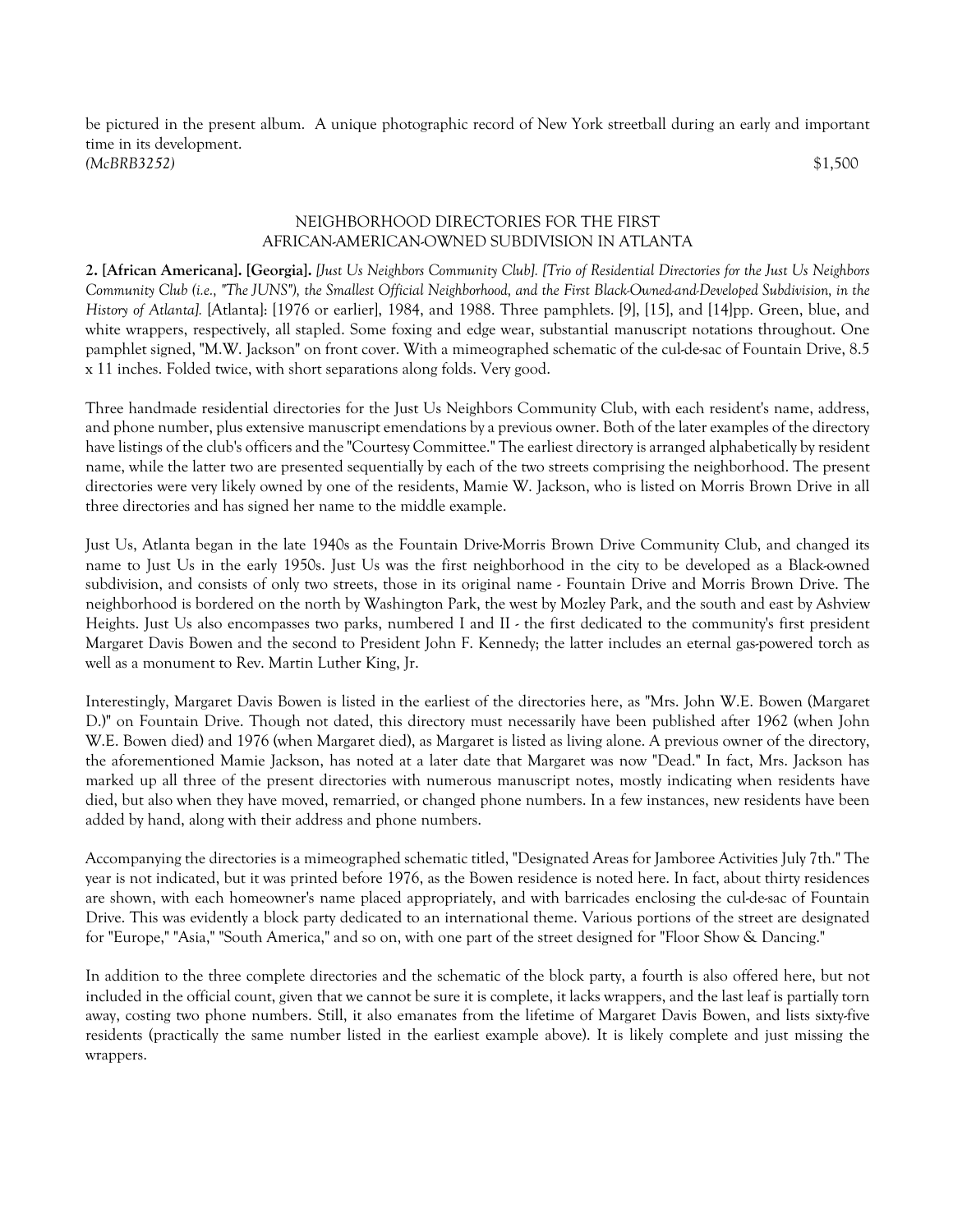OCLC is silent on any directories from the Just Us community, not surprising given their ephemeral nature, or any historical material at all, for that matter, from this groundbreaking African-American suburb of Atlanta. *(McBRB3141)* \$1,500

# DOCUMENTING THE FALLING OUT OF THE ALREADY UNEASY RELATIONSHIP BETWEEN THE NAACP AND THE COMMUNIST PARTY

**3. [African Americana]. [National Association for the Advancement of Colored People].** The NAACP and the Communists [caption title]. New York: NAACP, 1949. Broadside, 11 x 8.5 inches. Old folds, short separations of crossfolds, minor toning. About very good.

An offprint of an article printed in *The Crisis*, discussing the "old phrases," "name-calling," "angled 'news' stories," "halftruths" and "whole lies" being printed by the Communist Party in their mouthpiece, *The Daily Worker*. The object of this public attack, according to the NAACP, is to "discredit NAACP leadership", "tear the Association apart" and "take it over." This public fight between the NAACP and the Communist Party came in the midst of the Red Menace panic, and just two years after the initial hearings by the House Un-American Activities Committee. Previously, the two organizations had occasionally though somewhat uneasily worked together, most notably in the defense of the Scottsboro Boys in Alabama in the 1930s. Eventually the two groups split along ideological lines, as the NAACP attempted to work within the democratic system to ensure reforms and the Communists were committed to an all-out revolution of the American form of government. OCLC records just three institutional copies, at UC-Davis, Howard, and Northwestern. *(McBRB2772)* \$350

#### BLACK BOOK HISTORY

**4. [African Americana]. [Publishing].** *[Materials Collected by Miss M.A. Lincoln on the Subject of African American Suffrage, Including Three Prospectuses for Books by African American Authors].* [Various locations: 1903]. Four single-page typed letters, with transmittal envelopes, and three printed prospectuses, each [4]pp. on a single folded sheet. Old folds. Minor wear and soiling. Very good.

A small collection of four typed letters and three circulars sent to Miss M.A. Lincoln, a student at Bates College in Lewiston, Maine, during the early-20th century. Lincoln wrote to libraries and publishing house seeking materials on African-American suffrage; present here are brief typewritten replies from the Boston Public Library; the American Academy of Political & Social Science; Little, Brown, & Company; and the American Publishing Company. Each institution responds that it is unable to supply materials related to the specific subject of suffrage, but the publishing houses at least offer alternate titles on African-American history. The American Publishing Company goes so far as to forward three prospectuses, each illustrated and four pages in length. The books advertised by the circulars are, "The Black Phalanx," by Joseph T. Wilson, an important history of African-American service in the U.S. military, first published in 1888; "From the Virginia Plantation to the National Capitol" (1894), by John M. Langston, an account of the author's journey from Virginia slavery to the House of Representatives; and "Joining the Navy, or Abroad with Uncle Sam" (1895), by Jonathan Paynter, an autobiographical account of a Black man's tour in the Navy, described in the prospectus as the "first race contribution to Navy literature." A scarce record of marketing for late-19th century works by African Americans. *(McBRB3279)* \$1,250

# "I WAS FORTY YEAR OLD WHEN 'MANCIPATION COME."

**5. [African Americana]. [South Carolina]. [Adams, Charlie].** *[Photographically-Illustrated Memoir About South Carolina Former Slave, Charlie Adams].* [N.p., likely South Carolina: ca. 1933]. [2],8,[1]pp. typescript, printed and numbered on rectos only, plus six additional leaves with original tipped-in photographs, some with typed captions, stapled. Tiny remnants of wrappers in the staples, minor edge wear, photographs mildly faded. Good.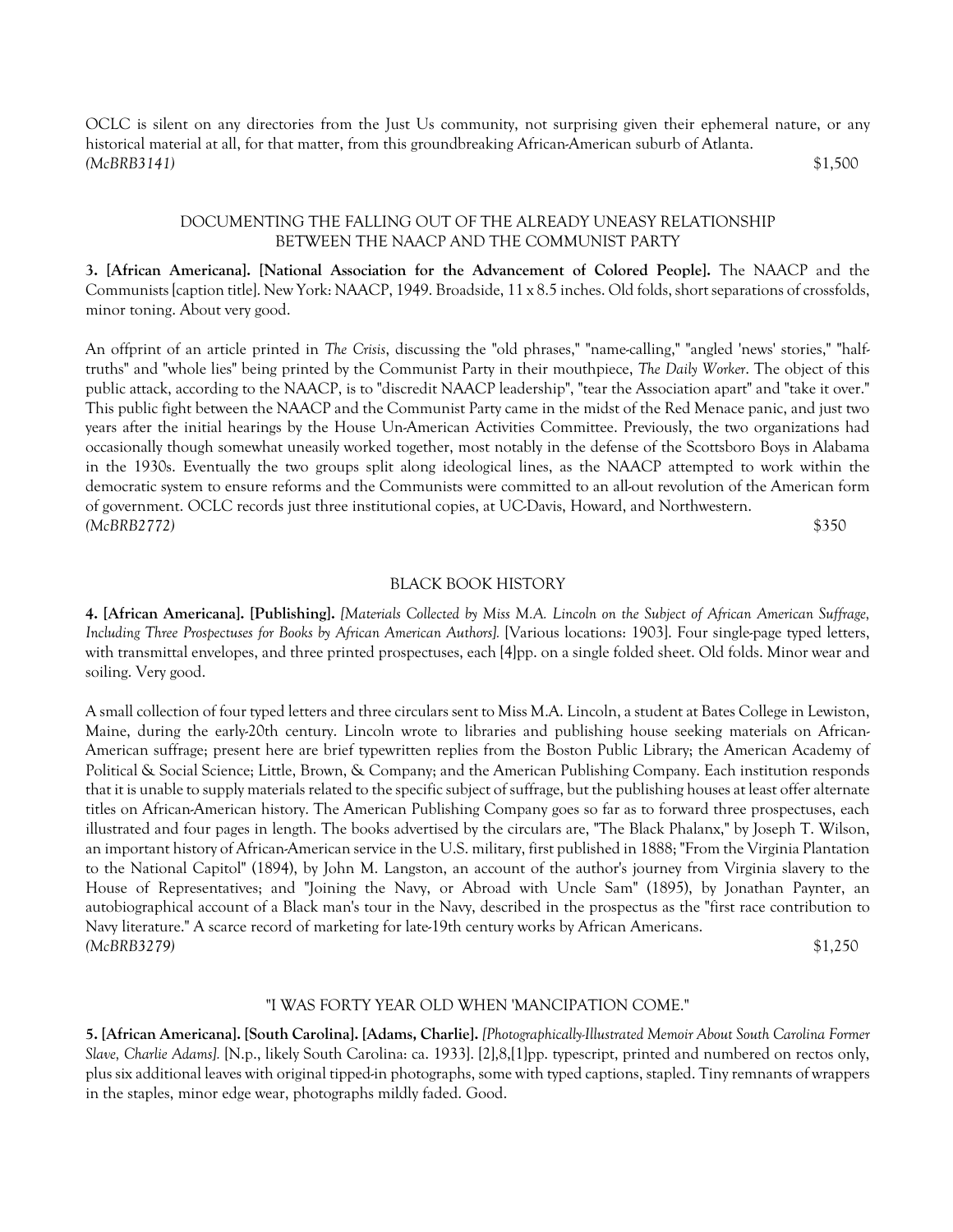A curious and bibliographically interesting biography of Charlie Adams, a former slave in South Carolina who lived to be 108 years old, and who is pictured in all six photographs tipped into the present work. The work was seemingly compiled by Charles S. Clifford, who learned about Adams while visiting Chester, South Carolina in 1928, evidenced by the text of a letter included here. At the time Clifford met him, Adams was 104 years old and a local legend, as he had survived forty years in slavery and over sixty years beyond the clutches of the peculiar institution.

The preponderance of the work contains an eight-page account of the author's first encounter with Charlies Adams, titled "Under Southern Skies." The author first meets Adams' son of the same name while cutting down a tree, and desires to meet the father. Soon after, the author declares his purpose: "to meet this old man, to hear the real stories of old Slavery Days which he was sure to have and to get some characteristic pictures of him." The author relates the story of meeting Adams, his wife "Muh," and numerous grandchildren at Adams' house. He describes Adams' physical appearance as the former slave tells him about the kind of manual labor he still performs, even at his advanced age. The author then describes Adams' "personal charms," his "extremely gentle" manner, his "soft and beautiful" voice, and his possession of "a dignity and a self-confidence that marks him as a Patriarch of his race."

At this point, the tone of Adams' account changes, as the author records Adams' nostalgic longing for the days of slavery, a time when Adams "never had no hard time." The author then inserts his own glistening, idealized, and "hazy" description of "the sun-lit cotton fields of the Old South," punctuated with "the shouts and laughter of many Negroes, their black skins glistening in the sunlight" and "soulful music with the rhythm of care-free and happy hearts." At this point, the author takes leave of Adams, though he stayed in touch with the son for some years afterward. On the last page, the author records in manuscript that Adams died in January 1933 at the age of 108, though the month and year are curiously scratched out. Interestingly, the author records all quotes by Adams or other African Americans in dialect.

The author also mentions within the text that he took pictures of Adams. Indeed six photographs feature Adams sitting by himself, as well as with his wife Muh. According to one of the captions, Charlie and Muh had been married for seventyfive years. Most of the photographs feature Adams weaving a wicker basket while sitting on the porch of his house. Some of the photographs are captioned with exchanges between Adams and his wife in African American dialect.

The present work does not contain a title page, nor does it retain wrappers, though very small remnants of wrappers remain in the binding staples along the spine. We are confident the work is textually complete, as it begins even before page one, appears to carry a complete account of Clifford's visit with Adams, and concludes with several leaves containing photographs. We surmise that the work is perhaps a unique hand-made memoir, or at most was produced in only a few copies, due to the nature of the typescript, the textual emendations within the text, and the presence of the photographs, which would have been expensive to produce for such a vanity project, and the first of which seems very much intended as a frontispiece. In the end, however, we cannot be entirely sure the work is complete, but provide our price for the value of the material that is in fact present here. Internet searches of each name, place, and the title, "Under Southern Skies" produced nothing similar to the present work, and the WPA's efforts to interview former slaves would not come until several years after the present work, when Adams had already passed away.

A mesmerizing and perhaps unique vernacular production memorializing the life of a South Carolina man who far outlived the vile institution of slavery, though the author (no doubt a white man) manages to create here a sly entry in the literature prevalent in the South at the time that contended that African Americans were better off under slavery than with their subsequent freedom. *(McBRB2579)* \$2,250

# "COLORED SPEAKERS" REACTING TO THE TENNESSEE CENTRAL RAILROAD IN NASHVILLE

**6. [African Americana]. [Tennessee].** *Speaking on the Baxter R.R. Proposition by Prominent Colored Speakers [caption title].* Nashville: Boylin Printing Co., [ca. 1898]. Printed broadside, 12 x 9 inches. Noticeably tanned and somewhat brittle, closed tear on right edge, slightly chipped. Very good.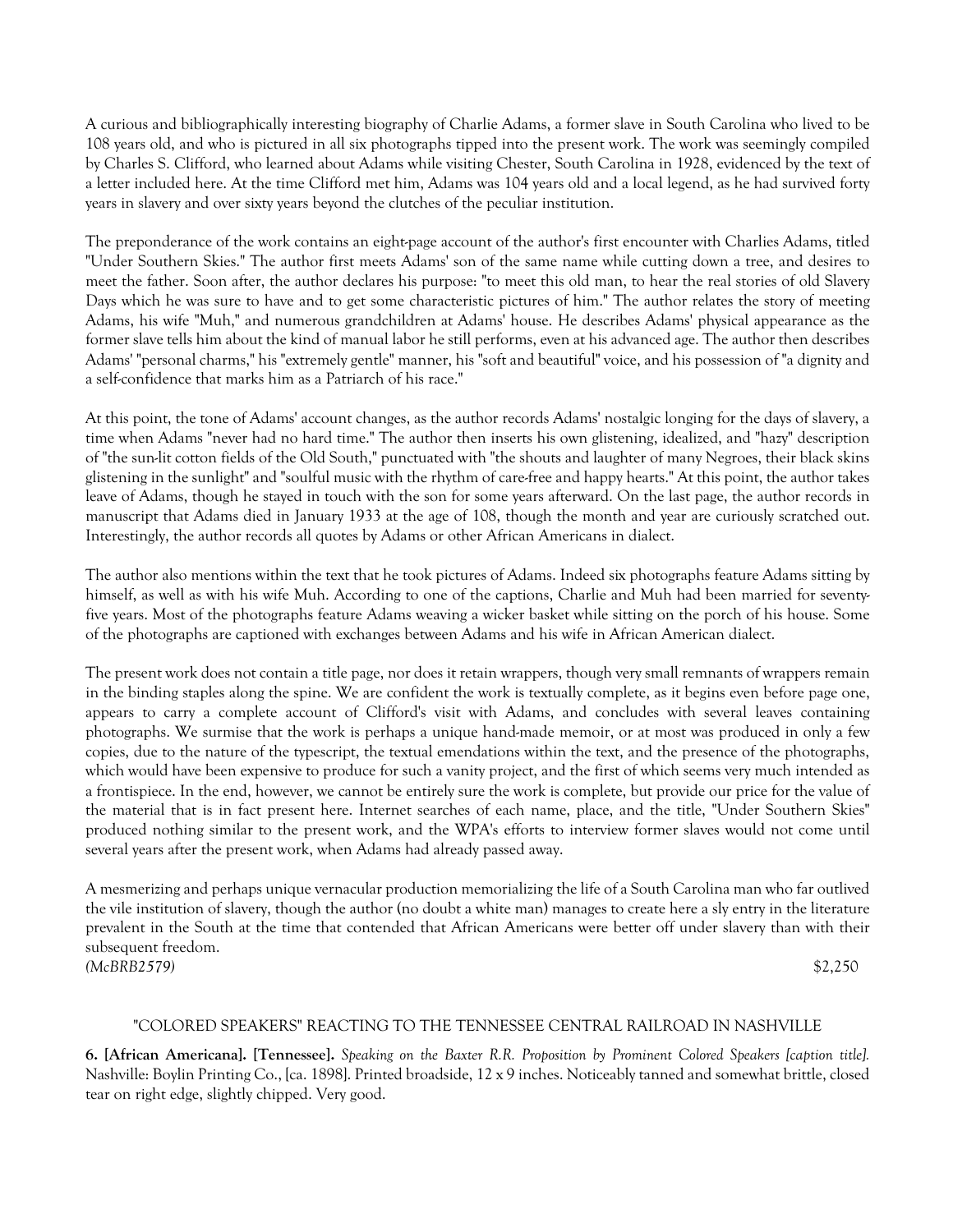A rare broadside advertising a week-long schedule of African American speakers in Nashville. Jere Baxter, a prominent Nashville businessman founded the Tennessee Central Railroad and was installed as president of the company in 1897. The speakers on the present broadside were likely called to react to Baster's proposed use of the city's depot, Union Station. The speakers listed here include Rev. Luke Mason, Horace Storms, Andrew Clarkson, and J.C. Crowley, among others. OCLC records just a single copy, at Temple University. *(McBRB3090)* \$950

## CELEBRATING AFRICAN AMERICAN SOLDIERS IN THE FIRST WORLD WAR

**7. [African Americana]. [World War I].** *True Sons of Freedom [caption title].* Chicago: Charles Gustrine, 1918. Chromolithographed poster, approximately 20 x 16 inches. Minor creasing, a few small chips to edges, one small chip to image area. Framed under tinted glass, not examined outside the frame. Very good.

A notable uplift poster honoring the brave contributions of African-American soldiers who fought during World War I. The preponderance of the poster depicts a fierce battle between a group of African-American infantry soldiers and bearded German troops in spiked helmets; one German soldier lies dead at bottom left and another German soldier raises his hands in surrender. Abraham Lincoln looks down on the fight from above (presumably from Heaven). A short quote from Lincoln's "Gettysburg Address" and a facsimile of his signature appear just beneath his image. Lincoln's appearance here effectively juxtaposes the struggle of the Civil War with new struggle for freedom for African-American veterans of the "war to end all wars." A "news item" is quoted at bottom left, reading "Colored Men, The First Americans who Planted the Flag on the Firing Line."

Approximately 200,000 African American troops fought in the First World War, in segregated units, and were often assigned to the more dangerous jobs on the front. This poster is one of several commissioned by the Committee on Public Information, and is one of the most uncommon uplift posters celebrating, and perhaps recruiting African Americans to Europe. The Library of Virginia states that the poster "specifically references the success of the 369th Infantry Regiment, known as the Harlem Hellfighters, an all-black unit from New York and the first Allied soldiers to engage the Germans...The unit served a total of 191 days in combat, more than any other company. Corporal Henry Johnson and Private Needham Roberts were the first Americans to receive the Croix de Guerre, awarded by the French in recognition of heroism during wartime. They were 2 of 171 members of the 369th Infantry to receive the award. The musicians in this unit, including James Reese Europe and Noble Sissle, were credited with introducing European audiences to jazz music. After being excluded from the regular parade of troops leaving New York City when they left for Europe, soldiers of the 369th Infantry were given a hero's welcome when they returned home on February 2, 1919." OCLC records just two copies, at the Library of Congress and Texas A&M. *(McBRB3031)* \$1,750

#### PHOTOGRAPHS FROM AN AFRICAN-AMERICAN COUPLE

**8. [African-American Photographica]. [Great Migration], [Blackmon Family].** *[Vernacular Photographic Archive Documenting the Lives of Doshia Mae and William M. Blackmon, an African American Couple Who Moved from Mississippi to Tennessee and Eventually to California].* [Various locations, including Greenwood, Ms. and Los Angeles, Ca.: ca. 1910s - 1960s]. 174 original photographs, plus four pages of typed documents, and one pair of eyeglasses. Photographs are a combination of cabinet cards, real photo postcards, and photobooth snapshots, with four in color, the balance black and white, including thirtyseven prints mounted to disbound album pages, the balance loose (many of those with remnants of a previous album mounting to backs and corners). Some handwritten captions, mostly to page-mounted prints and real photo postcard versos (with the latter being largely illegible). Some persistent flaking of black album paper and varying degrees of general wear to individual examples from handling and storage. Good.

A substantial archive of African-American vernacular photography spanning about fifty years from the early 1900s to about 1960, documenting the lives of Doshia Mae Thomas Blackmon and William M. Blackmon (each born about 1910),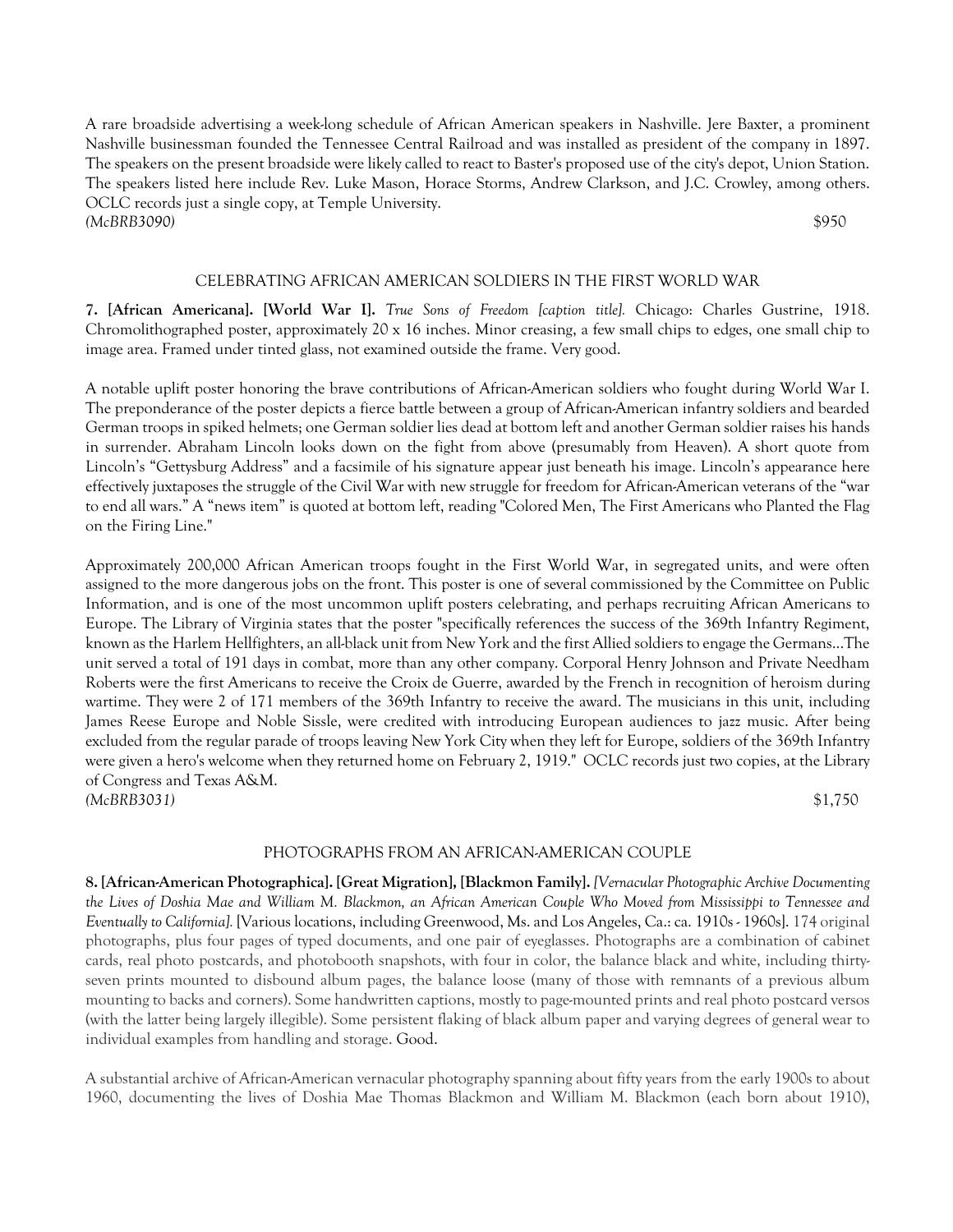husband and wife originally of Greenwood, Mississippi and later Los Angeles. A combination of album remnants and loose snapshots (some likely from the same album), the archive provides an intimate and uncommon primary source glimpse into African-American displacement from the Deep South through migration west to California in the middle of the 20th Century.

Census and newspaper records are unclear for either Doshia or William from their formative years in Greenwood, though album notations and printed material within the archive seem to show both of them born and raised there (at the very least Doshia was), moving to Memphis sometime prior to 1940 where the couple married in 1941, Doshia attended Corine Beauty College, and William joined the Army, serving with the Signal Corps in Europe during World War II. Following the war, the couple moved to Los Angeles, where voter registration records report their residence at 435 E. 92nd St. in the Green Meadows neighborhood (south of downtown and just northwest of Watts) until at least 1960. Doshia worked in cosmetology until becoming a nurse and joining the staff of Broadway Hospital in 1957.

The photographs picture Doshia and William along with a legion of their friends and family. Interestingly, or perhaps sadly, the couple did not seem to have raised any children of their own, but plenty of children belonging to their family and friends are pictured here. The album leaves hold some of the earliest pictures, showing numerous named individuals who were likely associates of the Blackmons in Mississippi. A newspaper clipping pasted to the verso of one album leaf provides information on William's military career. The rear cover of the perished album is present here, and holds a handwritten note reading: "School days in 1924 to 1932 Miss D.M. Thomas in Green Wood, Miss."

The loose photographs also picture the Blackmons as well as their friends and family in a variety of settings. At least one photograph shows Doshia posed outside the Corine Beauty College in Memphis, and at least two additional shots are dated in the time the Blackmons were in Memphis or carry a photographer's stamp from a Memphis studio. Some of the images emanate from William's time in the military, showing him in uniform with Doshia and others, and at least one female military figure, as well. Other photographs show the Blackmons at a picnic, as part of a wedding party, posed outside homes, and much more.

Also of note is a group of real photo postcard and card-mounted portraits, likely picturing an earlier generation of Blackmons and friends, some of which seem set in the same sparse studio. Two of these portraits picture "Willie Blackmon," likely William's father (one of which is backstamped from a studio in Chattanooga). Some of these photographs were likely produced in Greenwood, including views of a man in a suit holding a small bouquet of flowers and one of an older woman with her worn hands clasped over a book, both of which are particularly evocative. A few of these and other photographs are annotated on the verso with names, which may assist researchers in placing others in the Blackmons' orbit. The only photographer's stamp present here belongs to the Tupper Studio in Greenwood, which can be seen on the verso of three images.

In addition to the photographs, a three-page typed document on Doshia's life provides ample biographical information. The document was prepared on the occasion of her funeral in 1966 by fellow members of "The Progressive Twelve Charity Club of Los Angeles," a seemingly unrecorded Black mutual aid society founded in Los Angeles in 1947. Doshia served as the longtime business manager of the club. From the first page of her biographical note: "Doshia Blackmon was endowed with a great and increasing capacity for loving, giving, and serving with a willing, courageous and persevering spirit, which inspired others to enrich their own lives by giving of themselves. The Progressive Twelve Charity Club recently received an award from the Stovall Foundation for the Aged in appreciation of their generous gifts and patronage over a period of years. The Club was organized in 1947 and elected Mrs. Blackmon as Business Manager in 1950. She served in that office by acclamation to the President. She is largely responsible for extending the gifts of the organization to include the Junior Blind of Los Angeles, and the city-wide Summer Camp Project for Needy Children." The note also lists Doshia's surviving family, which mentions William, her mother, a sister, and nephews and nieces, but no children. Overall, this archive provides a remarkable surviving photographic record of an African American couple who started in Mississippi and Tennessee and lived out their lives in Los Angeles, part of the Southern diaspora of African Americans known as the Great Migration. *(McBRB3307)* \$3,750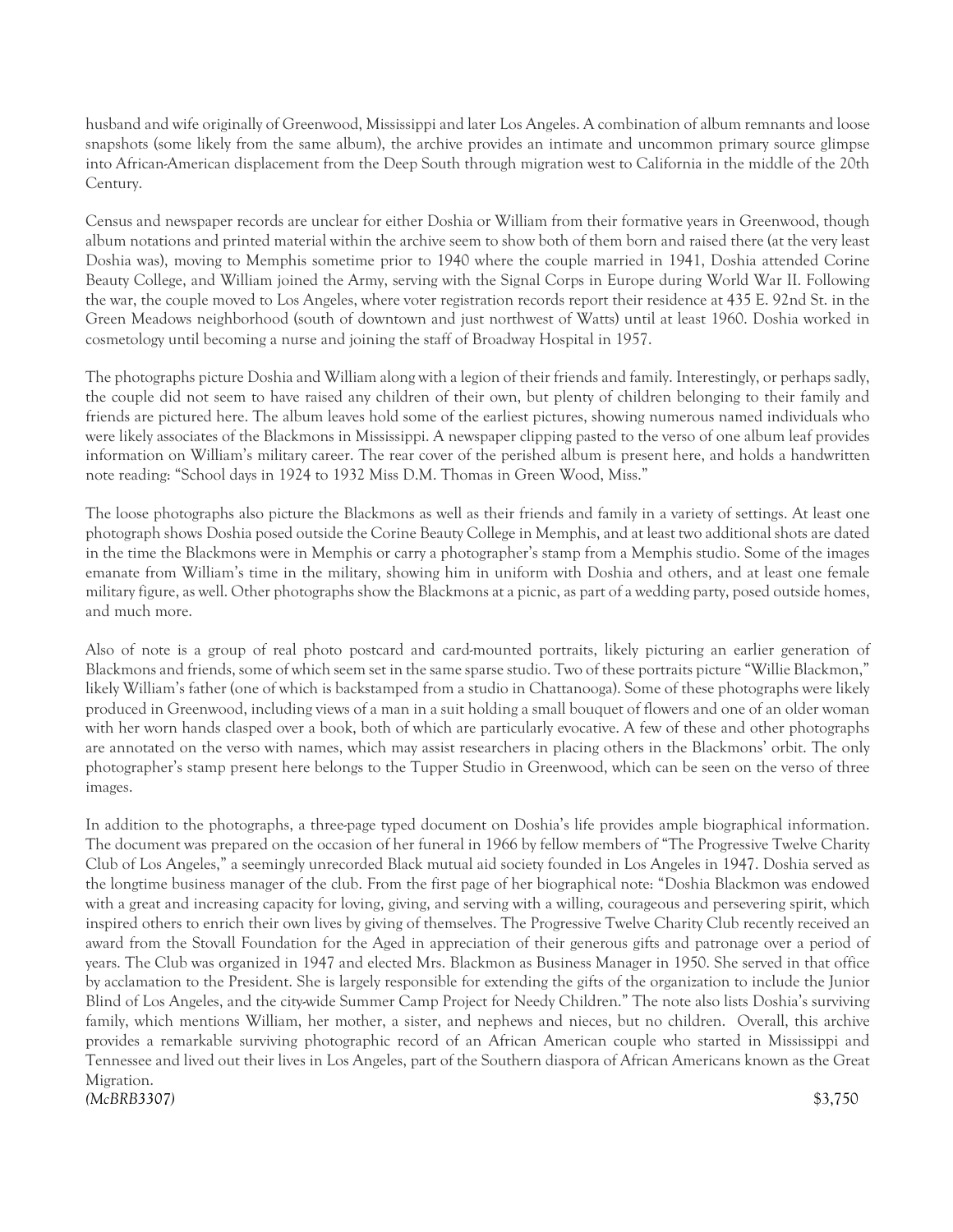# ACROSS THE STATE OF ALABAMA, PHOTOGRAPHICALLY, IN 1895

**9. [Alabama Photographica]. [Clark, Thomas Harvey].** *Scenes in Alabama. Published in Twelve Parts*. Chicago: The W.H. Parish Publishing Co., 1895. Title leaf, twenty-one text leaves (one illustrated with a photograph), plus seventy-one photographic plates (all called-for), most full-page but some with two photographs per sheet, and the wrappers to Part 12 bound in at rear. Folio. 20th-century green buckram. Ex-library, with stamps or call numbers removed from a few leaves and the rear pastedown, call number still present on retained wrapper for Part 12. Good plus.

The cover title of this work reads *Art Work of Scenes in Alabama*, and was issued as part of a monumental series of photographic surveys published by W.H. Parish featuring a vast number of American cities across the United States. The present volume pictures dozens of notable sites across the state of Alabama in the last decade of the 19th century through finely-produced photographs and an accompanying text written by Thomas H. Clark, an Alabama historian who worked as a librarian for the United States Supreme Court. Notable Alabama locations pictured here include the University of Alabama in Tuscaloosa, the Institute for the Blind in Talladega, Painted Rock on the Tennessee River, the Capitol Building in Montgomery, Jefferson Davis's house, and the Agricultural and Mechanical College in Auburn (now Auburn University). There are also numerous elevated town views of places such as Woodalls Hill, Decatur, Gadsden, and the business district of Opelika. There are also numerous shots of river scenes, churches, banks, mills, factories, street views, schools (including A.C.F. College in Tuskegee but not the Tuskegee Normal School, i.e. Tuskegee University), and much more.

"The illustrations are beautiful and well executed. The text, prepared by Thomas H. Clark, is general in its character" - Owen. OCLC records just seven copies, mostly in Alabama.

 Owen, *A Bibliography of Alabama*, p.863. *(McBRB2739)* \$950

# WHEN YOU THINK OF TIMBER, THINK ALABAMA

**10. [Alabama]. [Shide, F.E., photographer].** *[Five Large Albumen Photographs Depicting the Early Years of the Timber Industry in Alabama].* Tuscaloosa: F.E. Shide, [ca. 1890s or early 1900s]. Five albumen prints, each 7.5 x 9.5 inches, each on slightly larger mounts with photographer's blind-embossed studio stamp at bottom right. Mild chipping foxing to some mounts, minor dust-soiling and rubbing to photographs. Very good.

A collection of five striking professional photographs documenting the timber industry in Alabama, the fifth-most forested state in the country. Perhaps surprising to outsiders, Alabama has a higher percentage of forested land than even Washington state. As such, the timber industry has played a vital role in the economy of Alabama since the timber boom of the late-19th century. The present photographs capture the settings and people of the nascent timber industry around Tuscaloosa, Alabama, likely in the 1890s. The photographer, F.E. Shide of Tuscaloosa, was active in the area between 1894 (when he opened a studio in Tuscaloosa) and the early 1920s; there is still a neighborhood in western Tuscaloosa named after him.

Three of the present photographs seem to depict the process of transporting raw timber from the forests around Tuscaloosa to the Black Warrior River or one of its tributaries, via a small, dredged-out railroad track. The riverside area has been clearcut, retaining numerous tree stumps, and lending the scenes a rather desolate appearance. One of these images features a large wooden barge floating on the river, ready to transport timber either across or perhaps down the river. Another image shows six field workers, at least three of whom are African American, posed around a large steam-powered engine. The last image pictures a group of buildings lined up amidst several large stacks of lumber, most likely the work camp housing the employees of the lumber company. Various images feature steam-powered or simple wood-burning machines and wooden wagons, indicating the scenes date before the advent of gasoline-powered machinery.

OCLC reports just two photographs produced by F.E. Shide, both depicting cadets of the University of Alabama. A likelyunique collection of Alabama images picturing one of the state's most important industries. *(McBRB2890)* \$1,200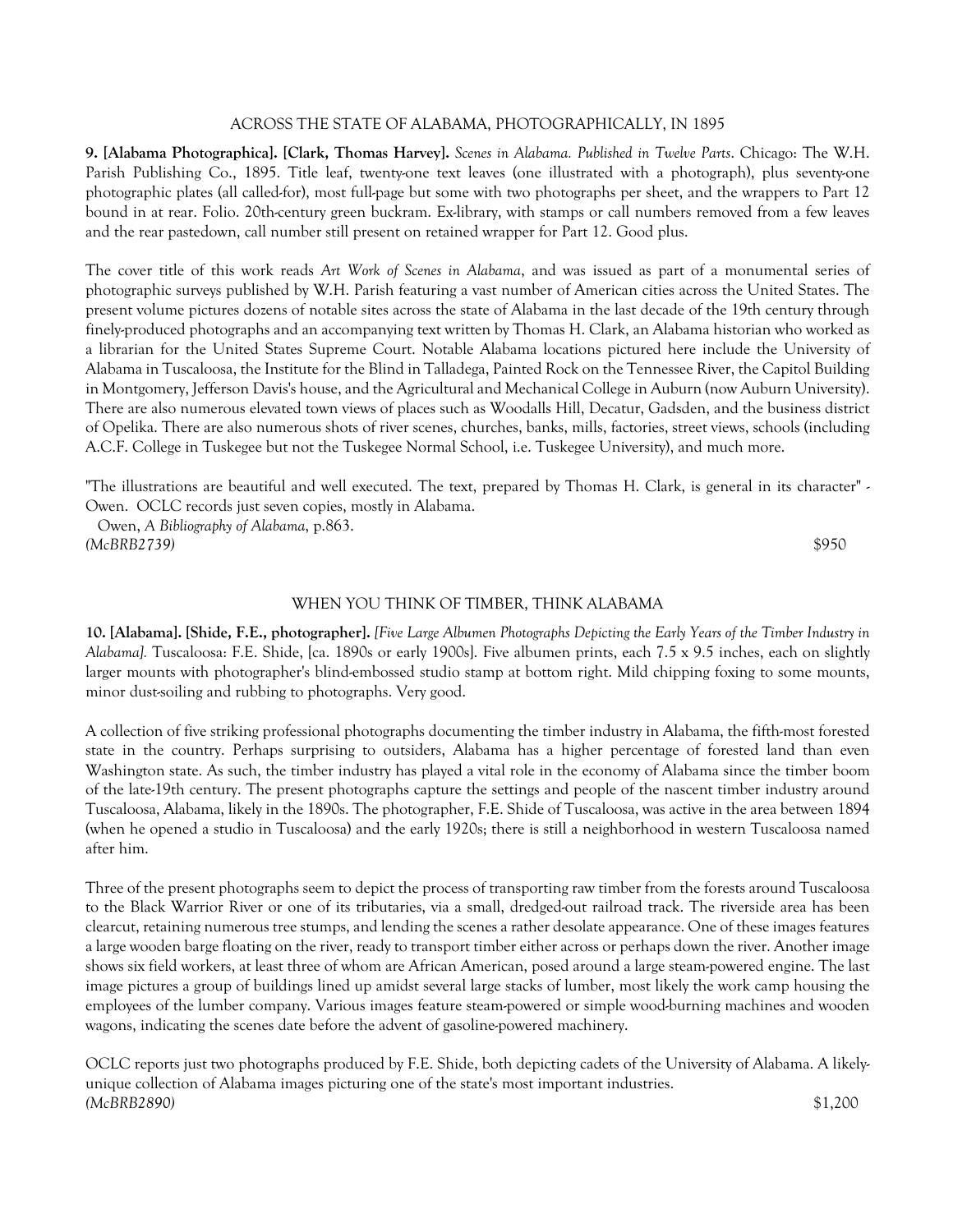## MOTHER'S TRAVELS IN ARIZONA

**11. [Arizona]. [Women].** *Ranch Life in Arizona with Mother [manuscript cover title].* [Southwest Arizona]: 1937. [17] leaves, with fourteen original photographs, each approximately 4x6 inches, plus photo-illustrated greeting card. Small folio album, ribbon tied, with stiff card covers. Manuscript ink illustrations and verse captions throughout. Photographs in corner mounts. Minor wear to cover edges and some browning to leaves. Very good.

An attractive photo- and hand-illustrated album composed by a Depression-era Arizona woman for her sons in Tucson. The woman, identified only as "Mother" throughout the album, seems to have gone to live on a dude ranch in the Arizona desert with "Uncle Abe" for the duration of the 1937 winter and early spring. The album, addressed to her to her two sons Johnnie and Georgie (particularly the latter on the occasion of his birthday), contains fourteen original photographs that depict the scenery and Mother's activities around the ranch, with lengthy manuscript verse descriptions of each image. Copious and well-accomplished pen-and-ink illustrations on each leaf depict cowboy, ranch, and desert scenes. A photographic Christmas card on the verso of the final leaf shows Mother and her two sons, with her inscription and an illustration of Abe. An artfully composed record, in several media, of a woman's ranch life in southwest Arizona during the mid-1930s. *(McBRB3263)* \$650

# PROSPECTING FOR OIL IN ARKANSAS IN THE ROARING TWENTIES

**12. [Arkansas].** *No. 501 Smackover District, Arkansas*. Fort Worth: Oil City Map Co., [ca. 1925]. Blueline map on drafting linen, 33.75 x 39.5 inches. Old folds, minor dust soiling, a few short tears along folds and at intersections, a small area of discoloration at top left. Very good.

A rare and likely unrecorded cadastral map showing ownership of land and mineral rights, towns, creeks and rivers, etc. There are symbols designating location or drilling, producing wells, gas and dry wells, and abandoned wells. One plot of land is hand colored, and there are a few other markings on the map. Some of the era's biggest oil companies are represented on the present map, including Humble Oil, Texas Oil, and Standard Oil, along with Arkansas businesses such as the Arkansas National Gas Company and the hundreds of individual landowners represented in the plats of land. The Smackover Oil Field was discovered on April 14, 1922. The J.T. Murphy well drilled by Oil Operators Trust, reached the Upper Cretaceous Nacatoch sand at a depth of 2024 feet, part of the Norphlet dome. Within a year, almost 1,000 wells had produced twenty-five million barrels of oil. No copies listed in OCLC. *(McBRB2204)* \$1,500

# UNIQUE CUBAN MANUSCRIPT OF A MEXICAN INDEPENDENCE MANIFESTO

**13. Barcena, Manuel de la.** *Manifiesto del Mundo. La Justicia y Necesidad de la Independencia de Nueva España [manuscript title]*. [Havana?]: 1822. [49]pp. Small quarto. Partially sewed, with several loose gatherings. Occasional dust soiling; light tanning and scattered faint foxing. Accomplished in a highly legible script. Very good.

A contemporary manuscript copy of Manuel de la Barcena's scarce call for Mexican Independence, first printed in Puebla in 1821, with a second edition being published in Veracruz the same year. A note on the final page of the present manuscript indicates that this was copied from an extremely rare third edition, printed in Havana in 1822, or that perhaps this manuscript, which is set out like a book, constitutes a third edition.

In the early years of the 19th century, much of the conservative Mexican clergy opposed independence, observing the oath of loyalty to Spain sworn to under the terms of the Church's Patronato Real. Resistance to independence in the quarter dissipated following the Riego Revolt of 1820, and the abandonment by the clergy was one of the significant blows to colonial New Spain that led to the recognition of independence for Mexico in 1821. Manuel de la Barcena (1768-1830) was the Archdeacon of Michoacan through the years of Central and South American independence from Spain. Mirroring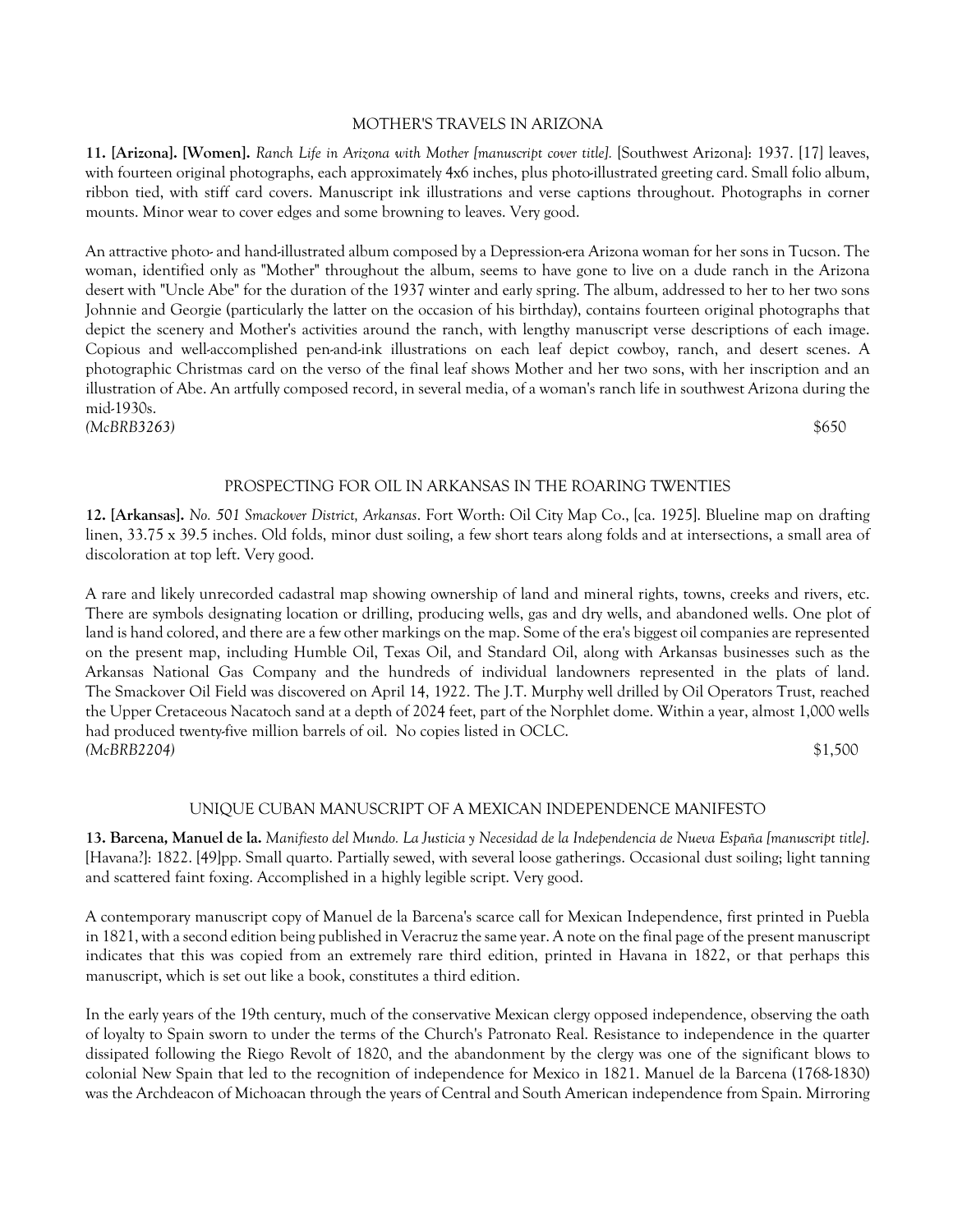the sentiments of clergymen in New Spain, Barcena initially opposed the insurgent movement but came around to the notion of independence and became sympathetic to the cause of Iturbide and his allies. He was a signatory of the Act of Independence of the Mexican Empire and was appointed a member of the Regency of the Mexican Empire.

Barcena begins by flatly stating that, "The independence of New Spain is absolutely necessary," and notes that, "The flames of discontent have become greater between the years 1817 and 1820, flames fanned by the desires of freedom, liberty, and individuality...." His principal argument against colonial rule is one of logic and geography:

"New Spain cannot exist politically, and depend on the mother country more than 2,000 leagues away.... So much time is wasted in government offices. Sometimes a whole year passes by before we receive a reply to a petition.... Just suppose the Russians cared to land in California, and the Spanish artillery happened to be in the Pyrenees...."

Barcena continues with many moral, philosophical, and religious arguments for independence, and the whole is an impassioned but forceful argument for an independent Mexico that comprises a fascinating reflection of opinion of a powerful faction in Mexican society just before independence was fully realized. The Havana edition contains a foreword from the publishers, noting the importance of its content to politics across the Spanish American colonies and several added footnotes. OCLC notes a single copy of this Havana edition, at DIBAM (Chile), and any edition is extremely scarce on the market -- the Eberstadts offered the first Puebla edition in 1956 for \$300, and a contemporary Barcelona reprint of the Veracruz edition sold for approximately \$1400 at a Mexican auction in 2016. "Rare and valuable" (Eberstadt), and an important treatise favoring the imminent independence of Mexico, and fascinating evidence of its distribution across the Spanish colonial world.

 Eberstadt 138:40 (ref). Medina, Puebla 1883 (ref). Palau 128843 (later ed.). *(McBRB2856)* \$3,750

# AROUND THE HORN TO GOLD COUNTRY

**14. [California Gold Rush]. Klages, Theodore H.** *[Manuscript Account of a Canadian's Voyage Around the Horn to California].*  [Various places, mostly South America & California: 1858]. [26]pp. Narrow quarto journal. Quarter cloth and marbled boards, front board lacking. Leaves loose; minor wear at edges. Moderate toning and dust soiling. Accomplished in a highly legible script. Good.

An engaging manuscript narrative of a California Gold Rush voyage, including a harrowing account of passage through the Strait of Magellan and lively descriptions various ports of call along the route. Theodore Klages left Hamilton, Ontario for California on August 17, 1858. The narrative offered here appears to be a polished version of his journal and was likely written within a year or two of his voyage.

Klages departs by train for New York, passing through Niagara Falls and stopping in Albany. He remarks early on that he is about to traverse some 15,000 miles of water and conveys the sense of danger of his coming voyage. He leaves New York on August 22 aboard the steamer Hermann with some 600 passengers. On August 30, they cross the Tropic of Cancer, and the Captain celebrates with a small display of fireworks; by September 10, they have crossed the Equator. Four days later, a quarrel breaks out and a man stabs another man three times, but the victim survives; the aggressor is "manacled & locked up to await his trial in the next Port." On September 18, they arrive in Rio de Janeiro, 26 days after leaving New York. Here Klages offers an extended description of the city, its harbor, mountainous, and tropical surroundings. He takes daily walks through the city; visits several coffee plantations; and during a visit to a cathedral, and sees the Emperor and his wife: "All the people as he passed bowed on their knees and said a short prayer." Klages comments at length on local society and mentions the 7-mile long city aqueduct. Along with several companions he hikes to the summit of a mountain west of the city: "It seemed to me as I stood on that mountain top as though I was looking at a new world…. It appeared like a Paradise, a vast garden of fruits and flowers." After nine days in Rio de Janeiro, the narrative cuts, perhaps because of a missing leaf, to the Strait of Magellan where the ship is beset by "a perfect hurricane":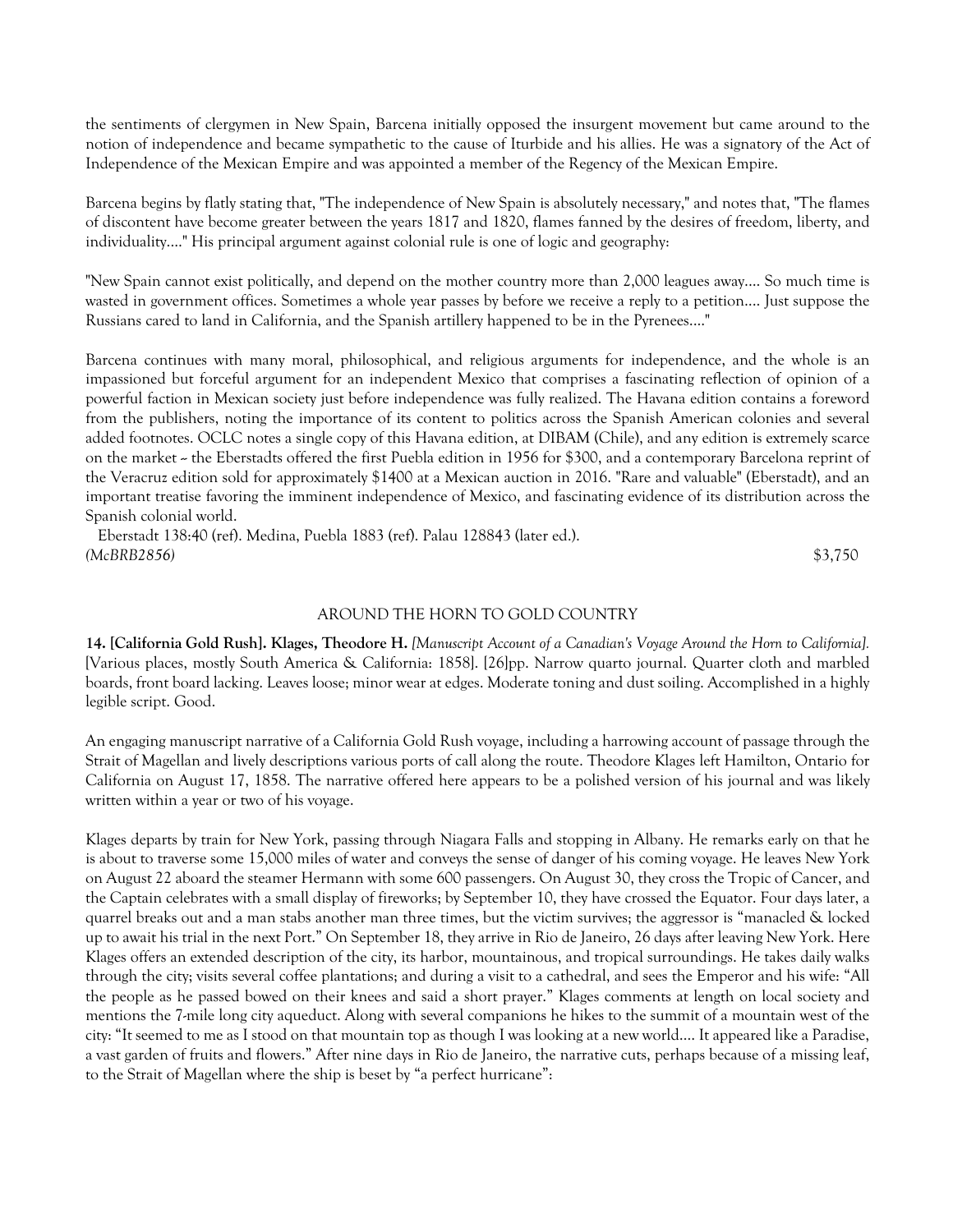"We arrived at the mouth. The night was dark as pitch. The sea running high and dashing furiously against the distant rocks resembling the roar of artillery. We had still one dangerous place to pass… a number of rocks known as the Judges & Apostles, many of which are just below the surface of the water while others extend from twenty to 200 feet out of the ocean. Many a poor marine has had to make this place his resting place…. At each lightning flash we could discern the rocks. Showing their fearful sides and expecting momentarily to be dashed against them. They being not more than a hundred yards to our side…. Some of the passengers were praying, some crying, singing and others cursing, the last of which most resorted to. In that moment how many thought of those dear ones whom they had left behind, never to be seen by them again…. At about this time part of our Wheelhouse was carried off by the sea, along with the last of our bulwarks. Our Pilot was thrown twice over the wheel, being unable to hold it. The steamer was beginning to become unmanageable…. Had anything happened to the engine during this gale we all should have been lost. No one would have been saved to have told the tale of our ship wreck…. The storm continued all night, but towards morning it began to abate, so that we were able to make from three to four miles per hour. The whole ocean looked like a sheet of foam, and the waves rolling mountain high and tossing our ship to and fro as though it were but an eggshell. But now we began to breathe more free, our hearts seemed to expand with the thought of being saved and the hope of making our destined harbor safely."

After making it out alive and seemingly against the odds, they pass the Western coast of Patagonia, and reach the small town of Lodi [??] Chile where they procure provisions, cattle, and coal. Most of its inhabitants are "government debtors, forced to work in the coal mines until the sum which they owe had been canceled." Klages observes, "The most become old and decrepit before the sum has been attained for which they are held. The slaves of North America live like princes to what these poor beings have. They wear but little clothing. Their whole habiliments consisting of a shirt extending to the knees."

Next, they steam to Valparaiso, Chile, where they find some 167 vessels in the port. Here Klages comments at length on a wide variety of topics, including the local social structure:

"The people here are comprised of these distinct classes. The peon or half breed form the lowest and are the only persons by whom all low drudge work is performed. Next comes the mechanic and the highest in the scale is the aristocrat or wealthy man. They seldom if ever associate together…. The half breeds are all well built robust men, and some of them are descendants of some of the first Spanish families, but who becoming government debtors and being partly Indians are doomed to drag out a miserable existence."

Other topics covered include the landscape, climate, architecture, languages, and American investment in the region. The steamer leaves Valparaiso on October 26, soon arriving at the Island of Taboga, located just nine miles from Panama. Here the ship's captain leaves the vessel, having been called back to New York by the steamer company. On November 15, they pass four active volcanoes along the coast of El Salvador, one of which is said to have destroyed the old city of Guatemala. Soon after, one of their Quartermasters dies from Panama fever, whereupon Klages witnesses his first sea burial.

On November 27, the Hermann arrives in San Francisco. Klages stays in a hotel where he enjoys a fine meal and promptly makes inquiries in reference to business, which he finds to be dull, prompting him set out for the Southern mines. On the 29th, he takes a steamer to Sacramento, then a stage to Stockton, arriving on the first of December. Proceeding to the mines, Klages and his fellow miners run into a number of "Chinamen" panning for gold without much success, a dispiriting experience for the greenhorns. After several days of prospecting, Klages throws in the towel, calling it "a bad job." He concludes:

"People who have never been in the mines can hardly form an idea thereof. By the most, it is considered a perfect wilderness, where the houses are few and far between. Once it was so, but now wherever gold is found there is also a flourishing village, in many instances built right in the heart of them. The ground in such places has all been washed and in many cases three and four times over. Persons therefore going to the mines stand but a poor chance…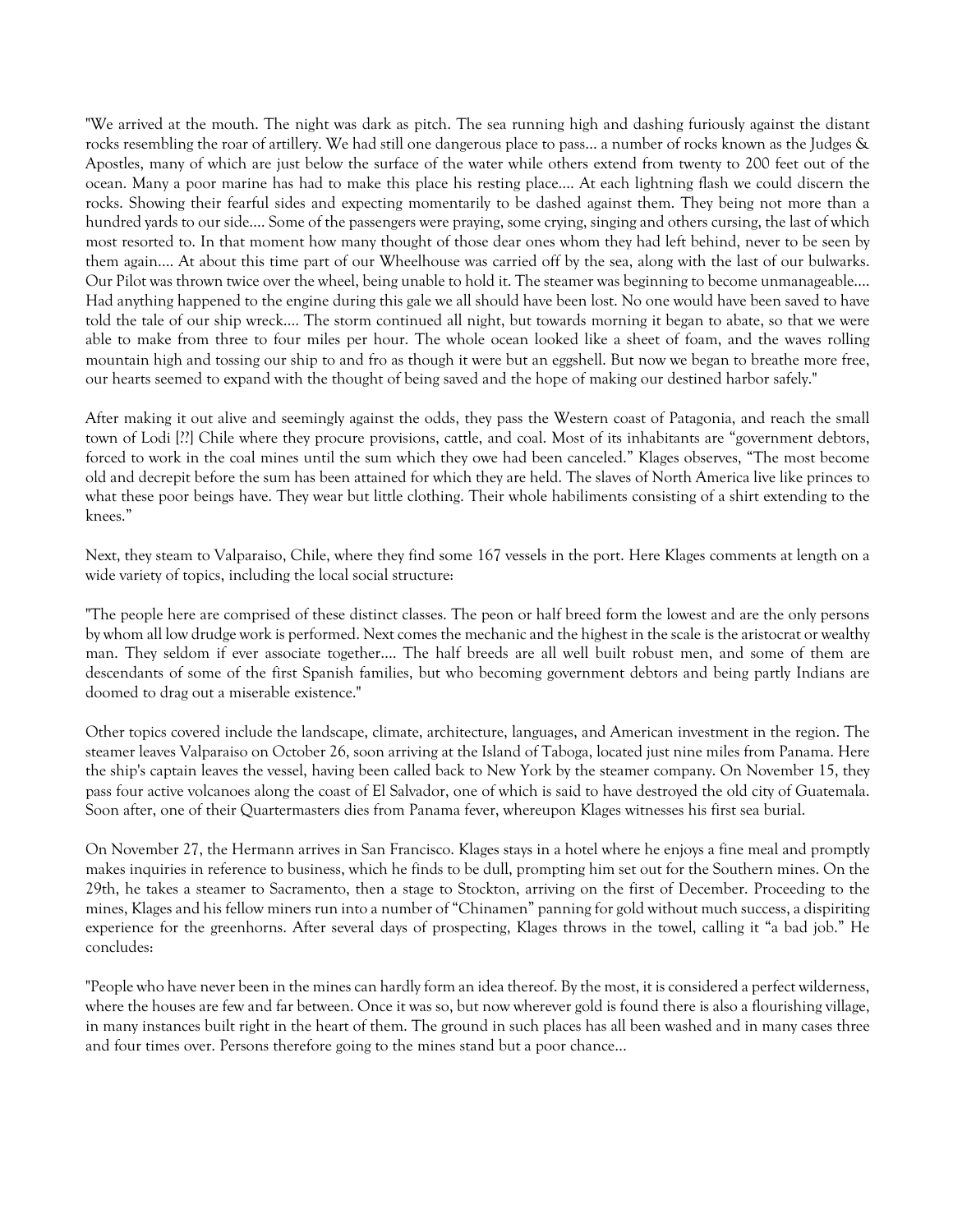The Los Angeles Herald records various lands sales involving one Theodore H. Klages from 1895 to 1902; his name likely being uncommon, this evidence would seem to suggest that Klages remained in the state despite his disappointments. A lively record of a Canadian's voyage to California in pursuit of gold. *(McBRB3056)* \$4,750

# INDIAN HISTORICAL LINGUISTIC THEORIES OF A SCOTTISH ACADEMIC DILETTANTE

**15. Campbell, John. [Indigenous Language].** *The Aymaras of Peru [manuscript cover title].* [Montreal?: ca. 1870s?]. [17]pp. Quarto. Original plain wrappers, bound into contemporary buckram, gilt spine label. Light foxing and wear to buckram. Front hinge cracking, front endpaper detaching. Two chips at fore-edges of final two leaves, not affecting text, otherwise internally clean. Accomplished in a neat, legible hand. About very good.

A fascinating, if somewhat eccentric, manuscript essay on South American linguistic history and its supposed connections to Gaelic languages by a Scottish-Canadian professor at the Presbyterian College of Montreal. John Campbell was principally a professor of church history, but was also a serious student of anthropology, philology, and linguistics, and published numerous articles and monographs on a wide variety of subjects. Campbell was born in Edinburgh, and immigrated to Montreal via London and Toronto in the 1870s, where he was appointed to a professorship in 1873. His wide-ranging publications include scholarly and polemical essays in various academic journals, a volume of children's story sermons, and a novel set in the Muskoka region of Ontario. His most well-known work was a two volume ethnographic study entitled "The Hittites," in which he claimed that the people were descendants of the Japanese, Basques, and Peruvians, among others. "Later critics, with reason, considered him an academic dilettante" - Canadian Dictionary of Biography.

The present work continues such grandiose thinking, and claims a linguistic and genealogical link between the Aymara peoples of Peru and Bolivia and the Celts. Through the comparison of selected words in Aymara, Quechua, Gaelic, and Welsh, complete with several tables and appendices, Campbell argues that, "The large number of words identical in form and meaning in the two languages suffice to establish the common origin of Celts and Aymaras." The essay continues to make additional comparisons with Quechua, and cites the research of Hyde Clark as the inspiration for its line of inquiry.

Campbell likely prepared this essay as one of his many contributions to Canadian academic journals. In an article he published in the journal of the Royal Society of Canada at the turn of the 20th century, he states that, 'Some years previous, I pointed out a large Celtic element in the dialects of Peru, and notably in that of the Aymaras." Hyde Clark references Campbell's theories in this area in his own book, "The Khita and Khita-Peruvian Epoch," published in 1877. Nevertheless, we are unable to locate a published version of this essay. A strange, yet enthusiastic work, asserting a tenuous theory of native Peruvian language. *(McBRB530)* \$1,250

# "ALL OUR BULLS REPRESENT THE CONCENTRATED STRENGTH OF GREAT COW FAMILIES"

**16. [Cattle]. [Illinois].** *[Sales Archive for the Curtiss Breeding Service, with Numerous Photographs and Promotional Works].* [Cary, Ill.: 1960]. Approximately [50]pp. of typescript material, forty original photographs, plus numerous printed ephemera. Housed in a quarto three-ring binding in plastic sleeves. Light tanning. Minor wear at some edges. Very good.

A terrific agricultural service and training manual, which compiles advertisements, forms, service techniques, and instructional documents for "herd technicians" of the Curtiss Breeding Service, founded after World War II and based in Cary, Illinois. "Herd Technician" was a euphemism for traveling salesman and artificial inseminator, whose principal capacities were to obtain orders for Curtiss brand frozen bull semen and to provide breeding services to local farm herds in his area. The company was founded by Otto Schnering, who first owned a large midwestern candy company, but transferred much of his interest to agriculture during World War II. The typed introduction to this manual reads, in part: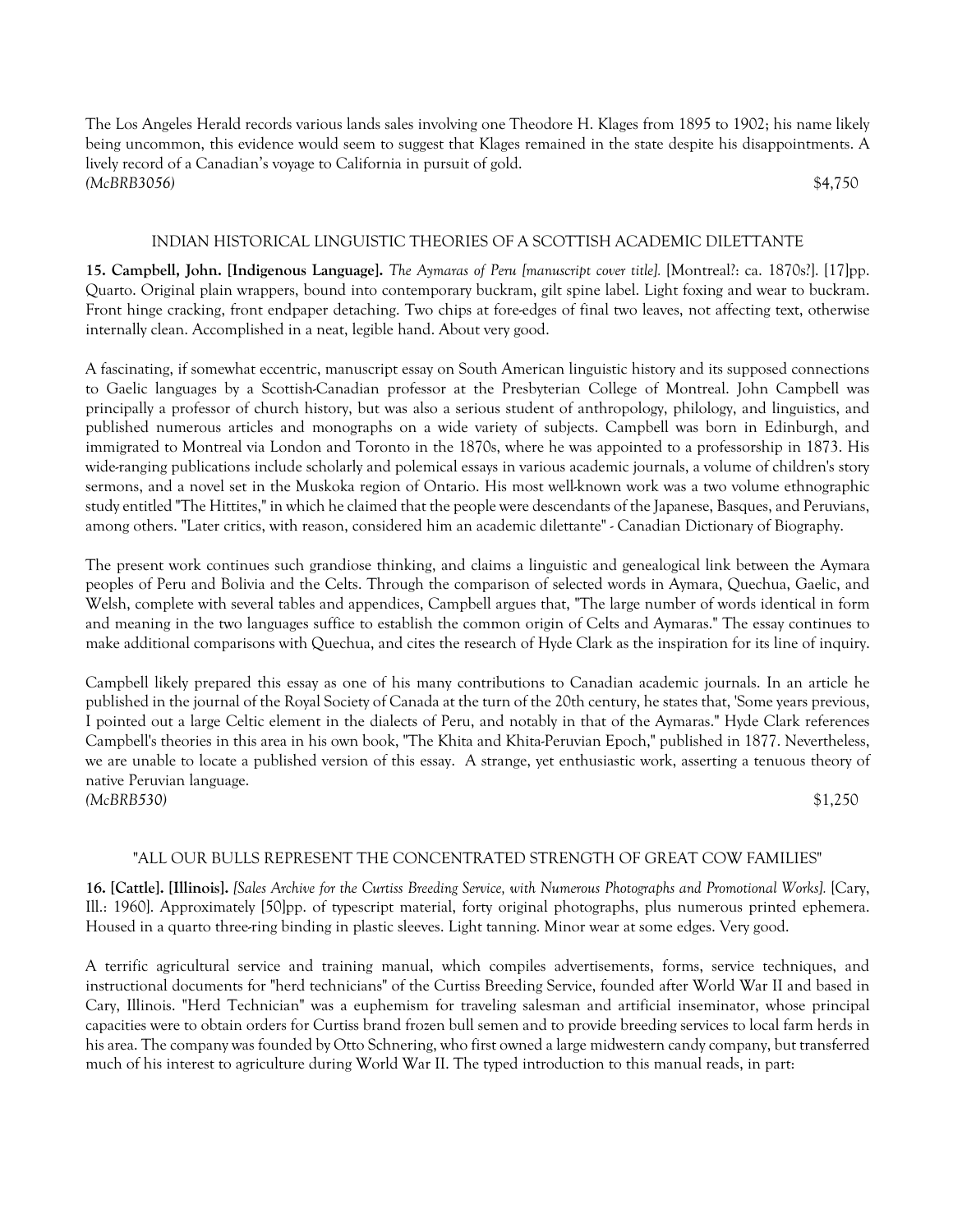"In 1942 Mr. Schnering purchased some farms north of Chicago and proceeded to develop them. He had always been interested in agriculture and moved his family to the farm at once. In 1944 he purchased the two large farms at Cary and moved there. He and Mrs. Schnering remained on the headquarters farm at Cary until his death [in 1953]. At one time Mr. Schnering owned more than 15,000 acres in farms from 400 to 1,000 acre units, in four counties northwest of Chicago. He hired able men and had all breeds of livestock.... From one man in the first Technician Training Class (Monroe Schoessow, Cedarburg, Wisconsin, who is still with us) we have conducted a 2-week training school nearly every month. At present, we have more than 1200 distributors and technicians in 48 states. Our present stud has 143 bulls of 11 breeds, which is the largest in the country."

First among the many outstanding records present is are a photo journal of the Curtiss headquarters in Cary, including its offices, bull specimens, and storage facilities, which comprises thirty-six photographs with typed captions. Following this are typed materials for prospective technicians, including a lengthy description of job requirements and expectations, information on frozen semen prices and classifications, and a curriculum for a two-week training course. A second principal section of the manual contains example of illustrated advertising and other sales aids for Curtiss representatives. Two final sections include advice for the best pairing of bulls with cows, information on various cattle breeding awards and medal standards, and several examples of internal newsletters and organizational information. A remarkable reflection of the development of agricultural science and American capitalism in the early 1960s. *(McBRB1521)* \$875

# A RARE MEXICAN COOK BOOK, WITH THE UNRECORDED THIRD VOLUME

**17. [Cook Books]. [Mexico].** *Nuestro Libro [Primer y Tercero Libro].* Mexico City & Puebla: 1912, 1918. 120, 145,[1]pp. Slightly later quarter calf and elaborately blindstamped faux leather boards, gilt spine titles. Minor shelf wear to spine leather, light rubbing to corners. Mild foxing and staining to text, even tanning to second work. Very good.

A rare and unusual pair of Mexican cookbooks, being the first and third volumes of a three-volume work published separately under the same title, *Nuestro Libro* between 1912 and 1918. The first of these small-format cookbooks include traditional Mexican recipes organized into thirty menus, with an introductory chapter on table setting and etiquette. A sampling of the recipes includes sopa de pluma, sesos con macarrones, Huachinango fresco con salsa italiana, Postre de nuez, Arroz con pescado, and Helado de almendras, among others. The third volume, "Libro Tercero," was issued six years after the first, with a publisher's note that both the first and second volumes had sold out and the third volume was offered with new recipes. This third volume is devoted to recipes for weddings, baptisms, vegetarian recipes, recipes by colors, bread, drinks, and desserts. The title page of each volume includes a subtitle indicating each was being sold cheaply for the benefit of the Ladies of the Association of Charity of San Vicente de Paul and for the benefit of the poor, respectively.

Each volume is exceedingly rare, with OCLC reporting a single copy of the first volume at the University of California, San Diego (actually the first two volumes bound together), and no copies of the 1918 third volume published in Puebla. *(McBRB2375)* \$3,000

# "THIS IS THE WORK OF A SOLDIER'S HANDS, ON A CLOTH THAT'S SEEN SERVICE IN FOREIGN LANDS...."

**18. [Cuba]. [Folk Art]. Loud, Harry W.** *[Stunning Trench Art Drawn on a Jacket Fragment by a Sergeant in the United States Military Government in Cuba].* Havana, Cuba: 1901. Original three-color ink artwork on light brown cloth, 7.25 x 19 inches. Light soiling, minor staining on verso. Very good.

An elaborate piece of Christmas-time trench art created by Harry W. Loud, Sergeant of the 22nd Company of the Coastal Artillery while stationed in Havana, Cuba in the wake of the Spanish American War. According to the central poem handprinted on the artwork, Loud used a portion of a jacket he wore in Cuba as the canvas on which to create the work. The central poem reads, in full: "This is the work of a soldier's hands, On a cloth that's seen service in foreign lands. It is part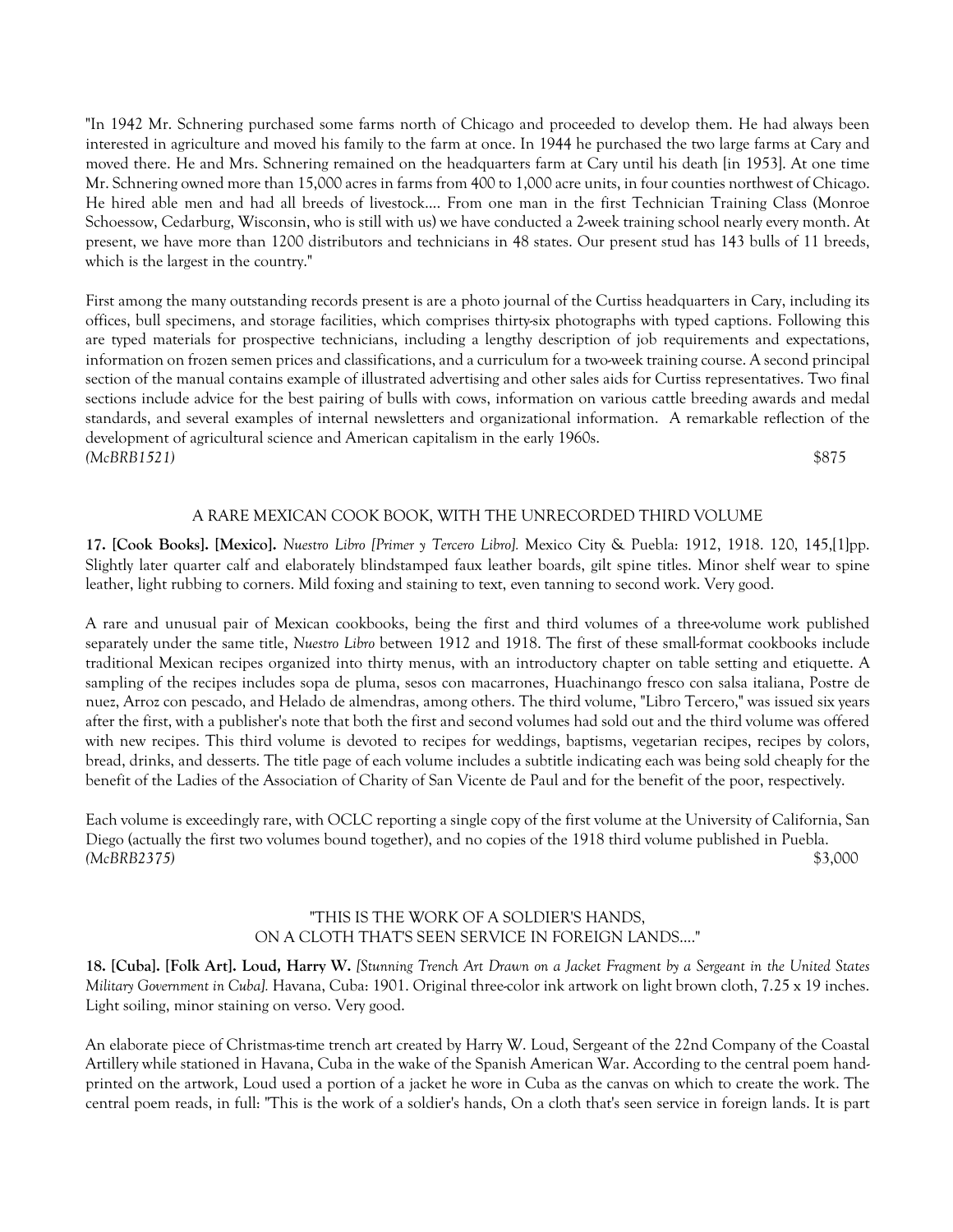of a coat that covered his back, And it looked quite nice when it was intact. Now it's worn and soiled and out of the game, But the soldier is working just the same. For there is always work for him to do, Though he's found time to work this tidy for you." The poem is decorated on each side with palm trees, dates, locations, "A merry Xmas" and "A happy New Year," as well as both the American and Cuban flags hoisted on flag poles; Loud's composition is well balanced and practically symmetrical. Loud has included his name, rank, and location in Havana below the poem.

Loud most likely created the work during the holidays in 1901, leading into 1902, and perhaps sent it home to his family. At this time, the United States was administering a military government in Cuba during the country's transition from Spanish rule to self rule. The Republic of Cuba elected its first president on December 31, 1901 and the country's constitution took effect on May 20, 1902. The Republic lasted, with various tweaks to its constitution, until Castro's 1959 revolution. One of the more interesting and well-composed pieces of trench art, and certainly the most elaborate Christmas card, we've yet encountered. *(McBRB2796)* \$1,500

# DRAFT CONSTITUTION FOR A 17th-CENTURY GIRL'S SCHOOL IN CUBA

**19. [Cuba]. [Women]. [Education].** *Proyecto de Constituciones para Del Colegio de Niñas Educandas de San Franc[is]co de Sales, Presentado a S.E.Y. por el Auturor del Espresado Colegio [manuscript caption title].* [Havana]: January 28, 1685. [26]pp. of manuscript on folded folio sheets, gathered signatures. Some foxing, moderate chipping to spine, minor worming in the gutter near the bottom edge, occasionally touching a word but overall unobtrusive. Very good.

An important manuscript document encompassing an early draft of the constitution for Del Colegio de Niñas Educandas de San Francisco de Sales, one of the first women's school in Cuba, established in Havana in 1689. The title of the present manuscript roughly translates to, "Draft Constitution for the College of Female Students at San Fran[is]co de Sales, presented to S.E.Y. by the Authority of the expressed College." This draft is dated on January 28, 1685, four years before the school opened. The constitution is organized into sixteen sections or chapters ("Capitulo"), encompassing 117 articles in total. The chapters and subordinate articles provide the information governing various aspects of the school, such as the purpose and nature of the school ("Del objeto y Naturaleza del Colegio"); the duties of its officials and teachers; the schedule of the school's activities; the guidelines for exams, holidays, meals, and visitors; information on proper confession; and specifics for school uniforms ("Del trage de las Colegialas").

A collection of documents related to the school was published in 1916 as *Historia Documentada del Colegio de Niñas Educandas de San Francisco de Sales de la Habana 1689-1916*. This compilation includes a document titled, "Reglamento para el interior del Colegio de Niñas Educandas de 'San Francisco de Sales...,' which is similar but necessarily differs from the present draft document. Even this 1916 compilation is rare, with only five physical copies in OCLC.

"Elites called out for the education of girls. In most cases, barring private instruction received in the home, the locus of that education was the school. One of the earliest schools in Cuba was the Colegio de Niñas Educandas de San Francisco de Sales which admitted its first pupils in the second half of the seventeenth century. That instruction was concerned mostly with religion, to a lesser degree with reading and writing, and of course with the 'labors appropriate to the sex.' The school was authorized to admit only twelve girls, although that number later rose somewhat. Generally, education for girls in Hispanic America within the convents was open only to the daughters of the richest families with the goal of 'acquiring a solid religious formation, [and] receiving a minimum of instruction in...music (singing and piano), foreign languages, and perhaps a bit of Latin.' Female education was not unknown in eighteenth-century Cuba but it was not systematic until the establishment of the first formal schools for girls at mid-century" - Franklin.

A presumably-unique manuscript containing important and early regulations governing one of the earliest, if not the earliest, young woman's school in Cuba.

 Sarah Franklin: *Women and Slavery in Nineteenth-century Colonial Cuba* (Rochester: University of Rochester Press, 2012), p.81.

*(McBRB3151)* \$3,500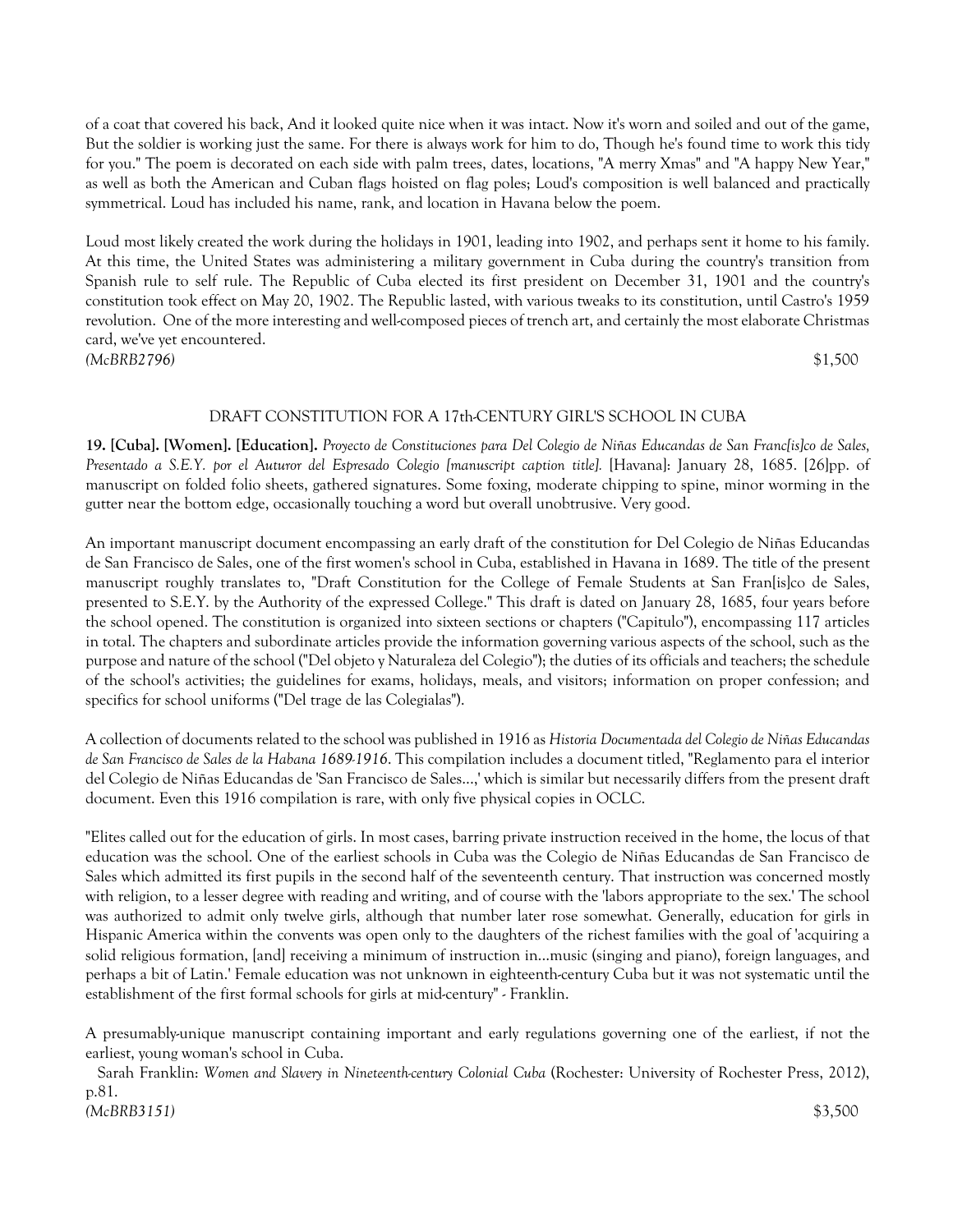# PRISON MESSAGE OF A BLACK CULT LEADER

**20. Divine, Major Jealous.** *By Rev. M.J. Divine, Riverhead, L.I., N.Y., Suffolk County Jail, June 20, 1932, about 2:50 P.M. "While Sitting in My Cell-- [caption title].* [N.p.]: 1932. Broadside, 9 x 6.25 inches. Minor wear. Near fine.

Father Divine was the most prominent black religious cult leader of the 1930s, believed to be a divine messenger, the messiah, or God himself by tens of thousands of African-Americans and middle-class whites during the Great Depression. In November 1931, Divine and seventy-eight of his followers were arrested for disturbing the peace at the Reverend's property in Sayville, New York, on the south shore of Long Island. Father Divine was tried and found guilty in June 1932. The judge - who, interestingly, died of a heart attack just days later, speaking to Divine's followers of heavenly retribution -- called him a fraud and a "menace to society," handing down the maximum sentence of a year in prison. He actually spent only a few weeks in jail before his lawyers secured his release on appeal. This leaflet was probably issued during those weeks at one of the many support rallies held on his behalf throughout the country. When freed, Father Divine moved to Harlem where his "Peace Mission" of social and economic betterment acquired international acclaim. *(McBRB732)* \$300

ADVERTISING "BIRTH OF A NATION"

**21. [Film]. [Racism].** *Steinberg's Athol Opera House. Thursday, Friday and Saturday, Nov. 4, 5, 6 ... The American feature Film Co., Louis B. Mayer, Pres. and Gen'l Mgr., Presents W.D. Griffith's Birth of a Nation... [caption title].* [Athol, Ma.: 1916]. Broadside, 16 x 5 inches. Previously folded. A couple of chips and small closed tears at edges. Even tanning. Good plus.

Rare broadside advertisement for a weekend engagement of D.W. Griffith's infamous silent epic The Birth of a Nation at Steinberg's Athol Opera House, located in Athol, Massachusetts. The broadside gives dates and times of screenings (November 4-6, 2:10 & 8:10 daily), a list of cast and characters, a lengthy discussion of Griffith's desire for historical accuracy in his work, and a message about "the play's message of peace." To wit, the broadside states that, "If this graphic presentment serves no other purpose, its message of universal peace marks it of great important. Morally and educationally it established the futility of armed conflict.... But for the hatreds engendered in the Civil War, the suffering of the Reconstruction period would never have been known." The film, based on Thomas Dixon's 1905 novel, The Clansman, is often cited as the principal inspiration for the revival of the Ku Klux Klan in the 20th century. *(McBRB932)* \$450

# RARE PROSPECTUS FOR A GARFIELD MEMORIAL BY A FEMALE AUTHOR

**22. [Garfield, James A.]. Brown, Emma E.** *Faith and Works. Life and Public Service of President James Abram Garfield, by E.E. Brown, Editor of the "Spare Minutes Series," Author of "From Night to Light," Etc., Etc. [caption title].* Boston: D.L. Guernsey, [1881]. Broadside, 12 x 9 inches. Minor wear and toning. Very good.

A broadside advertising a woman's biography of the late President Garfield, available from four different publishers. The prospectus touts President Garfield's public service, the author's credentials, and gives information on the styles of the book and its various prices. The publisher also advertises here for sales agents, claiming the book has been "in preparation since the shooting" and is "ready to deliver." Incentive is noted, with the broadside claiming the "grandest chance to make quick sales and handsome profits offered for years!!" Though we locate about fifty copies of the book in OCLC, we locate no copies of the present broadside advertisement. *(McBRB633)* \$500

## CENTRAL AMERICAN FRENEMIES

**23. [Guatemala]. [Treaties].** *Tratado de Amistad y Allianza Entre los Estados de Guatemala y los Altos. Los Gobiernos de los Estados de Guatemala y los Altos, Deseando Afianzat Sobre Bases Solidas y Estables la Paz y Amistad... [caption title and first line of text].*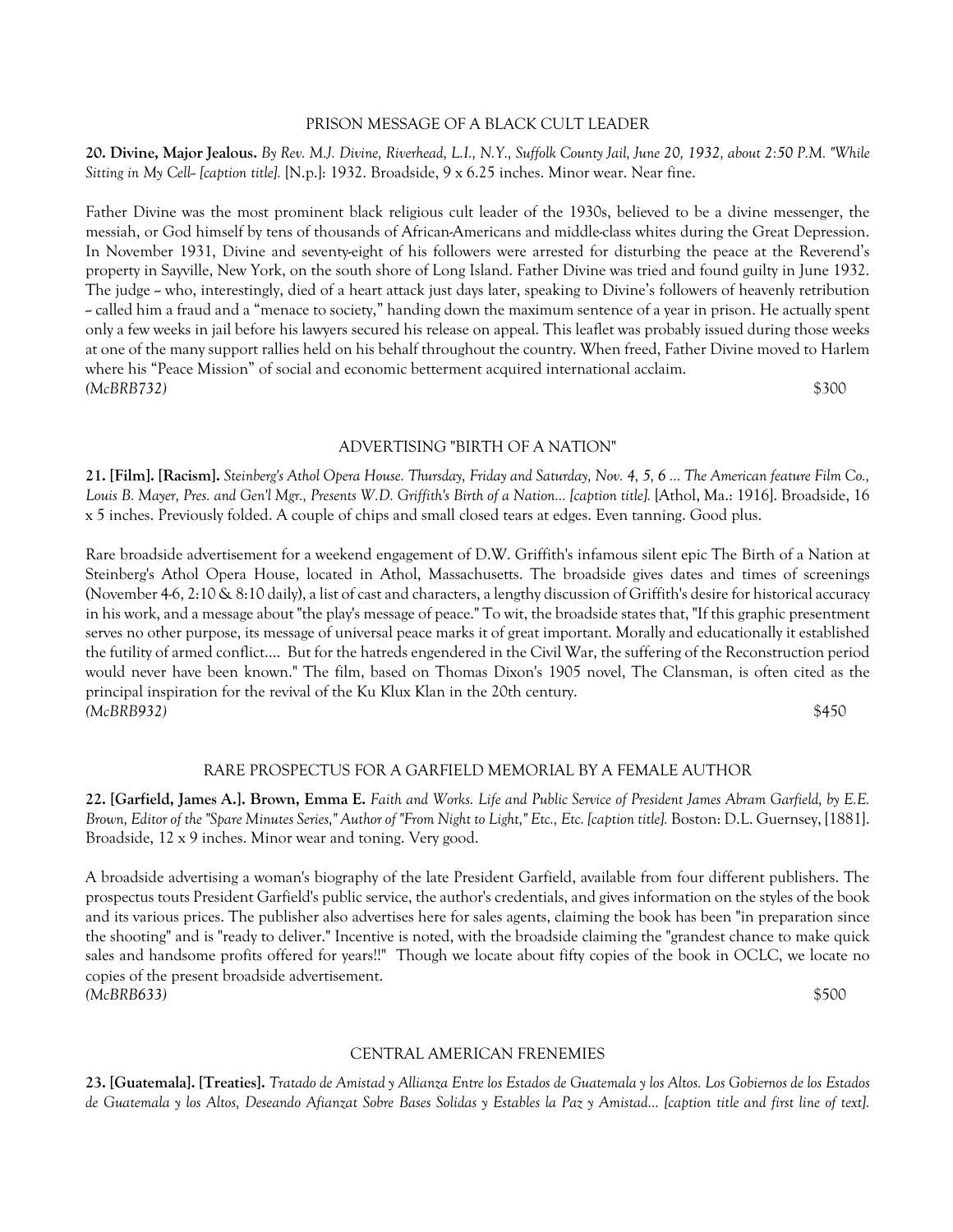Guatemala: 1839. Broadsheet, approximately 12.25 x 8.5 inches. Unevenly trimmed. Small chips at top edge and lower right corner, repaired with tape. Light dampstain across most of sheet. Good plus.

A rare, short-lived treaty of alliance between Guatemala and the short-lived Republic of Los Altos. The nation was created from parts of what are now Chiapas and northwestern Guatemala, and declared its independence on February 2, 1838. The separation arose from political differences between Conservative leaders in the Guatemalan capital and Liberals at the new Los Altos capital Quezaltenango, who were more aligned with the Central American federal government.

This broadsheet treaty declares and prints ten articles of "amistad y alianza," in which Guatemala promises to respect the independence of Los Altos, and was promulgated on December 18, 1838. Nevertheless, the two countries were soon at war, and following a final defeat to the forces of Rafael Carrera, Los Altos was reincorporated in Guatemala in April 1840. We locate only one copy, at the National Library of Chile. *(McBRB2766)* \$1,500

## THE PEOPLE, PRODUCTS, AND PLACES OF MID-CENTURY HAITI, IN PHOTOGRAPHS

**24. [Haitian Photographica]. Coroneos, Byron.** *[Collection of Press Photographs Documenting Mid-20th-Century Haiti, Including Numerous Images of the Working Women of the Country].* [Various locations in Haiti, mainly Port-au-Prince: ca. 1946-1955]. Thirty-two silver prints, most 7.5 x 9 inches, some slightly smaller. Photographer's credit stamp on verso with attached typed descriptive text, ex-Westport Public Library with ink stamp on verso of each photograph. Minor wear to pictures, occasional minor creasing. Very good.

A collection of beautifully-composed photographs by noted shutterfly Byron Coroneos, memorializing the lives of Haitians during a time of political unrest, just after the Coup d'Etat (or Haitian Revolution) of 1946 and well before the imposition of the Duvalier dictatorship in 1957. The people of the former Republic of Haiti are pictured in their daily lives, at work and at play. The photographs document the agricultural and artisanal industries of Haiti, showing male and female workers in the mills and on the plantations of the country, harvesting major exports such as coffee, corn, and sisal, featuring the largest sisal producer at the time, Plantation Dauphin. One particularly striking photograph depicts a large, spiky sisal plantation against the wide open sky, the horizon dotted with distant hills. Other photographs picture the various goods at bustling marketplaces, mainly the Iron Market in Port-au-Prince but also the Croix-des-Bossales open-air market and the Kenscoff market, with the printed captions on the versos of the photos providing vital information on activities and also prices, revealing that many goods such as sisal woven sandals cost just a fraction of a dollar at this time. Another interesting photograph of a man leading a group of donkeys belonging to "peasant marketwomen from the Cul-de-Sac Plain" carries a revealing caption: "In Haiti men never go to the market to sell produce; this is left up to their women." This is borne out in the present collection, with several photographs showing women at work sorting coffee, preparing sisal handbags, and carrying large bundles of baskets the six miles between their home village of Furcy to the market in Kenscoff.

A handful of the present photographs picture the streets of Port-au-Prince during the annual Mardi Gras Carnival. One image captures "coffee loaders dressed up for Carnival, pranking through the streets of the Haitian capital." Another features "Haitians dressed up as Red Indians during the Carnival" in "multi-colored and most attractive" costumes." Yet another pictures a "merry group of young Haitian market-women carrying baskets filled with fruit, and dancing in the streets during Carnival." In addition to Carnival (which takes place during Lent), the Catholic influence on the island nation can also be seen here in pictures of various buildings, particularly the National Palace and the Port-au-Prince Cathedral. The influence of the Western world can be seen in a shot down the Grand'Rue (Main Street) in Port-au-Prince, where not one but two different buildings are adorned with signs for Coca Cola.

Byron Coroneos was born on January 28, 1921 in Perth, Australia. Coroneos is most well-known for his vibrant color photographs of New York City's glowing nighttime shopfronts in the 1960s. Prior to working in New York, he was present for the Haitian Revolution in 1946, which he documented in photographs from start to finish. He continued to live and work there for a brief time after the Revolution, and many of his color photographs of Haitian landscapes, architecture,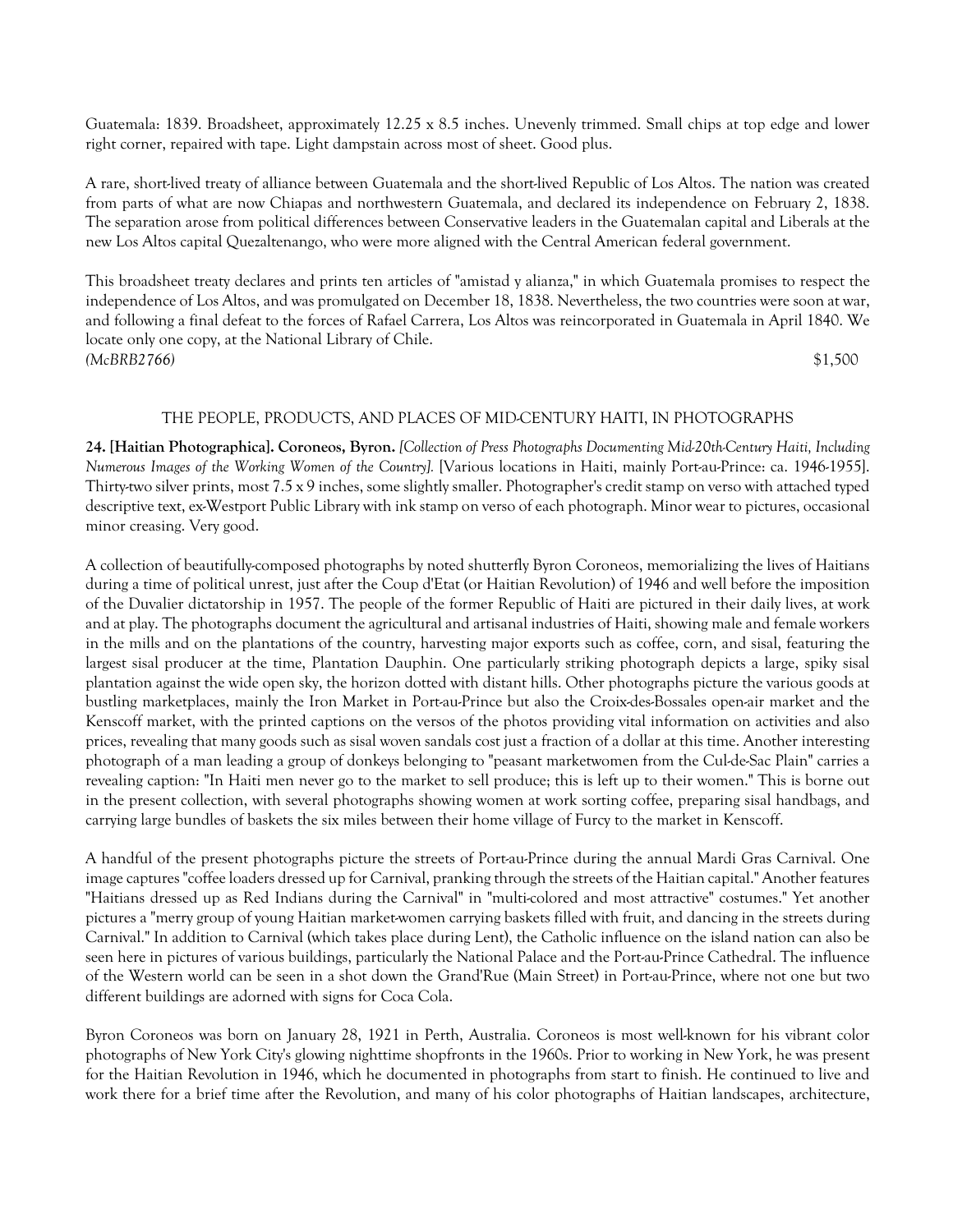and people still circulate today as popular imagery on postcards. Coroneos passed away on January 12, 2011, in Nedlands, Australia. A vital photographic record of the people and places of Haiti in the mid-20th century, with printed captions providing critical information on the subjects and activities memorialized in the pictures. *(McBRB3283)* \$4,500

# LARGE PHOTOGRAPHIC ARCHIVE OF A JAPANESE-AMERICAN FAMILY

**25. [Japanese Americana].** *[Large Collection of Photographs from a Japanese-American California Family].* [Various places, mostly San Francisco and other California: ca.1910-1925]. 312 loose photographs, in varying small formats, including some real photo postcards and several multiples. Some wear at edges and fading to images. Occasional heavier wear and abrasion. Good.

A large and absorbing group of over 300 photographs taken and collected by a Japanese family that migrated to the United States in the early 1900s. The present collection contains a letter and several photos addressed to a Mr. (or Dr.) T. Yamanaka; the Yamanakas arrived in California before 1910, and lived on Railroad Avenue in San Francisco before moving to Cottage Grove Avenue in Chicago more than a decade later. The majority of photos depict the Yamanaka family, friends, and greater community in California during the 1910s and 1920s, and include a wide variety of portraits and activities in the Bay Area and elsewhere in California. The collection also includes a number of photos sent to Yamanaka from friends and family in Japan and the rest of the Americas.

One of the more fascinating items in the collection is an image of the infant son of Japanese writer Okina Kyuin, which Okina inscribed and sent to Yamanaka in 1922. Okina came to Seattle from Japan in 1907, and lived for seventeen years in Washington and California, working as a journalist and novelist credited with a number of Japanese-language books about the United States. There are also a number of studio portraits, apparently of Yamanaka family members, taken at the studios of Japanese-American photographers Moriyama and Motoyoshi in San Francisco, and from other photographers in California and Chicago. The family likely had Christian connections, as there are several real photo postcards of the Japanese Methodist Episcopal Church in Oakland and of a Japanese Methodist Mission Church in Alameda. In addition to the numerous photos from San Francisco, there are also many photos and photo postcards from family excursions to destinations including Yosemite and Niagara Falls, and images of Japanese school children on outings. Two photographic portraits showing a Japanese woman and child emanate from a studio in Sao Paulo, demonstrating the growing diaspora of Japanese emigrants in the early-20th century. In all, an excellent photographic resource for research into the Japanese community and its growth across the United States during the early 1900s. *(McBRB3274)* \$4,250

# MASSIVE JAPANESE AMERICAN DIRECTORY FROM THE BEGINNING OF THE KENNEDY YEARS

**26. [Japanese Americana].** *Nichi-bei shuko hyakunensai kinen Beikoku Nikkeijin hyakunenshi: zai-Bei Nikkeijin hatten jinshiroku.* Los Angeles [i.e., Japan]: Shin Nichi-Bei Shinbunsha, 1961. 23,1431,19pp., profusely illustrated with photographs, including several full-page plates after the text. Publisher's limp blue cloth, gilt spine titles. Original cardboard slipcase with black titles. Minor rubbing to spine. Very good.

A gargantuan Japanese American directory and almanac published by the New Japanese American News in Los Angeles, but noted as printed in Japan on the colophon page. The work is in great part a Who's Who of notable Japanese Americans from across the country, primarily in California and the Far West, but also Texas, New Mexico, Nebraska, New York, Florida, Connecticut, Illinois, and more. Many hundreds of biographical entries are often accompanied with portrait photographs of the notable person being described. Numerous advertisements are interspersed throughout the text, touting the goods and services of a wide variety of commercial concerns such as the Mitsubishi Corporation, the Sumitomo Bank, Saito Restaurant, various liner services, and dozens more. Almost all of the text is printed in Japanese, save for an Index printed at the front of the work, which lists most of the Who's-Who in English; most entries also include names and addresses in English. The photographic plates at the end feature a portrait of newly-elected President John F. Kennedy,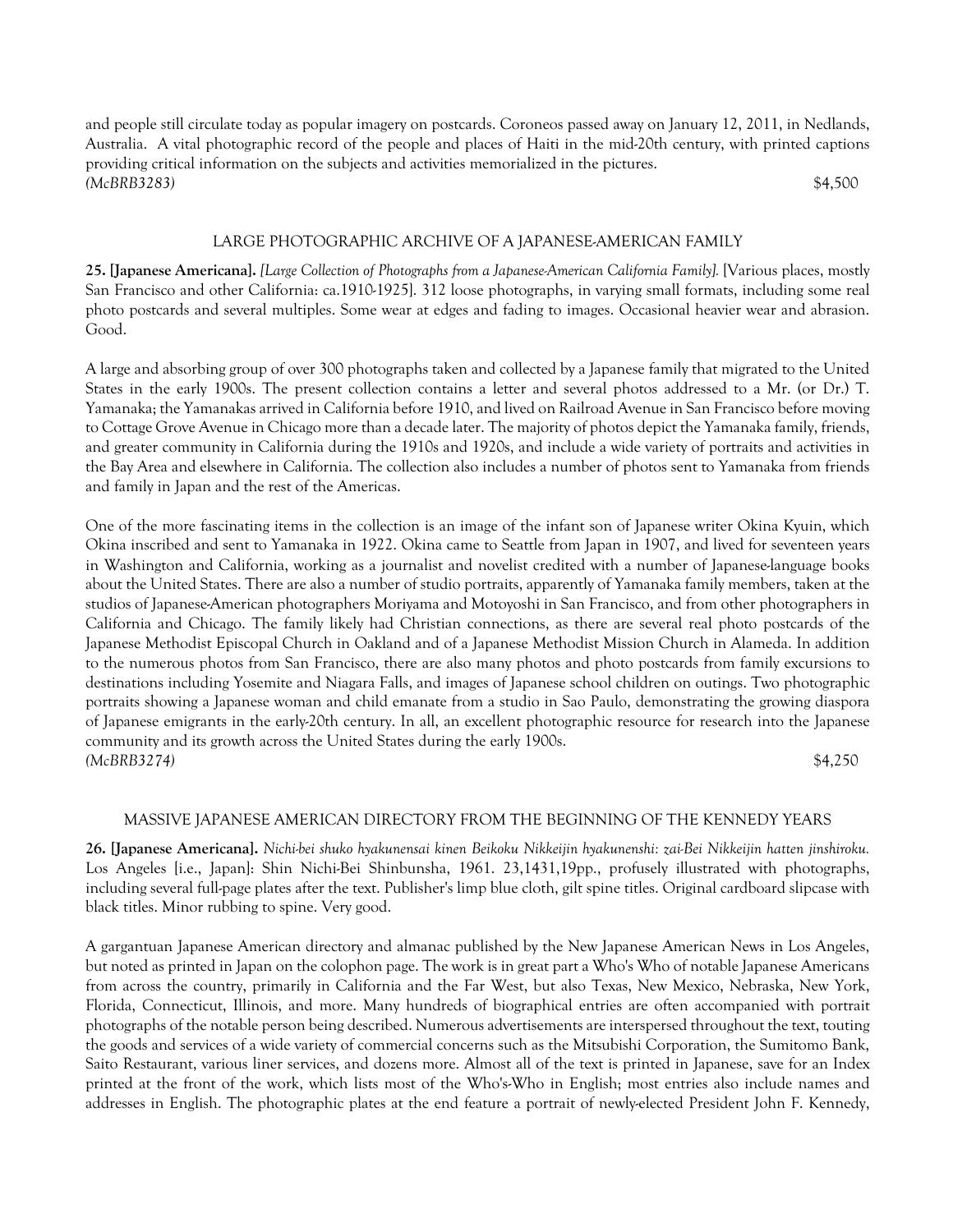scenes from Japanese American social events, commemorations, visits from Japanese officials, and more. OCLC lists eighteen copies of this massive directory that must have been incredibly useful for the Japanese American community at the start of the Kennedy years. *(McBRB2985)* \$1,250

#### JAPANESE-AMERICAN INTERNEES RENOUNCE THEIR CITIZENSHIP

**27. [Japanese-American Internment]. [U.S. Department of Justice - Alien Enemy Control Unit].** *Application for Permission to Renounce United States Nationality [with Unused Cover Letter].* Newell, Ca.: November, 1944. [1],3pp., mimeographed forms printed on rectos only. Minor wear, small paper clip rust stains to top edges. Very good.

A cover letter datelined "November [blank], 1944 Newell, California" intended to accompany the attached blank version of the actual application, intended for use by Tule Lake internees wishing to renounce their United States citizenship. The cover letter is pre-addressed to the Attorney General and Edward J. Ennis, the director of the Justice Department's Alien Enemy Control Unit in Washington, D.C. The form letter begins, "I wish to renounce my United States nationality in accordance with the recent government promulgation, so I am enclosing a typewritten copy of this application form, executed by me." A blank copy of the application is included here, numbering three pages. The application includes a renunciation statement intended to be signed by applicants, followed by ten questions pertaining to the applicant's history of birth, residence, last point of entry into the U.S., close relations, education, military service, Selective Service classification, and a declaration that the applicant has given "true and correct" answers, intended to be dated and signed at the end.

Tule Lake became the holding center for Japanese American internees viewed as disloyal after the issuance of the infamous loyalty questionnaire in the summer of 1943. These "disloyal segregees" were sent to Tule Lake, where they suffered ostracization from fellow internees, poorer living conditions, inferior food, and harsher treatment from American military guards, among other indignities. There were even disagreements among the segregated internees, as some of them truly wished for repatriation to Japan and identified as Japanese, while others viewed this group as disloyal and undeserving of assistance or relief. In other words, not only were these internees seen as disloyal by their own government, but also by some of their fellow internees. Their feeling of dislocation ran deep. Eventually, many of these segregees sought to renounce their American citizenship and repatriate to Japan. The present forms were many internees' first step in this process. *(McBRB3153)* \$450

# UNRECORDED MASONIC WORK PUBLISHED IN KANSAS

**28. [Kansas]. Watkins, S.G.** *The Labyrinth*. Topeka, Ks.: S.G. Watkins, [ca. 1905]. 15pp. Original printed blue wrappers. Moderate soiling and wear to wrappers. Very good.

A rare pamphlet designed to foster "an earnest desire to increase interest in the work and knowledge of the Order of Eastern Star." The work was published by and for the Eastern Stars in Topeka, Kansas, and contains instructions for conducting the "Labyrinth," an organization ceremony. The Order of Eastern Star was established in 1850 as an adjunct body to the Freemasons, open to both men and women. The organization's activities were based on the teachings of the Bible, but open to people of all religious beliefs, and regardless of race, though African Americans established a separate organization called the Prince Hall Order of the Eastern Star. The publisher of the present work, S.G. Watkins was the Grand Master of the Grand Lodge of Colored Masons in Kansas around the turn of the 20th century, so this publication may relate to the Price Hall Eastern Star Order. Apparently not recorded in OCLC. *(McBRB3087)* \$450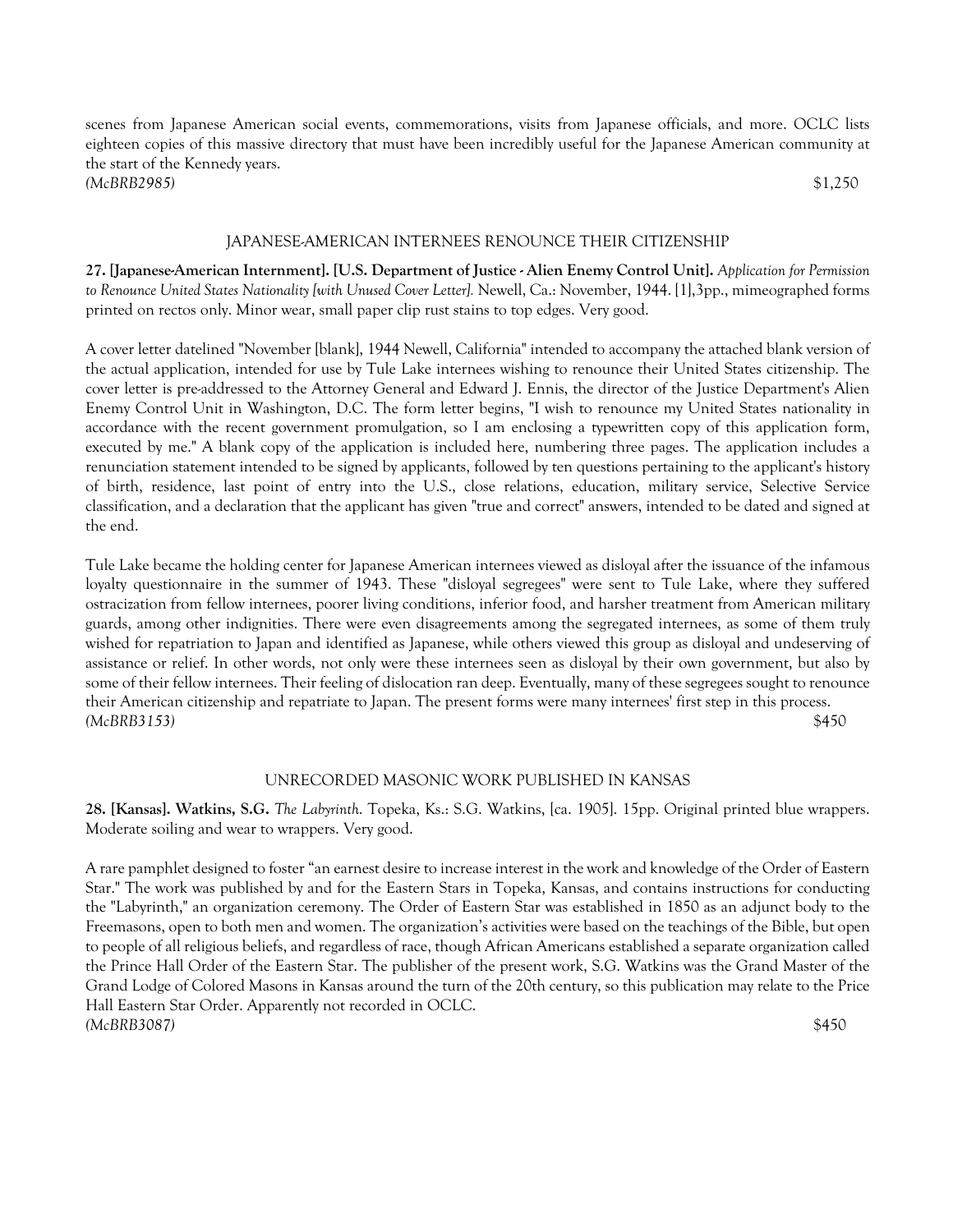#### THE TRIAL OF MAXIMILIAN I

**29. [Maximilian I].** *Causa de Fernando Maximiliano de Hapsburgo Que Se Ha Titulado Emperador de Mexico y Sus Lamados Generales.* Mexico City: T.F. Neve, 1868. 473pp. Contemporary quarter calf and marbled boards, spine gilt. Corners worn, spine ends rubbed. Text lightly toned, some minor foxing and soiling. About very good.

Scarce contemporary printing of the trial of Maximilian I and his generals by Juarez and the victorious Liberal Mexican government, "Por delitos contra la independencia y seguridad de la nacion, el órden y la paz pública, el derecho de gentes y las garantías individuales." Their convictions led to swift execution by firing squad on June 19, 1867. The publication of an exhaustive, word-for-word account of the proceedings was intended to provide legitimacy to what amounted to a sham trial and summary execution of Maximilian and his staff following their capture at Queretaro. The text is nevertheless a fascinating document of one of the most notorious episodes in the history of independent Mexico, particularly for the extensive defense of Maximilian and the Loyalist generals mounted by their Mexican attorneys. Given the overwhelming interest in the trial and execution at the time, several Mexico City publishers produced editions of the trial account, but all are quite uncommon both institutionally and on the market. *(McBRB2899)* \$875

WITH A FABULOUS WOODCUT

**30. [Mexico]. [Devotionals].** *Fragua de Amor Divino para Ablandar los Hierros del Corazon Humano*... Mexico City: Viuda de D. Joseph Bernardo de Hogal, 1745. [10],264pp. Narrow 12mo. Contemporary vellum. Text block separating but still stable. Title page lightly chipped and soiled, partially detached. Light worming to lower half of volume; text otherwise clean. Contemporary manuscript notations to rear endleaves. About very good.

A book of prayers and devotions, translated from Portuguese, printed here in a slightly unusual format for a Mexican book. The verso of the title page features a full-page woodcut of the Sacred Heart of Christ. Not in Palau. We locate copies at the National Library of Chile and the Instituto Tecnologico in Mexico; none in U.S. libraries.

 Medina, Mexico 3727. *(McBRB3170)* \$2,750

#### MEXICAN EPISCOPALIANS

**31. [Mexico]. [Episcopal Church].** *Himnario de la Iglesia Metodista Episcopal*. Mexico City: 1898. [6],[18]-190,[7]pp. 16mo. Original cloth-backed printed boards. Edges and spine ends worn; hinges cracked. Contemporary ownership stamps on front free endpaper, title page, and first leaf recto. Light tanning and dust soiling. Good plus.

Scarce edition of the Episcopal Church Hymnal printed in Mexico. An interesting survivor of non-Catholic Mexican worship in the late-19th century. OCLC returns one copy, at Drew University. *(McBRB2972)* \$250

# EXERCISES FOR THE ARTILLERY

**32. [Mexico]. [Military].** *Reglamento para el Ejercicio y Maniobras de la Artilleria de Batalla, Expedido por Esta Secretaria*... Mexico City: Gonzalo A. Esteva, 1879-1880. Two volumes. 455,9pp., plus folding plate;477,17,[3]pp. Original printed boards backed with pebbled cloth. Edges and spine ends worn; hinges of first volume cracked and beginning to separate. Short closed tear at gutter edge of folding plate. Contemporary ink stamp and manuscript ownership inscription on one internal leaf of each volume. Light tanning internally. Good plus.

An unrecorded and extensive set of regulations that governed the training and operation of Mexican artillery units in the last part of the 19th century. After Benito Juarez regained power in the 1860s, the new federal government ordered the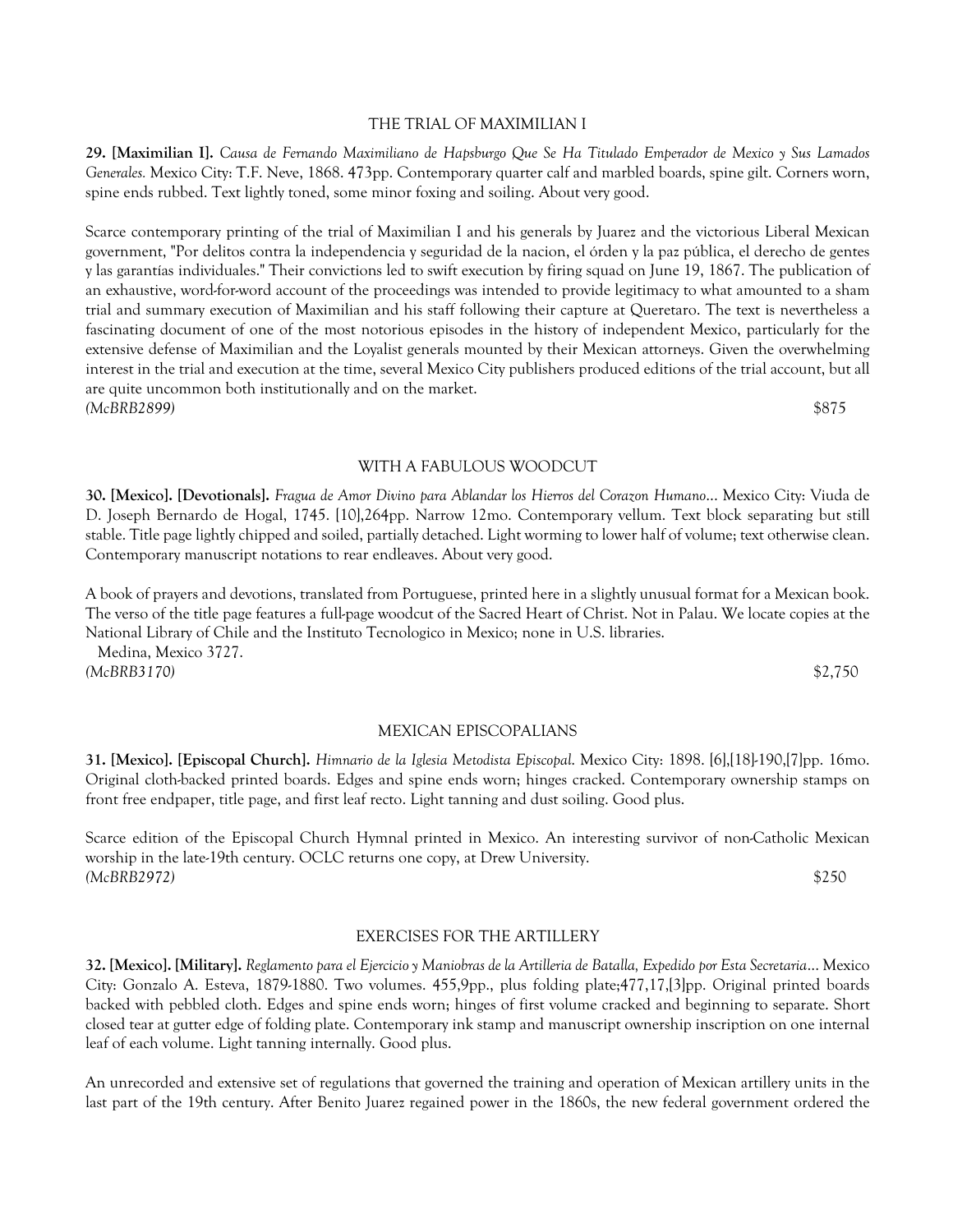military to reassess and to revise its rules and practices in order to improve its poor performance during the country's first few decades of independence. The present work comprises the first complete edition of their efforts to do so for the artillery. The folding plate contains over two dozen geometrical figures relating the firing of projectiles. Each volume also contains sheets of graph paper bound in at the rear for the notes of its contemporary owner. Not in OCLC. *(McBRB2971)* \$500

#### MANUSCRIPT DECREE FROM NEW SPAIN

**33. [Mexico]. [Mining]. [Native Americans].** *[18th-Century Mexican Manuscript Decree Regarding the Private Authority of the Veta Vizcaina Mine in Real del Monte].* [Pachuca: 1774-1776]. 62pp. Small folio, tax stamped sheets, sewn at gutter. Light dust soiling and wear at edges. Accomplished in multiple Spanish secretarial hands, with varying degrees of legibility. Very good.

A fascinating Mexican manuscript decree and attending manuscript attestations and confirmations that provide extraordinary power and authority to the owners of the Veta Vizcaina mine in Real del Monte, northeast of Pachuca in the state of Hidalgo, during the late-18th century. The town, also known as Mineral del Monte, is located in the region where the Spanish made one of their earliest discoveries of gold and silver following the conquest of the Aztecs in the early 1520s. Real del Monte is particularly rich in silver, and is estimated to have produced over one billion ounces of the precious metal from its mines over the course of the last five hundred years.

Through this lengthy decree, which occupies the first forty-two pages of the present manuscript, the Spanish crown and colonial government of New Spain confer unusual power to the owner of the Veta Vizcaina, Pedro Romero de Ferreros, and his private commissioner, Manuel Rubi de Celis, in order to maximize the profitability of their enterprise. The core dictum of the decree is that the mine and its owners be allowed to operate with "una independencia total" and a mandate directly from the crown. The decree is careful to emphasize that the mine has authority in particular to override the local government in Pachuca, and indeed that such officials should carry out the will of the mine owners when so instructed. The decree itemizes numerous specific power to be wielded by the Veta Vizcaina, but the principal among these are the authority to run their own courts, to conduct their own census (including of native populations), to collect taxes toward the operation of the mine, and to obtain indigenous labor from the surrounding area.

The several manuscript documents that follow the decree comprise acknowledgments of the order from local magistrates in Pachuca and the immediate region and promises to comply with the requests of the mine. In several cases, magistrates seem to promise to send Indian labor as a part of their compliance. Two of the final documents provide lists of tributary taxes from local, municipal governments. In all, a very interesting record of the primacy of wealth and resource generation in colonial New Spain during the 1770s. *(McBRB2249)* \$2,750

## VOLUME OF NOVENAS

**34. [Mexico]. [Religion].** *[Sammelband of Twenty-Four 19th-Century Mexican Novenas and Other Works of Popular Catholic Devotion].* [Mexico City: [1824-1876]. Twenty-four pamphlets in one volume, with paginations as noted below. 16mo. Rebound in modern pebbled calf, with original gilt leather spine laid down. Moderate tanning and some dust soiling. Five works lacking title pages. About very good.

An extensive sammelband of nearly twenty-five scarce novenas, triduas, prayer books, and other devotionals printed in Mexico during the 19th century. At least sixteen of the imprints emanate from the presses of the Abadiano y Valdez publishing family, which held a prominent role in the production of popular devotional works across the 1800s. The most prolific of these printers was Luis Abadiano y Valdez, who published a number of educational and political works, but the vast majority of his output was religious, and the present sammelband provides a good representation of some of his scarcer imprints produced in the 1840s and 1850s. Also included in this tract volume are a sizable number of imprints by his successor, Francisco Abadiano, who operated the press in the 1860s and 1870s, only one of which is recorded by OCLC,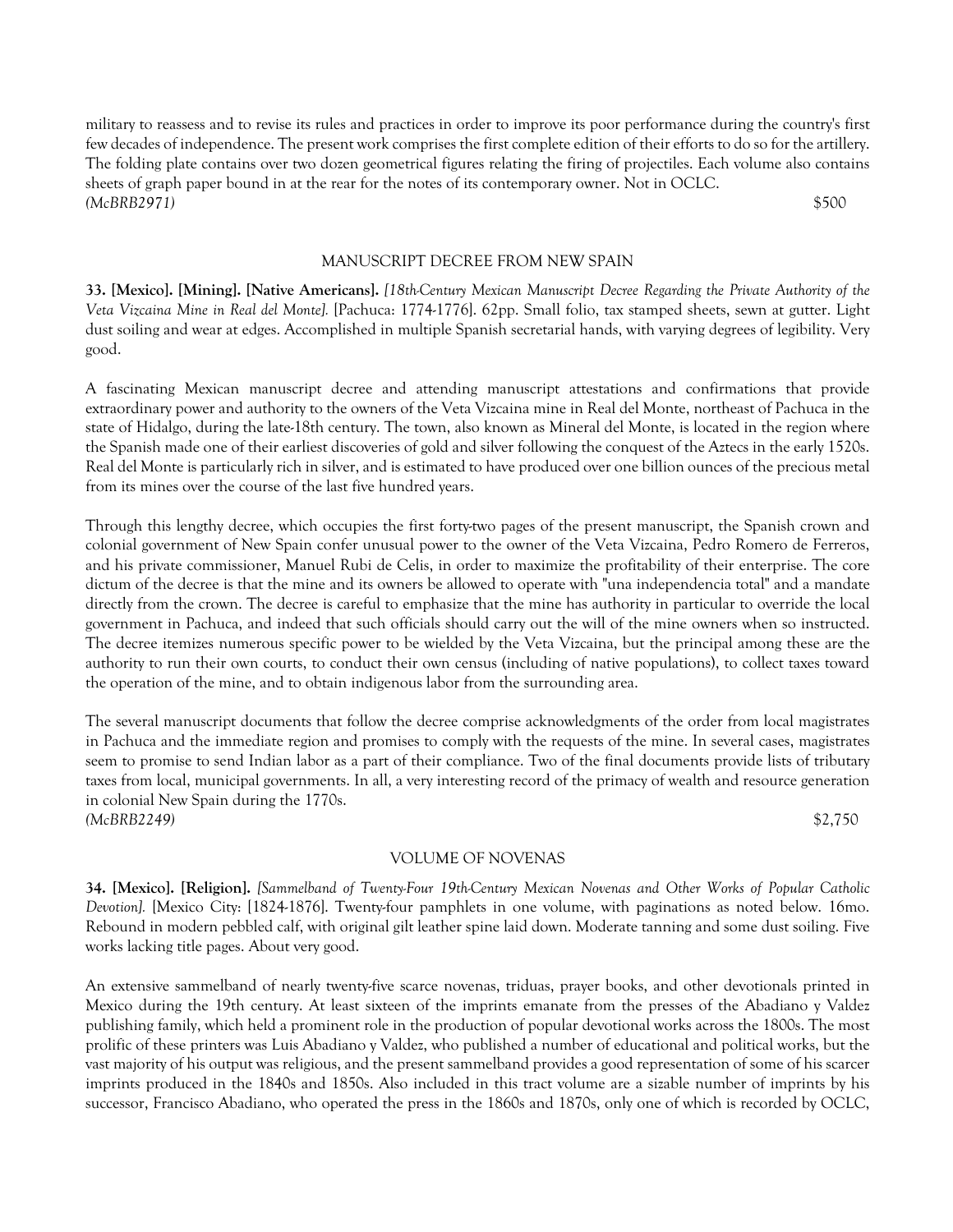as well two earlier scarce imprints produced in the 1820s and 1830s by their predecessor, Alejandro Valdez. In all, a very interesting concatenation of scarce Mexican devotional works from the 19th century. A complete list of imprints contained in the present volume is as follows:

1) *Devocionario Para Asistir al Sto. Sacrificio de la Misa*... Mexico: Imprenta de R. Velasco, 1874. 85pp. Not in OCLC. 2) *Triduo Devoto Para Disponerse a Celebrar la Fiesta del Corazon Sacratisimo de Jesus*.... Mexico: Imprenta de Luis Abadiano y Valdez, 1853. 32pp. Not in OCLC.

3) *Triduo Devoto para Invocar los Tres Dias Primeros de Cada Mes, al Patrocinio del Arcangel Señor San Rafael.* Mejico: Reimpresa en la Oficina del C. Alejandro Valdez, 1826. [15]pp., with woodcut on t.p. verso. Not in OCLC. 4) *[Devotional with New Year's Prayers].* [5]-26pp.

5) *[Obsequio diario de visitar a la Santísima Virgen, o, Corte de María].* [Mexico: Imprenta de Luis Abadiano y Valdez, 1849?]. 36pp. Lacking t.p. Two copies in OCLC.

6) *Triduo Devoto de las Tiernas Necesidades que Padecio Maria Santisima*.... Mexico: Libreria de Francisco Abadiano, [1865]. 32pp. Not in OCLC.

7) *Indulgencias Anexas los Rosarios, Cruces, y Medallas, que Se Expenden en el Torno de Santa Brigida de Mexico.* Mexico: Imp. Literaria, 1865. 27,[1]pp. Not in OCLC.

8) *Oraciones que Se Rezan en la Iglesia de Santo Domingo de Mexico, Quando Se Practican Algunos Ejercicios Espirituales*. Mexico: Libreria de Francisco Abadiano, [ca. 1860]. One copy in OCLC.

9) *Rosario de los Siete Dolores [caption title].* 6pp. Lacking t.p.

10) *Novena en Honor de los Dolores de Maria Santisima*. Mexico: Tip. de Aguilar Ortiz, 1872. 12pp. Not in OCLC.

11) *Novena y Seisena, o Seis Domingos de S. Luis Gonzaga*.... Mexico: Imprenta de Luis Abadiano y Valdez, 1850. 32pp. with woodcut on t.p. verso. Not in OCLC.

12) *Devoto Ejercicio, que en Honor, del Sto. Angel de Guarda, Debe Practicarse el Dia Dos de Cada Mes....* Mexico: Imprenta de Luis Abadiano y Valdez, 1837. 10pp. Recorded, but no copies located in OCLC.

13) *[Novena for Saint Peter].* [3]-32pp., lacking t.p.

14) *Triduo Doloroso Dedicado al Santo Niño Cautivo*.... Mexico: Imprenta de Luis Abadiano y Valdez, 1845. 32pp., with woodcut on t.p. verso. Two copies in OCLC.

15) *Novena a Maria Santisima Bajo el Titulo Glorioso de Nuestra Señora del Carmen*. Mexico: Imprenta Imprenta de Luis Abadiano y Valdez, 1850. 32pp., woodcut on t.p. verso. Two copies in OCLC.

16) *Rasgo Historico Sobre la Renovacion del Señor de Santa Teresa*.... Mexico: Imprenta del C. Alejandro Valdez, 1833. 30pp. Three copies in OCLC.

17) *Dia Doce de Cada Mes Consagrado a Nuestra Madre y Señora Maria Santisima de Guadalupe, en Su Maravillosa Aparicion*.... Mexico: Libreria de Francisco Abadiano, 1874. 32pp., with woodcut on t.p. verso. Not in OCLC. 18) *[lacking t.p.]*

19) *[Novena] del Glorioso Patriarca Señor San José, Padre Putativo de Jesus y Esposo Dignisimo de Maria*.... Mexico: Francisco Abadiano, [1862]. 32pp. One copy in OCLC.

20) *Novena a Honor y Culto del Dulcisimo Misterio de la Purisima Concepcion de la Reina de los Angeles y Abogada de los Hombres Maria Santisima*. Mexico: Libreria de Francisco Abadiano, 1866. 32pp. One copy in OCLC.

21) *Letanias de Nuestra Señora de Lourdes*.... Mexico: Imprenta de Jose Mariano Lara, 1873. 8pp. Not in OCLC.

22) *Novena a la Santisima Virgen Maria de Guadalupe*.... Mexico: Imprenta de Luis Abadiano y Valdez, 1846. 32pp., with woodcut on t.p. verso. Not in OCLC.

23) *Novena al Glorioso Apostol San Judas Tadeo, Que por las Misteriosas Significaciones de Su Nombre, Despuso Su Mas Apasionado y Reconocido Devoto Fray Antonio Obando*. Mexico: Francisco Abadiano, 1871. 24pp. Not in OCLC. 24) *Sucinta Esplicacion de las Tiernas y Santas Ceremonias de la Seña, Sacada de lo Que Latamente Han Escrito Autores* 

*Clasicos*. Mexico: Luis Abadiano y Valdez, 1843. [[32]pp., with woodcut on t.p. verso. Two copies in OCLC. *(McBRB3003)* \$3,250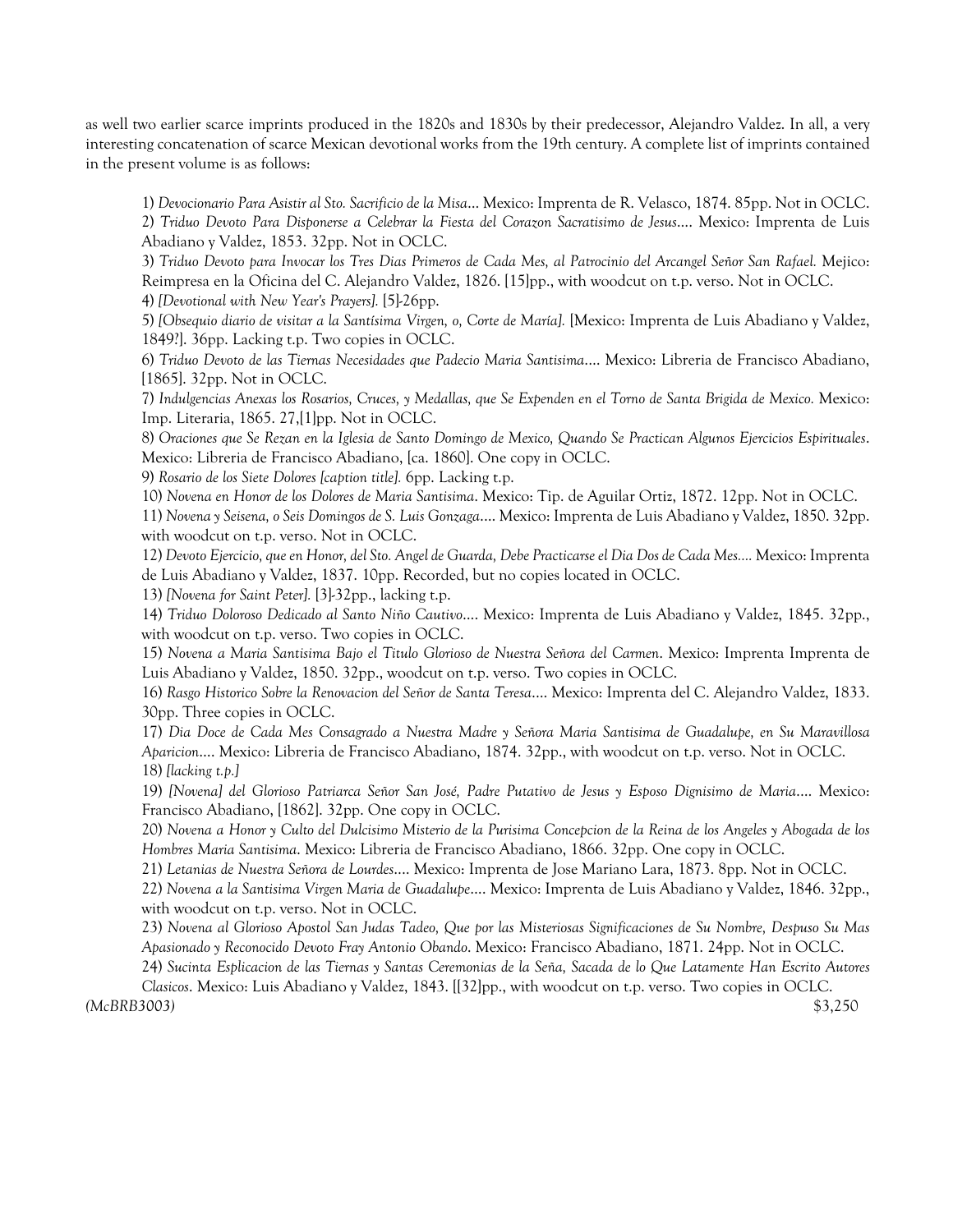# "THE WORLD OPPOSES NEW IDEAS" ... SO DRINK THIS NIGHTSHADE

**35. [Missouri]. [Patent Medicine].** *Dr. S. A. Richmond & Co's World's Epileptic Institute [caption title].* St. Joseph, Mo.: 1882. 8pp. Newspaper folio. Previously folded. Very minor loss at intersection of folds, slightly affecting text. Minor wear at edges. Unopened at top edge. Very good.

A wonderfully illustrated and rare newspaper promotional for S.A. Richmond & Co.'s patent medicine, Samaritan Nervine. Samuel Richmond came to St. Joseph, Missouri, in the late 1870s, and established this "World Epileptic Institute," mostly to sell his elixir, which was in fact diluted nightshade. His elaborate advertisements, of which this is an example, claimed that it not only cured cases of epilepsy, but also treated ill-behaved children and sexually dysfunctional elderly men, and soothed many other maladies of the nerves. Eventually, he was attacked in print by a local newspaper, at which point he promptly shot the editor, and after being found not guilty by reason of insanity, removed to Tuscola, Illinois, where he continued to produce the potion. This newsprint advertisement provides a vigorous defense of Richmond's product, supported by numerous lengthy testimonials. Several illustrations also depict the grounds and offices of his epilepsy institute, including, strangely, though perhaps not surprisingly, the press room. OCLC locates only copy, at the University of Rochester. *(McBRB293)* \$600

# THE NORTHERNERS IN THIS PART OF MONTANA "EVEN AGREE WITH THEIR SOUTHERN FRIENDS ON THE NEGRO QUESTION...."

**36. [Montana]. [Georgia]. Stevens, Helen Howard.** *[Large Archive of Letters Recording the Experiences of a Georgia Woman, Her Husband, and Their Daughter, Who All Settled in Kalispell, Montana in the Early 20th Century, with Interesting Observations on Birth Control, Race Relations, the Flathead Tribal Land Lottery, and Other Notable Issues and Events].* [Various locations in Montana and Georgia, mainly Kallispell, Mt.: 1902-1939, but mainly 1904-1912]. 115 letters, mostly autograph letters, signed, with a handful of typed letters, signed, and postcard letters, totaling approximately [570]pp., most retaining original mailing envelopes, plus a handful of ephemeral items. Generally well-preserved. Very good.

An information-rich research archive of almost a hundred manuscript letters, largely from three members of the Stevens family while settling in northwestern Montana in the opening decades of the 20th century. A majority of the letters, about sixty of the 115 total, were written by the matriarch of the family, Helen Howard Stevens, a schoolteacher and mother living in Kalispell. Another grouping of about ten letters were written by Helen's husband, Jess H. Stevens, an attorney in the city. The collection also includes a couple of letters written by the Stevens' daughter Dixie, about twenty-five letters written to Dixie from friends and family in Montana and Georgia, and other correspondence from friends and family. Taken together, the letters provide a unique, intimate, and richly-textured picture of life in the American West at a time of profound change.

Helen and Jess's letters were sent to each other, as well as Helen's friends, parents, relatives, and friends back in Georgia. Helen's letters primarily document her experiences in Montana – her move to Kalispell to become a schoolteacher in 1905, her courtship and marriage to Jess, the birth of her children, and domestic life, all before her sudden death in 1912. Many of the letters are quite lengthy, dozens running four to eight pages, and about a dozen numbering at least ten pages; one such letter from Jess to Helen in 1904 is a plea from Jess to accept a teaching job in Kalispell in which he discusses the region's natural beauty and comforting Helen that, as a Southerner, she would indeed fit in with the Montanans, Canadians, and New Englanders living there already. In fact, Jess writes that the Northerners in the area "even agree with their Southern friends on the Negro Question." Jess then launches into a two-and-a-half-page discourse on race relations in the region, offering an anecdote that was apparently meant to be reassuring to a prejudiced Southerner, but has the ring of true horror to modern ears: "[the people of Great Falls] took a Chinaman, put him in a canoe…started the canoe down the river towards the rapids, and he has not been heard from since."

Helen writes a series of letters to Jess in 1905 and 1906 in which she records her experiences as a schoolteacher in Kalispell, as well as their courtship. The two were married in 1907, and Helen had her first child shortly thereafter. Her letters sent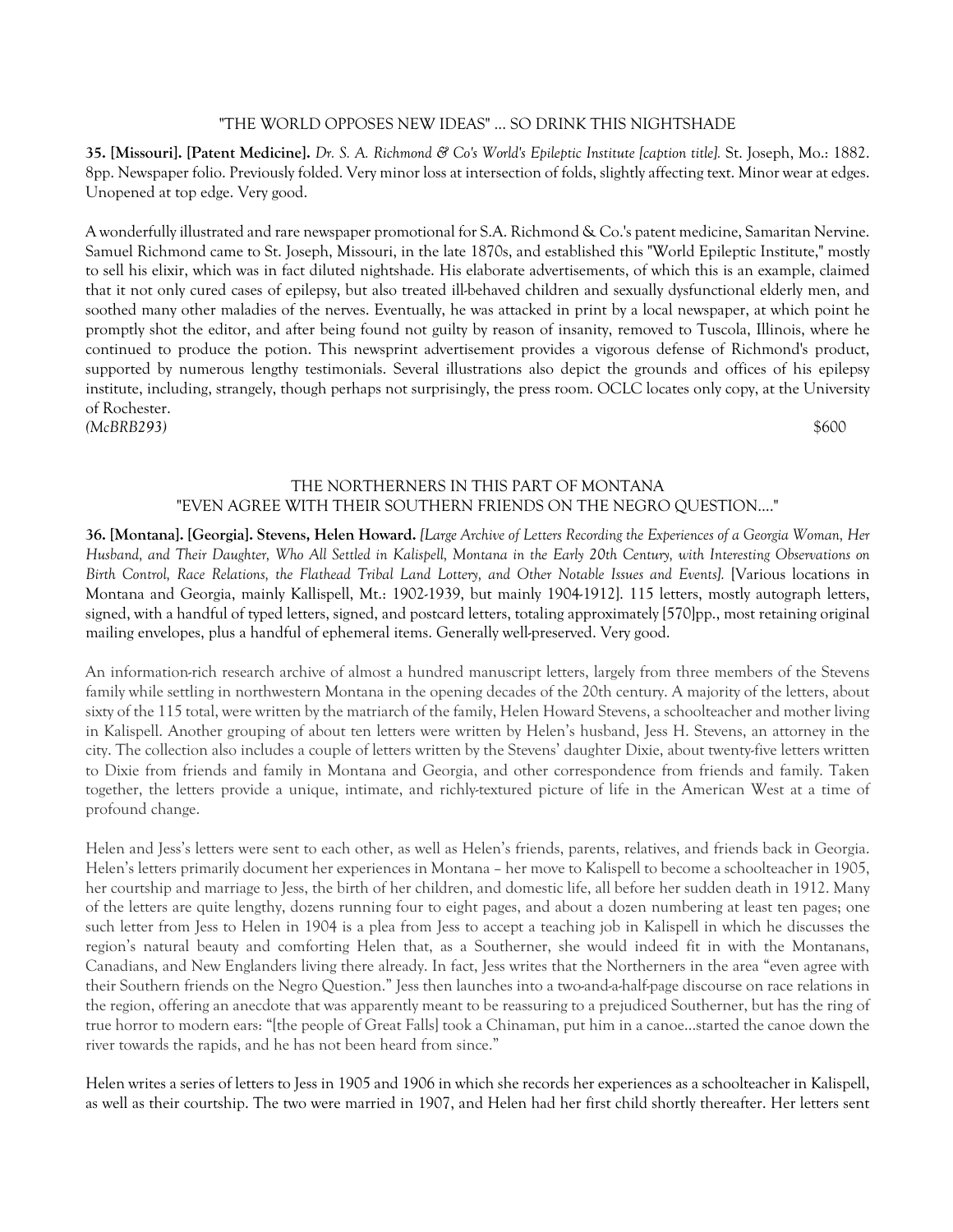between 1907 and 1912 provide a detailed picture of domestic and family life: pregnancy; the birth and growth of children; nursing; decorating, furnishing, and keeping up their five-room cottage; and Jess's long absences due to his legal work. Helen discusses her own health issues after her doctor encouraged her to "steer clear of conception" for a while, reporting that they talked about different forms of birth control. The doctor advised abstinence, as "nearly all of them [methods of contraception] are injurious, and none completely safe." In addition to her health, it is rather clear from her letters that Helen remained a traditional Southern woman in many respects, focusing mainly on family and domestic life, ordering china, paintings, and books, gossiping about life back home in Georgia, giving her daughter the nickname "Dixie," and attempting to teach the child manners, remarking that "I think we shall succeed in making a little Southerner out of her." The family evidently made several trips back to Georgia; Helen reports that her kids replay these trips in their imaginations "every day."

Interestingly, several of Helen's letters include detailed descriptions of the allotment of Flathead tribal lands and the subsequent land lottery of 1910, which opened 1,600 tracts of land to white settlers. Helen begged her relatives to travel west and register for the lottery. During this time her husband Jess was "so busy now that he is almost jumping sideways…thousands of homeseekers from all over the country are here to register for a chance in the land drawing…you see the Indians on the Reservation have all received their allotments and are well provided for by Uncle Sam…Jess hasn't been home to dinner since the reservation opened."

Helen died in late 1912. A note on one of her letters from September of that year reads: "Helens last letter to papa & mama She can't come to us but we can go to her." In a letter sent three months later, Jess expresses his grief about his dearly departed wife: "It is hard to think that a just God would take little childrens' mothers away from them." He suggests gathering a collection of letters Helen sent to family and friends as a memorial to her life; this likely explains how this grouping, a collection of letters sent to a diverse array of recipients, exists together today.

In addition to Helen and Jess's letters, the collection also includes two letters from their daughter Dixie from Montana to Georgia in the 1920s; ten letters sent to Dixie from a friend in Shelby, Montana in the 1930s; fifteen letters sent to Dixie from Georgia during the same time period; and others. Many of these letters relate to Dixie's membership in the Order of the Eastern Star and were sent to and from sister members. In addition to the letters, the archive includes a few ephemeral items, namely an original photograph of the Steamship Klondike on Flathead Lake near Kalispell, ca. 1910 inscribed by Jess and Dixie Stevens; a finely printed "Souvenir Program Dedication of the Masonic Temple Kalispell, Montana" (1905); multiple examples of a Masonic business card from Kalispell; greeting cards; and newspaper clippings.

A deep and engrossing collection of correspondence that sheds light on any number of important issues in the American West and general American life – women's issues, race relations, the differences between life in the North and South, treatment of Chinese laborers and Native Americans, and much more – ripe for further research. *(McBRB2867)* \$4,500

# WITH AN ADVERTISEMENT FOR AN AFRICAN-AMERICAN CONCERT

**37. [Montana]. [Job Printing].** *[Group of Thirteen Broadside Advertisements and Flyers Printed in and Around Helena, Montana].* [Helena & Philipsburg, Mt.: 1896-1905]. Thirteen small broadsides and broadsheets, measuring from 8 x 4.5 to 11 x 7.5 inches. Light wear and old folds to a couple of examples. Otherwise, even toning, scattered contemporary ink stamps and annotations. Very good, overall.

A very interesting group of thirteen broadside and broadsheet advertisements and programs, comprising examples of newspaper press job printing from late 19th- and early 20th-century Montana, in Helena and the surrounding area. Included are ads for several upcoming speeches and events, programs for performances in local theaters, political campaign and election reminders, and promotionals for area businesses. The most notable item present is a broadside advertisement for a "Grand Cake Walk Concert & Ball," to be held April 6, 1899, organized by an African-American chapter of the Knights of Pythias -- "Under the auspices of 'Pride of Montana" Lodge K. of P. (Colored)." Another flyer promotes a lecture on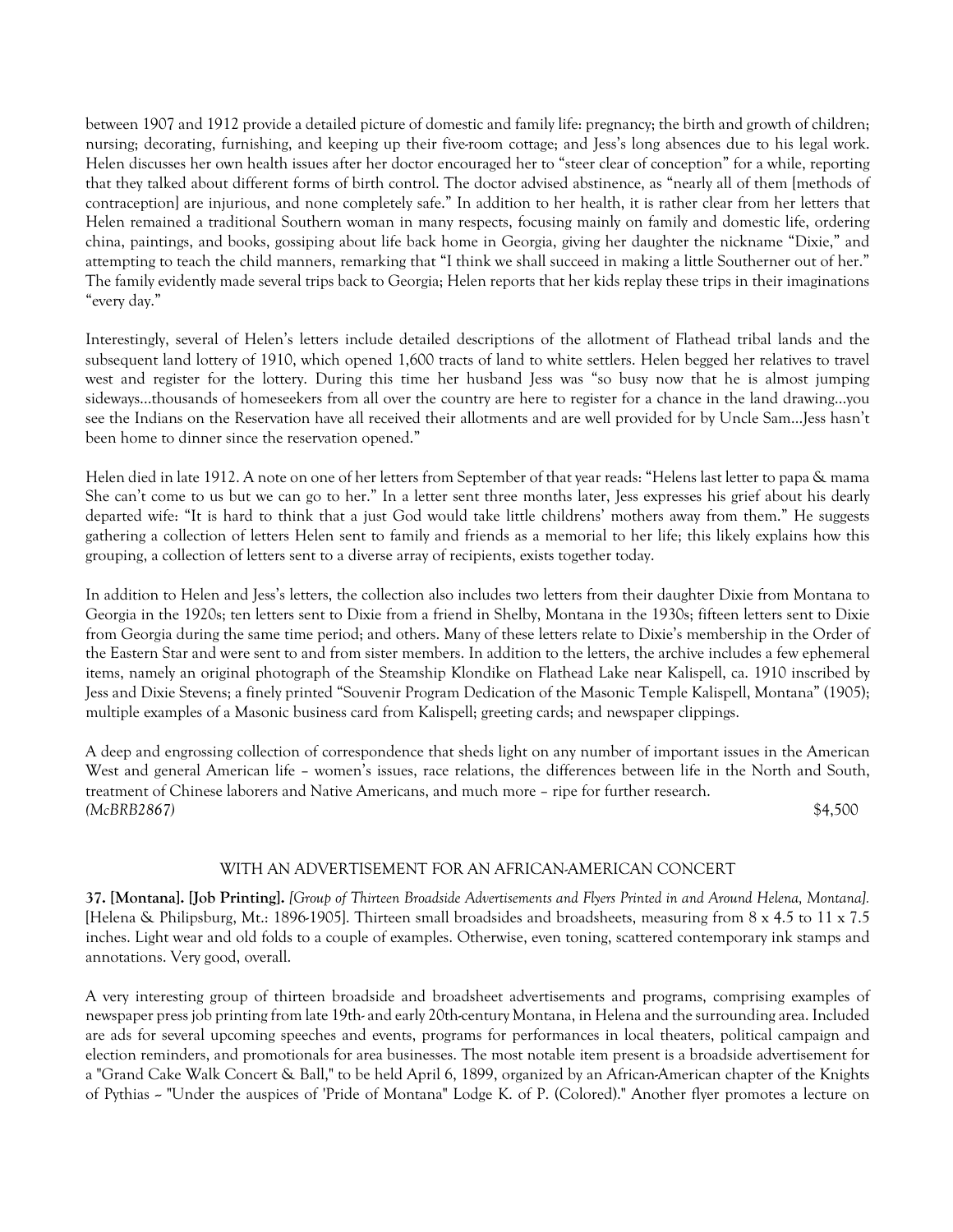December 28th, 1898, by F.W. Parker, a leader of the progressive education movement of the late-19th century and the director of the Chicago Normal School, one of the largest and most significant African-American institutions of higher education during the 1800s (and today's HBCU Chicago State University). Also present are two broadsides of socialist and labor interest. The first is a handbill announcing that a lecture by Eugene V. Debs has been postponed to Friday February 12, 1897, with tickets still available at the Reeves' music shop (next door to the Helena theater). The latest broadside in the group promotes a June 14, 1905, address by labor leader and founder of the International Workers of the World, Mother Jones. An interesting cross-section of southwestern Montana social, cultural, and political activities at the through the lens of local job printing. *(McBRB3016)* \$3,500

#### STUDYING THE TRAFFIC IN SOUTH AMERICA

**38. Montgomery, Mal. T.** *[Archive of Notes and Ephemera Relating to the Traffic and Transit of Lima and Santiago].* [Various places]: 1925-1932. Seventy-five items, plus six small notebooks and one folio scrapbook. Some wear and soiling to a few items, but condition generally clean and quite good. Very good.

Extensive archive of transit information for the cities of Lima, Peru, and Santiago, Chile, compiled by traffic expert M.T. Montgomery of Lancaster, Pennsylvania. Based near Lima, Montgomery gathered information on bus, rail, chauffeur, and rail-less trolley travel. Included here are manuscript notes and recommendations, typed reports, his pocket notebooks, travel ephemera, printed tracts and booklets, and more. A repurposed ledger serves as a scrapbook, holding 120 pages of Spanishlanguage newspaper clippings documenting traffic conditions and issues. The archive contains about thirty-five pieces of travel-related ephemera -- bus tickets, calling cards, transit passes -- from Montgomery's time in South America. There is a large broadsheet advertising the fiestas for Carnaval, complete with a map of the festivities on the back. . Also present is a blueprint plan of Lima showing the omnibus service routes in 1927, and a mimeographed study on the bus service between Santiago and San Bernardo.

In his work, Montgomery points out the traffic chaos in the region and the associated difficulty of making profit under the current rate for fares. He provides a list of recommendations for ameliorating the situation, including "All taxis until further notice will work only 20 days per month which will reduce the vehicles on the streets ⅓." Other memos include "High Spots of Improvements Made in Tramway Service in Cordoba - Mendoza - Santa Fe - Tucuman & Parana"; "Personal Views Regarding Points Discussed at Tramway Managers Meeting"; and "A Few Facts about Schedules: One Man's Opinion." He also recommends that businesses building factories in South America not hire Latin American managers, lest they lose control of their customer base. Montgomery appears to have been worried about the threat of Communism, as well, as there are a handful of manuscripts and pamphlets documenting the dangers of that political bent.

A wonderful trove of information on an unusual subject, giving the perspective of an American specialist on the issues of traffic and transportation in South America. *(McBRB91)* \$675

## NOTES FOR A THESIS ON INDIGENOUS LANGUAGES

**39. [Native American Languages]. Booth, Curtis G. Munro, Pamela.** *[Collection of Three Volumes of Manuscript Notes on the Shoshoni and Kawaiisu Languages, Assembled by Curtis G. Booth and Pamela Munro, in Preparation for a Master's Thesis and a Published Book, Together with a Copy of the Thesis].* [Various locations in Nevada and California: mainly 1972-1977]. Three volumes of manuscript notes: [192]; [299]; and [93]pp.; plus printed thesis, v,59pp. Manuscript notes bound in matching maroon cloth lined journals, gilt ruling on front cover and spine. Slight edge wear to boards and mild soiling, small closed tear to rear joint of one volume. Bindings tight and textblocks clean, with ink manuscript clearly legible. All three volumes have Booth's name stamped on first page. Manuscript volumes accompanied by a copy of Booth's Master's thesis, entitled *A Shoshoni Primer*, bound in red buckram, white titles stamped on front cover and spine. Mild rubbing to boards. All four volumes quarto. Very good plus.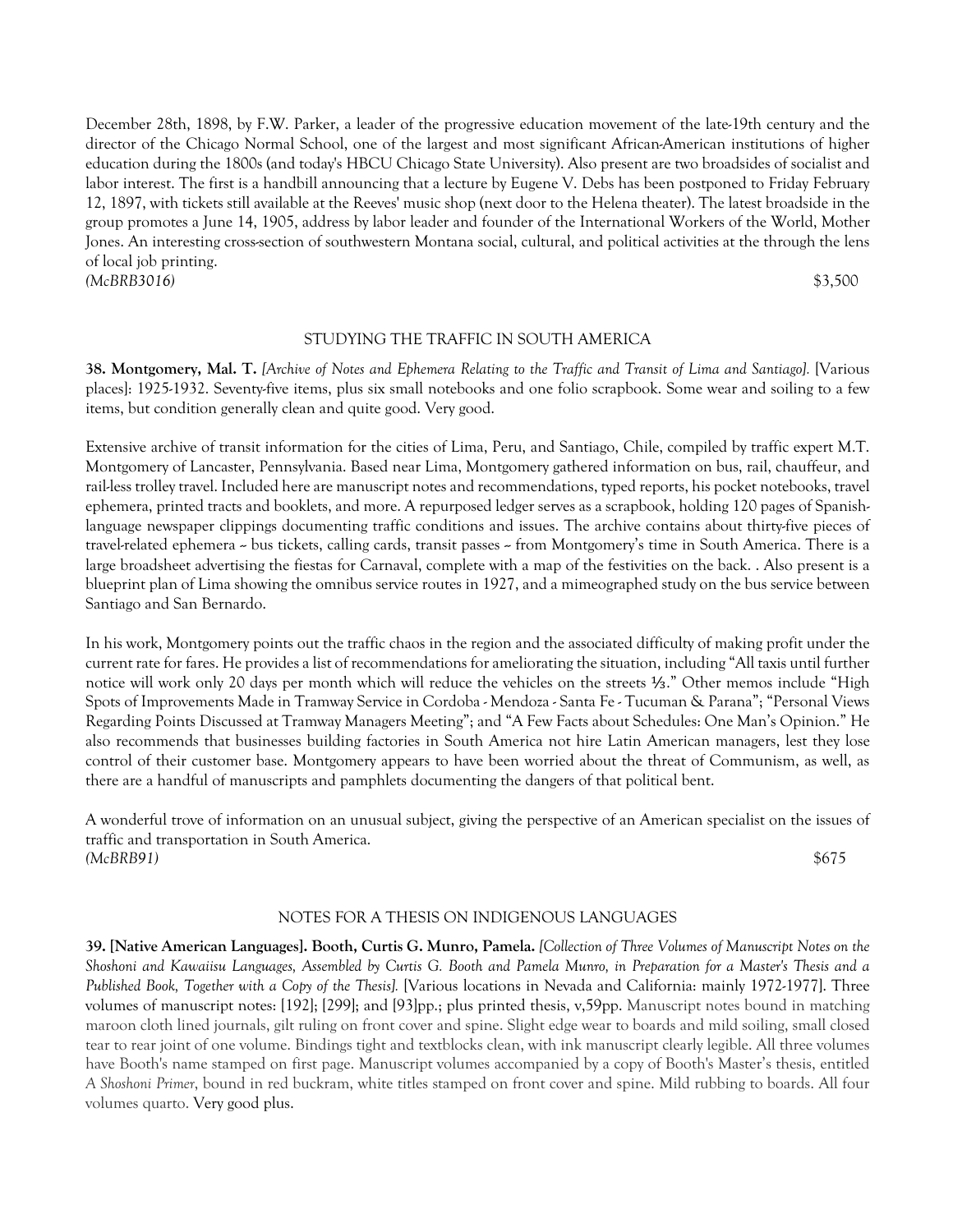A collection of original Native American language research assembled by Curtis G. Booth and Pamela Munro in the field in the 1970s. Curtis G. Booth (1945-2020) was born and raised in Utah. He attended the University of Utah, where he completed a B.S. in Linguistics in 1970. Booth then undertook graduate field research into the Shoshoni language in Fallon and Owyhee, Nevada. Booth titled the first volume of this set of notes, "A Shoshoni Miscellany," which contains English sentences, phrases, and words translated into Shoshoni, recorded during his time in Nevada. The Table of Contents breaks down the miscellany into several sections, such as "Sentences from Fallon (Reese River)," "Disease terms (Fallon)," and "Useful phrases (Owyhee)," among others. A typical entry for a sentence reads, "Suten piante tainkwa ukku wende / That man standing over there is tall."

The volume also includes smaller sections with notes on the Hopi and Mojave languages. A bit over two-thirds of this volume is filled with Booth's field notes. The included thesis, titled *A Shoshoni Primer*, almost certainly drew on these notes, and was submitted to the Department of Languages at the University of Utah in June 1972.

In 1972, having completed his Master's degree, Booth enrolled in a doctoral program in linguistics at the University of California, San Diego. While there, Curtis did extensive field research into the Kawaiisu language, which culminated in a co-authored book focused on Kawaiisu grammar and texts and included a dictionary documenting the language. The book, *Kawaiisu: A Grammar and Dictionary with Texts,* acknowledges Booth's contributions based on his work with Lida Girado of Tehachapi, a native Kawaiisu speaker. The book was co-authored by Booth, Maurice L. Zigmond, and Pamela Munro, edited by the latter, and published in 1990.

The other two volumes of field notes present here contain Booth's notes on Kawaiisu, or perhaps a combination of notes made by Booth and his colleague and co-author Pamela Munro. At one point early in the first volume, the handwriting changes after a notation reading, "Pam's notes." The first volume on Kawaiisu is practically full of notes dated from 1974 to 1977, almost all of which seem to emanate from regularly dated sessions with Lida Girado (i.e., "Lida 3-5-75 Tehachapi"). The second volume on Kawaiisu continues with over fifty pages of Booth's or Munro's notes for sessions with Lida in 1977, including a few pages of informative biographical notes on her. These are followed by additional notes on the Kawaiisu language from consultations made with other native speakers between the years 2000 and 2004. Taken together, both volumes constitute a treasure trove of Native American linguistic research. A fascinating set of field research notes recording work with Native American speakers which resulted in at least two publications in the latter half of the 20<sup>th</sup> century. *(McBRB2817)* \$3,500

#### FROM THE INDIAN BOARDING SCHOOL

**40. [Native American Photographica**]*. [Carte-de-Visite of Two Native American Women].* Winona, Mn.: Hoard & Tenney, [ca. 1880]. Carte-de-visite. Imprint on verso and recto. Pencil numbers at top of image; otherwise clean and fresh. Very good.

A striking cabinet card photograph of two young Native American women, taken and sold by the Minnesota firm of Hoard & Tenney. The printed verso of the card markets the Hoard & Tenney Art Gallery in Winona, in southeast Minnesota on the western bank of the Mississippi River, where Charles A. Tenney worked from 1875 through the 1880s. The two American Indian girls are clad all in white, with one seated and the other standing; the girl sitting balances a Bible on her left leg. They were likely "attendees" of an Indian Boarding School in the region, the closest of which to Winona at the time of this photograph were the Vermillion Lake Indian School, ninety miles up the Mississippi toward St. Paul, which held people of the Bosi Forte and Ojibwe tribes, and the Tomah Indian School, forty miles due east in Wisconsin, which held people of the Ho-Chunk (Winnebago) tribe. A brief but determined search revealed few images related to either school from this early period of their histories. *(McBRB3208)* \$550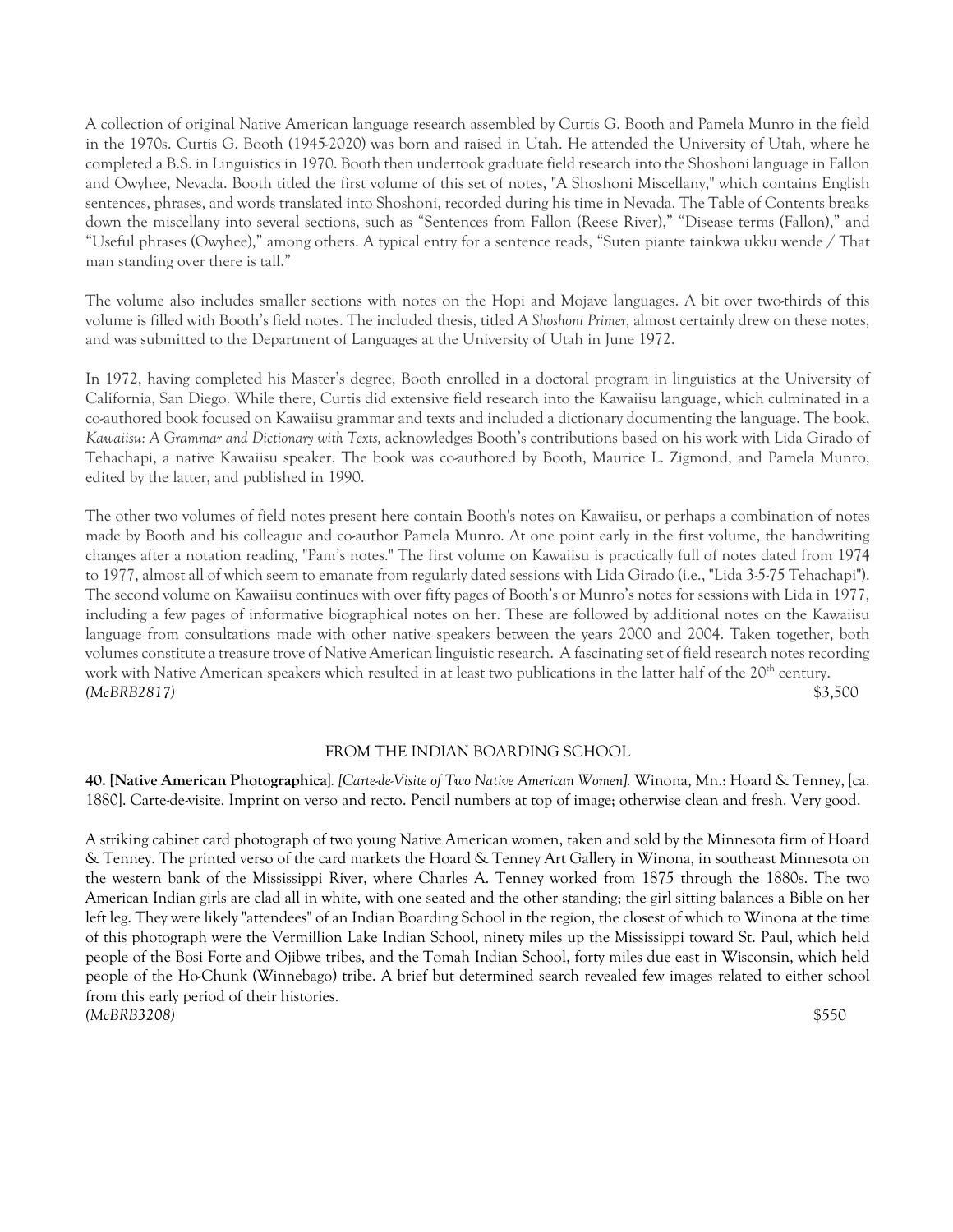# CHRISTIANIZING NATIVE AMERICANS IN OKLAHOMA

**41. [Native Americans]. [Oklahoma].** *Oklahoma Indian Baptist Association. Held with the First Cheyenne Indian Baptist Church, in Session at Fighting Bull's Home, Eight Miles Southwest of Kingfisher, Okla. [caption title].* [Watonga, Ok.?]: 1916. Printed broadside, 15.5 x 6 inches. Three horizontal folds, with short separations, moderately tanned, two cello tape repairs on verso. A fragile but important broadside. Good.

A seemingly-unrecorded broadside relating to the assembly of the Oklahoma Indian Baptist Association at the home of Cheyenne leader Fighting Bull in the summer of 1916. The text lays out "Information Regarding Transportation and Camp Regulations" as well as general information on the purpose of the assembly. The former instructs attendees on the date, time, and cost of transportation (including a timetable for trains along the Rock Island Railroad), as well as what to bring (tents, bedding, bowls, plates, cutlery, and more). Attendees are encouraged to contact noted missionary Rev. George L. Gibbs with the numbers of their traveling parties as well as their arrival times.

The purpose of the gathering is summed up here as follows: "This great camp of Indians is here for a specific purpose. It is not an exhibition of Indian religions or old time customs; neither is it a celebration of a national holiday, but a gathering of Christian Indians and missionary workers, with those who favor Christian teachings, for the purpose of worshipping God, and transacting business relative to the several churches represented here." In order to help ensure orderly and effective worship, the organizers forbid "intoxicating liquors, all gambling or any other evil" from the grounds of the camp, and request that "there be NO SMOKING in or near the barn, or the house, or near any of the assembly tents." The gathering was limited to "INDIANS ONLY," with separate areas for "WHITE FRIENDS." No copies in OCLC. *(McBRB2468)* \$1,250

#### WORLDWIDE ADVENTURES OF THE USS MILWAUKEE

**42. [Naval Photographica].** *[Vernacular Photo Album with Almost 220 Images Chronicling the 1920s Cruises of the USS Milwaukee].* [Various places, including Hawaii, Pacific Islands, Central America, & Greenland: 1923-1928]. 216 original photographs, plus approximately sixty commercial prints and photo postcards, with [14]pp. manuscript log tipped in. Most images measuring 2.5 x 4.25 or 3.5 x 5.75 inches. Oblong quarto album, limp leatherette covers, string-tied. Photographs in corner mounts, with manuscript captions on album leaves or in negatives. Some wear and scuffing to covers. A couple of photos removed or with tears and light wear. Overall, very good.

An interesting and extensive album of well over 200 original photographs and sixty commercial images that documents the tours of the USS Milwaukee during the mid-1920s, compiled by Edward Hoffman, one of its crew members. The ship was a light cruiser ordered by the U.S. Government during World War I and commissioned in 1923. The first part of this album records its "shakedown cruise" from San Francisco to Honolulu to Sydney, by way of Fiji and Samoa, arriving to Australia in time to be displayed at the Pan-Pacific Scientific Congress.

During its return voyage across the Pacific in 1924, the Milwaukee was called to Honduras as a part of an effort to protect "American interests" during a violent internal power struggle that killed fifty Americans among hundreds of Honduran casualties and rampant destruction and looting in Tegucigapla. Sailors from the Milwaukee were part of the landing party that went inland to the Honduran capital, and there is an extensive series of images from this episode of political crisis in Central America. The negotiations that eventually ended the conflict were held aboard the Milwaukee while anchored at Amapala in April 1924.

Following this involvement in Honduras, the Milwaukee travelled through the Panama Canal and stopped in the Canal Zone, of which there are several images, before steaming to Greenland in July 1924 to meet and to resupply the Army Air Service pilots making the first around-the-world flight. This shorter series of photographs also includes several images and portraits of Greenland natives. The photographs that document these three principal experiences in the first two years of the Milwaukee's activity are augmented by numerous photographs of the ship under sail and otherwise in service and of the crew both at work and at leisure.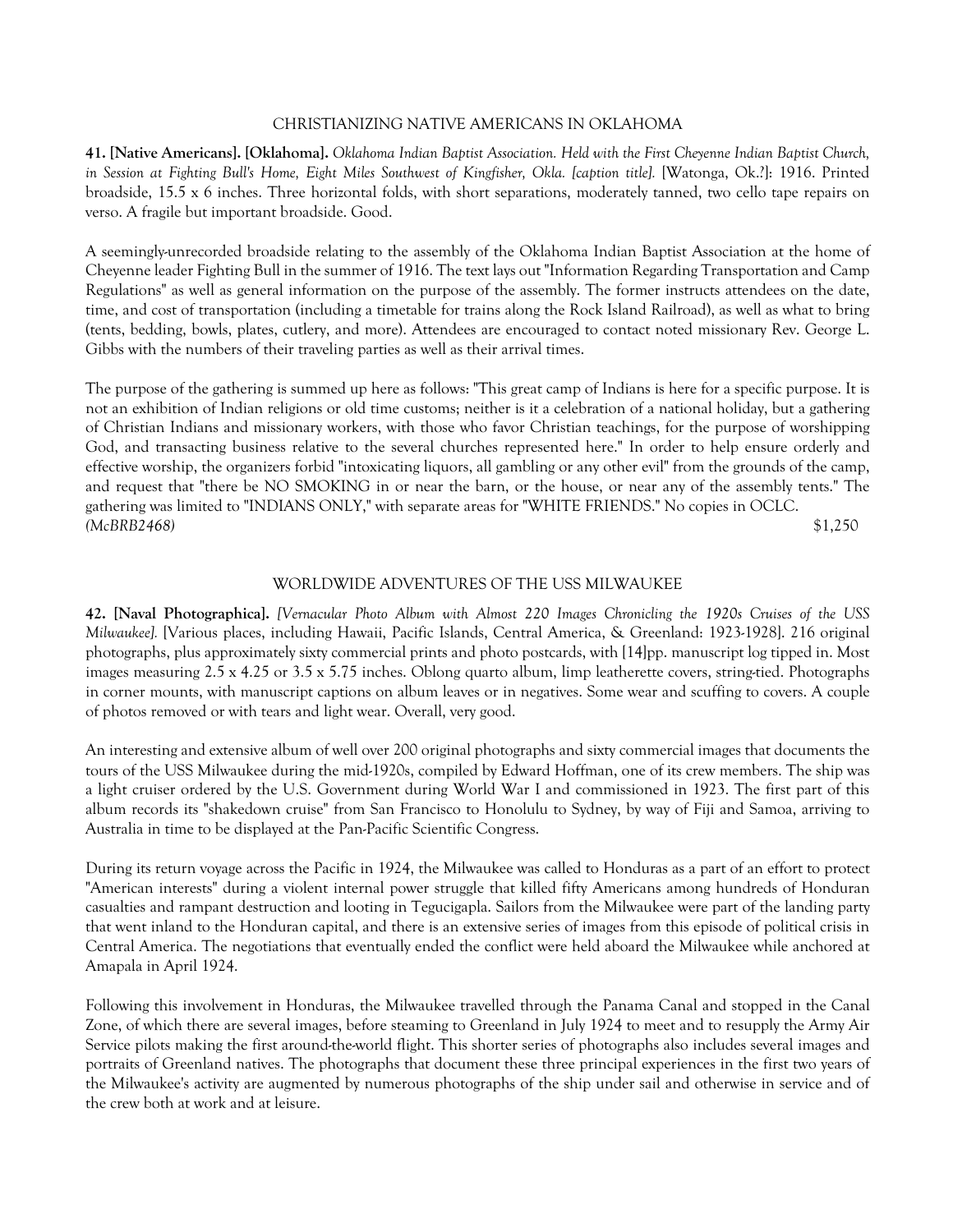At the rear of the album is a fourteen-page log that records data and points of interest relating to the cruises of the Milwaukee through 1928, including the ones documented here. The commercial prints also collected in this album mainly depict California, Hawaii, and the Canal Zone. All together, a fascinating photographic chronicle of this American cruiser in the 1920s. *(McBRB1878)* \$950

# ENCOURAGING WOMAN'S SUFFRAGE BEFORE THE VOTE IN NEW YORK

**43. [New York State Woman Suffrage Party].** *You Will Wish to Hear the Famous Canadian Woman Suffrage Leader Mrs. Flora McD. Dennison...at the Final Suffrage Mass Meeting in the Common Council Chamber City Hall... [caption title].* Watervliet, NY: Century Printing Co., [1917]. Broadside, 8.5 x 6 inches. Evenly toned, a couple of shallow edge chips. Very good.

A rare surviving flyer advertising a series of speeches at "The Final Mass Meeting" of the New York State Woman Suffrage Party before voting takes place for "Woman Suffrage Amendment No. 1" in 1917. The speakers include Mrs. Flora McDonald Dennison, billed as "The Famous Canadian Woman Suffrage Leader," Frank Durham ("Formerly of Colorado"), and "The Liberty Loan Speaker Rev. Dr. J. Ellenwood." The meeting was presided over by E.J. Foley, mayor of the New York town of Watervliet, located near Troy and Albany. Flora Dennison was the leader of the Canadian Woman Suffrage Association; she spent two years on a lecture tour for the New York State Woman Suffrage Association, as evidenced here. The speakers encourage people to vote for the woman's suffrage amendment, which did indeed pass on the November 6, 1917 ballot in New York. The vote was close, with supporters outnumbering detractors 703,129 to 600,776. Passage of New York Women's Suffrage Amendment 1 predated ratification of the 19th Amendment by almost three years. OCLC records just five physical copies, with another held in the noted suffrage collection of Ann Lewis. *(McBRB3183)* \$850

## ARCHIVE DOCUMENTING OIL CLAIMS IN INDIAN TERRITORY

**44. [Oklahoma]. [Native Americans].** *[Archive of Documents Relating to the Wellsville Oil Company and the Ownership of Claims and Leases in Oklahoma on Lands Held by the Five Civilized Tribes].* Muskogee, Ok.: [1909, 1914-1919]. Twenty-two documents, [27]pp. Folio sheets, typed on recto only. Typescript documents, some with manuscript signatures or notations. Some light wear and soiling. Very good.

Group of documents concerning oil leases for the Wellsville Oil Company on lands owned by the Five Civilized Tribes in Oklahoma. Most of the documents are from the desk of Gabe E. Parker, the Superintendent for the Tribes. The contents concern royalties, leases, inheritance issues on leased, and requests for delinquent reports from Wellsville. Several documents name specific tribal land holders or mention legal issues surrounding the owner and the oil company. An example of the legal issues herein reads, "There is herewith returned, for correction, division order between your company, as lessee, and Job Thomas, as lessor, Royalty No. 1586. It will be necessary to eliminate from this division order the NE4 of the NE4 and the SE4 of the NW4 of the NE4 of Section 20, Township 24 North, Range 17 East, being surplus allotment of Job Thomas, and, as he is dead, supervision over this land has been relinquished by the Department." One document concerns the price of oil, and reads: "This office is directed by the Secretary of the Interior...to require leases under the supervision of the Department at not less than the minimum price basis heretofore fixed by the Secretary of the Interior, pending full investigation by the Department of the market price of oil. If, after investigation, it is ascertained this price is too high, adjustment will be made with lessees in accordance with the findings of the Secretary of the Interior."

Oil production in Oklahoma took off in 1907, making it the leading producer of oil in the country. When oil was found in California, the two states competed for the title of "Biggest Producer" for the next two decades. Given that prior to statehood Oklahoma was known as Indian Territory, much of the oil was on tribal land. This resulted in a rush to swindle the Native Americans. The present archive provides a peek into the workings of the oil boom as it relates to the interchange of the federal government, the oil companies, and the Five Civilized Tribes. *(McBRB2480)* \$2,750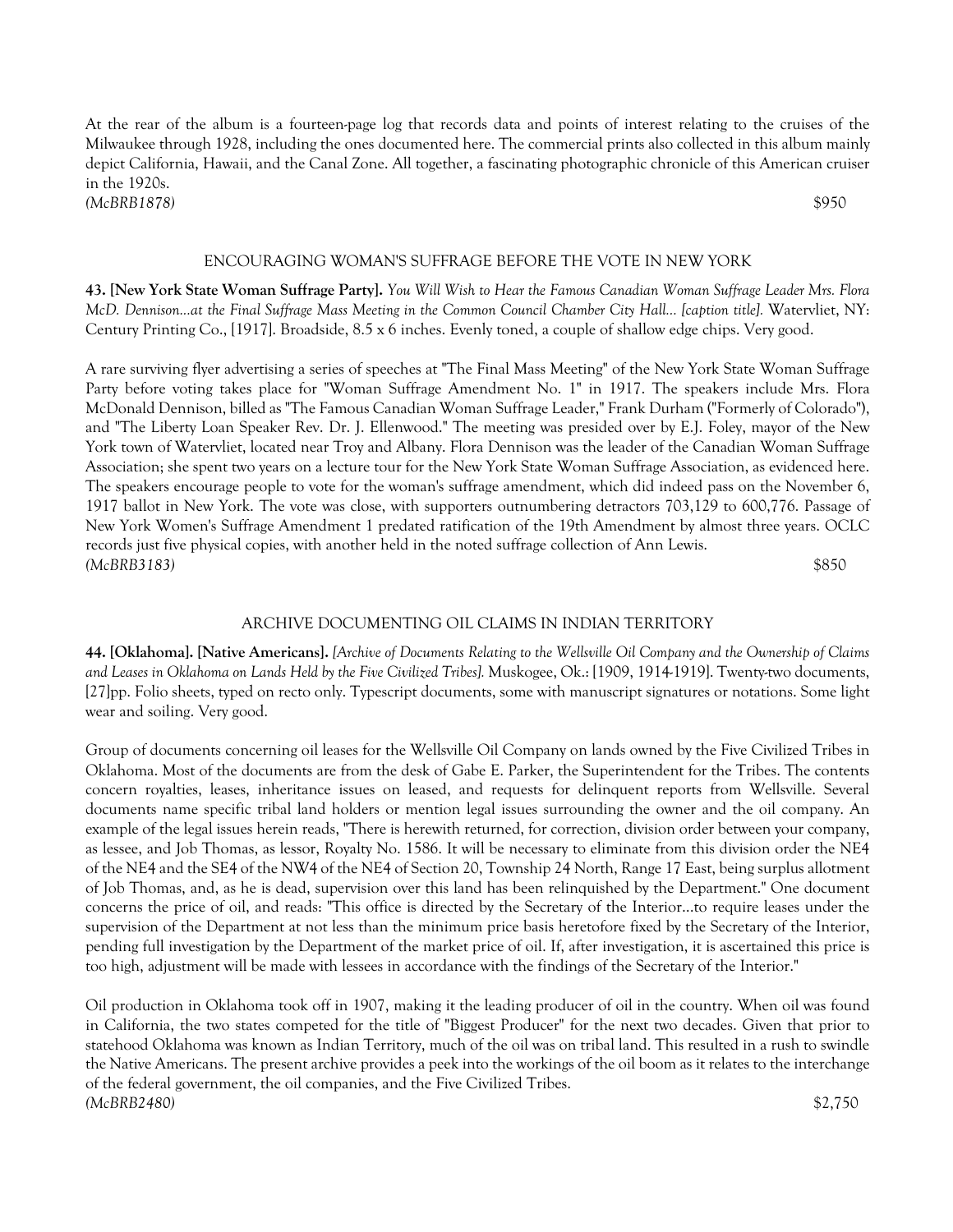## IMPORTANT BORDERLANDS HISTORY, PUBLISHED IN SALTILLO

**45. Portillo, Esteban L.** *Apuntes para la Historia Antigua de Coahuila y Texas*. Saltillo: Severo Fernandez, 1886. 482,[1]pp. Small quarto. Contemporary quarter cloth and marbled boards, spine gilt. Extremities moderately worn; contemporary binder's ticket on front pastedown. Title page separating from text block, contemporary ink stamp at head of page. Text lightly and evenly tanned, some faint dampstaining at edges, light scattered foxing and soiling. A few small edge tears. Good plus.

First edition of the first publication of documents from the Bosque-Larios expedition of 1675, which contains extremely early accounts of Spanish expansion, native Coahuilans, the early missionaries, and colonial Texas. "The Bosque-Larios expedition was the product of the orders of Antonio Balcarcel Riva de Neira Sotomayor, alcalde mayor of Coahuila, who dispatched these individuals across the Rio Grande to learn about the Indians in Texas. The expedition entered Texas in the neighborhood of Eagle Pass and penetrated possibly as far as the headwaters of the Guadalupe River" ~ Clark.

In addition to the early exploration narratives, some of which are printed here for the first time, this work is valuable for its early histories of Borderland missions and towns, many of which had vanished by the time this book was published. Among the missions he discussions are San Antonio de Bejar, Nacogdoches, San Bernardino, San Juan Bautista, and San Buenaventura. Also discussed are the histories of many local towns, including Monclova, Viesca, Cuatro Cienegas, and Saltillo. The work was derived almost exclusively from the Coahuila state archives in Saltillo, which according to the introduction (in translation), "remain forgotten until now, and are not within the reach of the people, who so much need to know their local history." An important Mexico-Texas Borderlands history, with much content on the Native American tribes of the late-17th century; the present copy is in a pleasingly original and local binding, with the ticket of the Saltillo binder tipped onto the front pastedown.

 Basic Texas Books 19n. Clark I:3. Eberstadt 113:422. Howes P492, "aa." Palau 233502. Rader 2696. *(McBRB2785)* \$2,350

## FAMOUS CALAVERA IMAGE

**46. [Posada, Jose Guadalupe].** *Panteon de Menudencias [caption title].* Mexico City: 1919. Large broadside, approximately 23.5 x 16 inches. Previously folded. Light wear and minor chipping at edges. A pair of conjugate wormholes, slightly affecting text. Somewhat browned, though not brittle. Good plus.

A fantastic and scarce broadside "newspaper" published by Antonio Vanegas Arroyo just after World War I. The supposed periodical, El Panteon de Menudencias ("The Pantheon of Minutiae"), seems intended as an imitation of a low-brow gossip rag, and the text and small illustrations comprise vignettes and verse about famous Mexico City characters. The striking central image is variously attributed to Posada or to another of Arroyo's illustrators, but in any event it was certainly a reuse of the illustration after Posada's death. The large engraving depicts a six-legged insect with human hands, a worm's tail, and a calavera head, grasping a human skull and leg bone in its forelegs, and is amongst the most famous of the calaveras attributed to Posada. Although printed in the style of a broadside newspaper, with this issue being "Vol. 1, No. 8," no other issues beyond the present one are recorded; OCLC locates only five copies. *(McBRB3104)* \$950

# "THE EDUCATION OF THE PEOPLE IS ONE OF THE FIRST AND MOST IMPORTANT DUTIES OF GOVERNMENT...."

**47. [Reconstruction]. [Education].** *A Bill to Establish a System of National Education... [caption title].* Washington DC: February 2, 1871. 11,[1]pp. Self wrappers, sewn, two holes punched along left margin but roughly pulled through, likely removed from a two-ring binder, resulting in noticeable chipping around the rings but with no loss to text in the gutters. Minor toning. Good.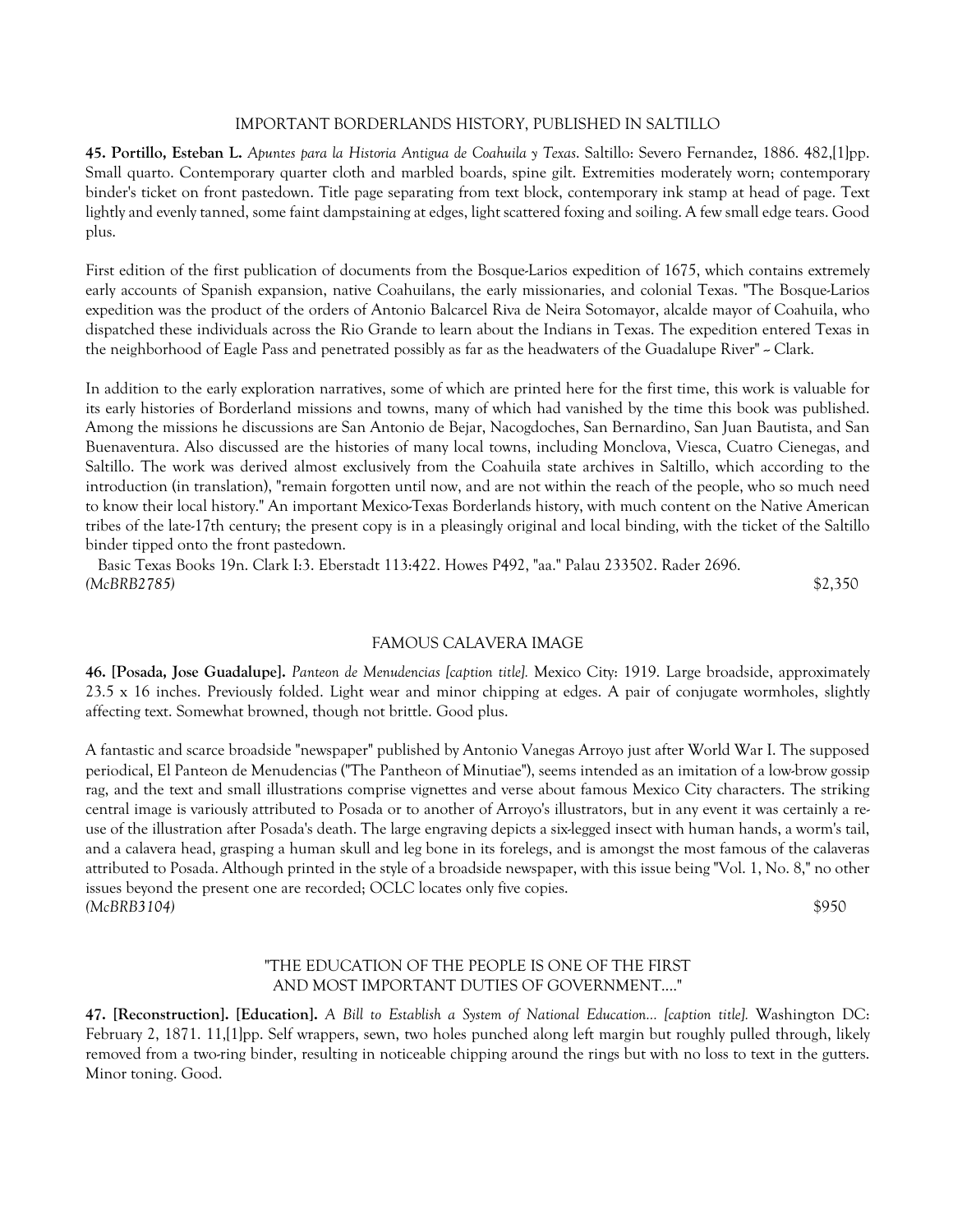An interesting slip-bill printing of an effort by Reconstructionist Republicans to create universal education for all American children without regard to race, and for those "heretofore excluded" by establishing "national schools" organized into districts within each state. Under the provisions of this law, the Commissioner of Education would oversee national schools, provide them funding for school buildings and textbooks, and generally ensure that "there shall be opportunity afforded to every child dwelling therein between the ages of six and eighteen to attend school for at least six months in each year, subject to such regulations and restrictions as shall be necessary for the discipline of the schools." According to the bill, these national schools were tasked with instilling in "the minds of children and youth committed to their care and instruction, the principles of piety and justice, and a sacred regard for the truth, love of their country, of liberty, humanity, and universal benevolence, sobriety, industry and frugality, chastity, moderation, and temperance, and those other virtues which are the ornaments of human society and the basis upon which a republican constitution is founded...."

The bill was sponsored by Congressman George Hoar of Massachusetts, whose Republican Party sought to maintain relevance and power by repositioning their successful antislavery efforts before, during, and after the Civil War into support for the country's increasing diversity and attempting to assist a more inclusive American polity during Reconstruction. These Republican attempts spurred an acrimonious debate for decades to come about the role of the federal government in education, a debate that still rages today. The present bill ultimately failed, as did any real effort at national school administration by the federal government at any point since. No copies in OCLC. *(McBRB3103)* \$1,250

## MEXICAN POLYMATH

**48. Rivera, Agustin.** *[Sammelband of Eight Varied Works by Mexican Polymath Agustin Rivera].* Lagos: 1892-1893. Eight works in one, varying paginations (see below). Contemporary quarter sheep and marbled boards, spine gilt. Moderate wear to spine and edges, boards rubbed. Occasional underlining in red pencil. Moderate tanning. Good plus.

A neat sammelband of seven short works and one longer essay by Agustin Rivera, a Mexican polymath and prolific author of the late-19th century. Rivera was a priest, historian, theologian, philosopher, and grammarian, amongst other pastimes, and published nearly two hundred works during his career on a smorgasbord of subjects. He perhaps singlehandedly sustained the career of the local printer in Lagos de Moreno, Rivera's home town; the body of work in OCLC published by Ausencio Lopez Arce, who printed all the works present here, consists almost exclusively of writings by Rivera. The lengthiest piece included here is an extended essay that ponders the use of philosophy to the uneducated classes  $\sim$  in this case, women, natives, everyday businessmen, and artisans. The other seven works address a mix of religious, artistic, philosophical, and pedagogical topics. A full list is as follows:

1) *Discurso Pronunciado por Agustin Rivera en la Funcion de Distribucion de Premios a los Alumnos de los Liceos del Padre Guerra*.... Lagos [de Moreno]: Ausencio Lopez Arce, 1892. [4],17pp.

2) *Entretenimientos de un Enfermo. Descripcion de una Manta de Tlaxcala*. Lagos [de Moreno]: Ausencio Lopez Arce, 1892. [4],34,[2]pp.

3) *La Oracion del Arzobispo Alarcon en el Congreso de Higienistas el Dia 29 de Noviembre de 1892*.... Lagos [de Moreno]: Ausencio Lopez Arce, 1893. [2],23pp.

4) *El Joven Teologo Miguel Hidalgo y Costilla [caption title].* [Lagos de Moreno: Ausencio Lopez Arce, 1892]. 4pp.

5) *Entreteniminetos de un Enfermo. Quatro Cosas*. Lagos [de Moreno]: Ausencio Lopez Arce, 1892. [2],11pp.

6) *La Pobre Humanidad a Traves de la Purpura, el Cetro, el Libro, el Laurel i el Crucifijo*.... Lagos [de Moreno]: Ausencio Lopez Arce, 1893. [2],31pp.

7) *La Vocacion de Simon Bar Jona....* Lagos [de Moreno]: Ausencio Lopez Arce, 1892. [2],50,[2]pp.

8) *¿De Que Sirve la Filosofia a la Mujer, los Comerciantes, los Artesanos, i los Indios?...* Lagos [de Moreno]: Ausencio Lopez Arce, 1893. [2],133,[1[]pp.

*(McBRB2843)* \$850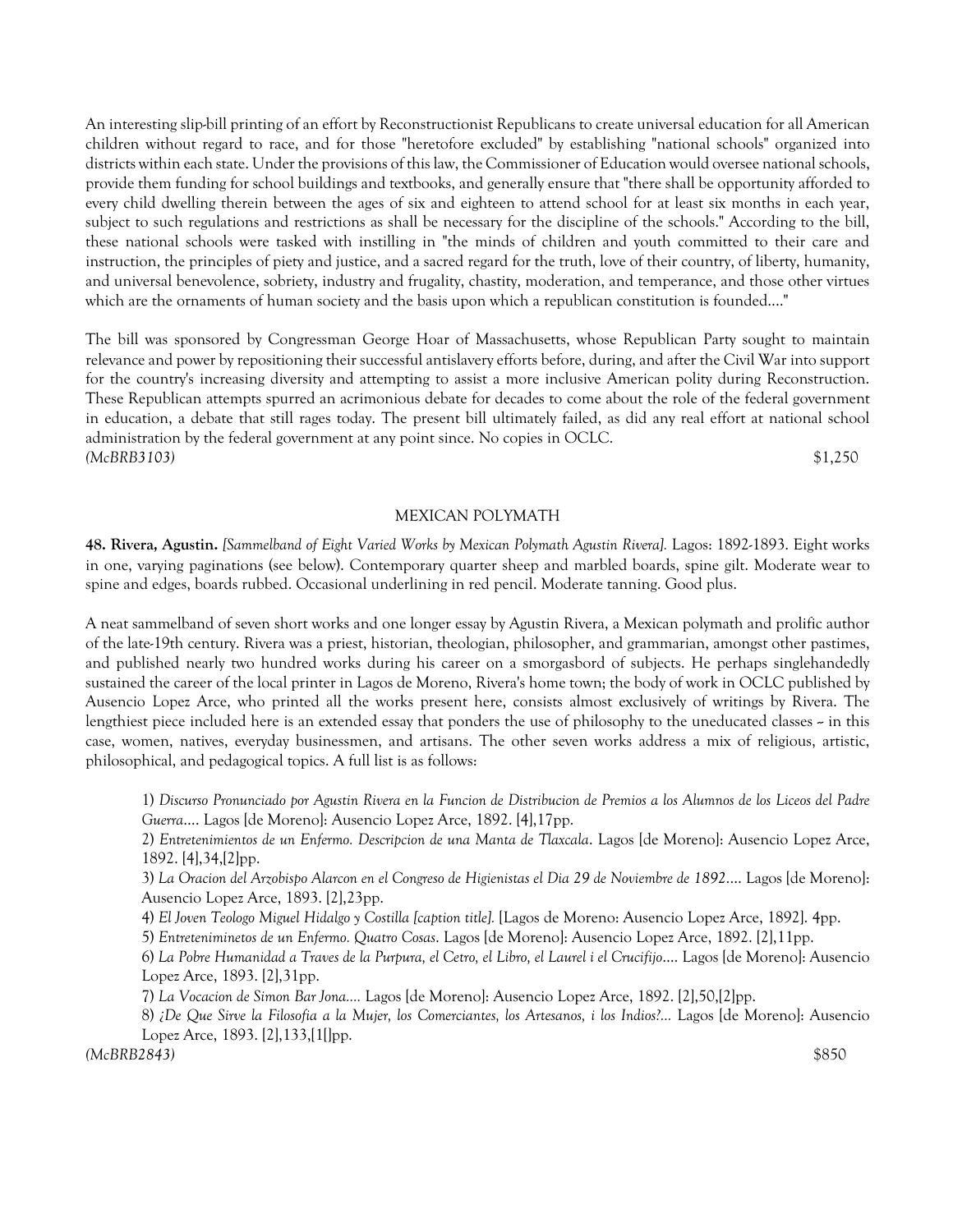# EXTENSIVELY ILLUSTRATED

**49. Roux de Rochelle, M.** *El Universo Pintoresco, o Historia y Descripcion de Todos los Pueblos, de Sus Religiones, Costumbres, Usos, Industria, Etc. ... Estados Unidos de Norte America*. Mexico City: 1841. 389,[4]pp., plus folding map and ninety-six plates. Half title. Quarter sheep and mottled paper boards, spine gilt. Moderate spine wear; boards scuffed and front; paper detaching from front board; hinges cracked but solid. Light tanning and scattered foxing. Good plus.

An unusual Mexican edition of the *Univers Pittoresque*, an attempted world history and encyclopedia first published in Paris in 1837. This "Segunda Parte" of the *Universo Pintoresco* gives a history and description of the United States that includes politics, geography, natural history, and much more. At the rear are a folding map and nearly 100 plates that depict Native Americans, American revolutionary figures and important events, plants and animals, views and points of geographic significance, and maps. The plates are captioned in French and Spanish, and were apparently sent from France for publication in Mexico - an interesting bit of publishing history. The text itself seems to be the only part of the whole work that was meaningfully distributed anywhere  $\sim$  OCLC locates copies of volumes one and three only at the national libraries of Spain and Israel; we locate a half dozen copies of the present volume. *(McBRB2845)* \$375

# FASCINATING VOLUME OF SHORTHAND NOTES FROM THE 18th CENTURY

**50. [Shorthand]. [Theology].** *[Lengthy Manuscript Volume of 18th-Century University Theology Lectures, Written in Shorthand].* [Princeton?: 1796]. [25],[419]pp. Modern calf, gilt leather label. Some chipping and wear to a few leaves, light scattered foxing. Very good.

Manuscript volume of eighty-three 18th-century university theology lectures written in Taylor shorthand. Picking up at the start of the semester in January 1796, the book contains lecture notes through late February, with lectures numbered 75 to 158. The volume begins with an extensive table of contents written mostly in English, followed by over 400 pages of manuscript notes written out primarily in Taylor shorthand. Taylor shorthand was developed in 1786 by Samuel Taylor in Britain, and is comprised of nineteen simplified geometric characters. Though principally written out in shorthand, the text is interspersed with words in English, Latin, and Greek.

Lecture 94, dated January 22, mentions Dr. Smith and Jersey College, potentially linking this volume to Princeton University. Samuel Stanhope Smith was a Presbyterian minister and president of Jersey College (later Princeton) from 1795 to 1812. Smith taught at Princeton from 1779 onward, first as a professor of moral philosophy and later as a professor of theology; he also served on the board of trustees. He was married to Ann Witherspoon, daughter of the previous president of the college, John Witherspoon, and was elected to the presidency upon Witherspoon's death. An unusual and fascinating artifact of 18th-century higher education. *(McBRB102)* \$2,500

## LARGE MAP OF SOUTH AMERICA

**51. [South America]. [Railroads].** *Philips' Commercial & Railway Map of South America*. New York: C.S. Hammond & Co., [1930]. Folding map, 40.25 x 27.75 inches. Printed in color with manuscript delineations. In card covers, folded to 7 x 5 inches; linen backed. Minor wear and toning. Very good.

A large and detailed map of South America highlighting the continent's railways. The railroads have been delineated by hand in red, the preponderance of them sprawling out from Buenos Aires across Argentina. Topography is identified on land, and paths of shipping routes with distances and underwater telegraph cables have been noted in the oceans. We locate an issue of this title published in London in 1921, but find only one other copy of this 1930 New York edition in OCLC, at UC Santa Cruz. *(McBRB2153)* \$650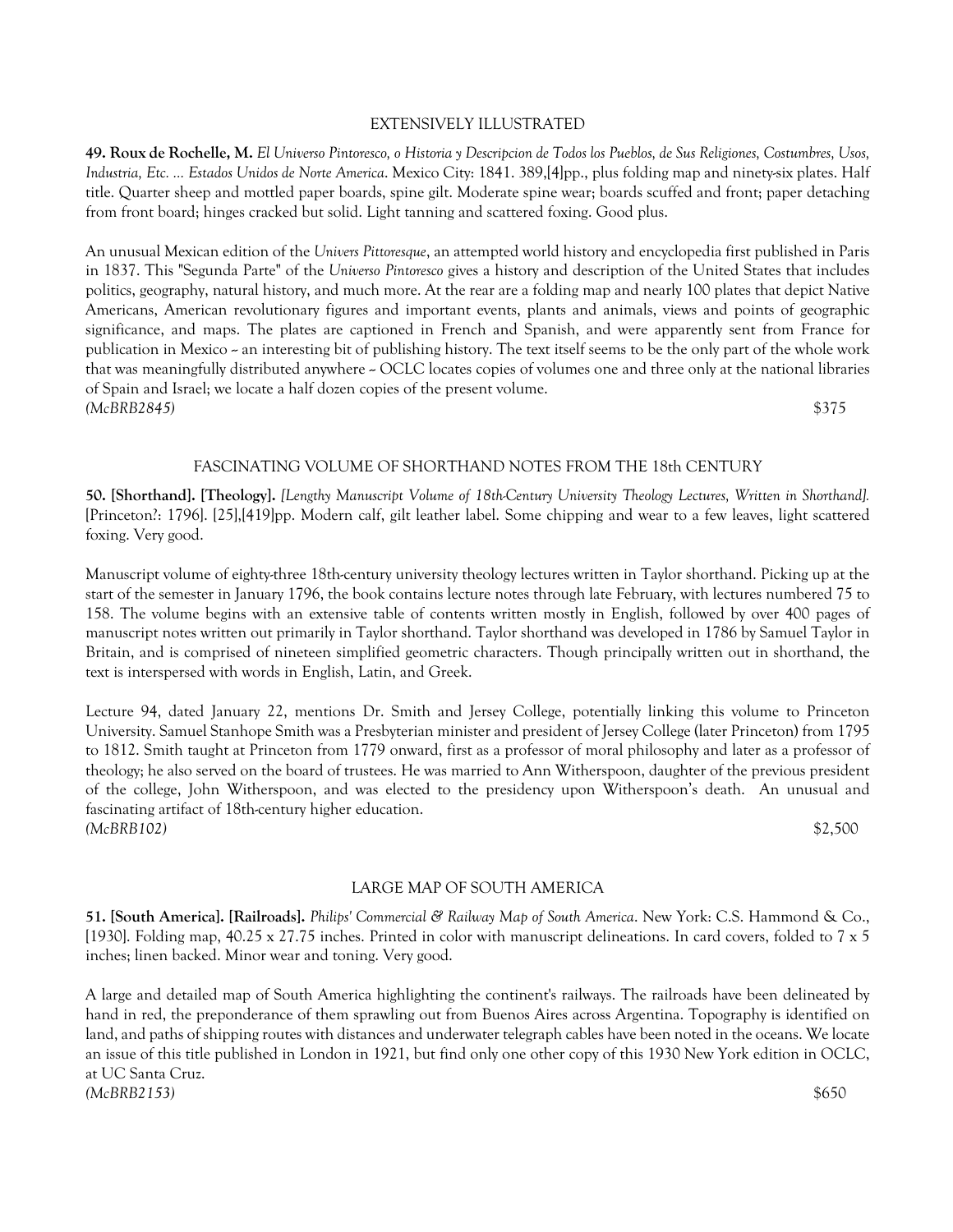# *UNCLE TOM'S CABIN* FOR THE PORTUGUESE AUDIENCE IN 1853

**52. Stowe, Harriet Beecher.** *A Cabana do Tio Thomaz ou A Vida dos Negros na America por Mistress Harriet Beecher Stowe.* Lisboa: Typographia Urbanense, 1853. 271pp., text printed in two columns. Large octavo. Original wrapper bound into later quarter calf and marbled boards, gilt spine titles. Minor rubbing to edges. Moderate soiling to wrapper, previous ownership signature on title page with another previous ownership signature erased, blank outer margin of title page and introductory leaf renewed. scattered minor foxing to text. Very good.

The very rare second Portuguese edition of Harriet Beecher Stowe's seminal work, issued the same year as the first and one of a handful of translations produced in Portugal that year, with no priority as yet established. Other Portuguese translations included Francisco Ladislau Alvares de Andrada's effort in Paris and the anonymous Lisbon translation which began *A cabana do Pai Thomé*, both published the same year as the present work. Interestingly, this edition includes a two-page introduction by the publisher and translator, António Urbano Pereira de Castro, who was also known to have published political works and literature translated from French to Portuguese in the mid-19th century. Evidenced by the retained front wrapper in this copy, this translation was published by Urbano Pereira de Castro as part of a series called "Galeria Litteraria - Parte Romantica." The wrapper also indicates the work is the second edition; the first two editions seem to be equally rare.

Stowe's monumental novel of the American South was summed up perfectly in the publisher's note to a recent edition: "*Uncle Tom's Cabin* brought the evils of slavery to the consciences and hearts of the American people by its moving portrayal of slave experience. Harriet Beecher Stowe shows us in scenes of great dramatic power the human effects of a system in which slaves were property: the breakup of families, the struggles for freedom, and the horrors of plantation labour. She brings into fiction the different voices of the emerging American nation; the Southern slave-owning classes, Northern abolitionists, the sorrow songs and dialect of slaves, as well as the language of political debate and religious zeal. The novel was, and is, controversial and abrasive in its demand for change."

Rare, with only four copies in OCLC, at New York Public, the University of Chicago, the Ohio History Center, and the University of Virginia, being a mixture of first and second editions. One of only a handful of known copies of the Portuguese translation of the great American novel of the 19th century, published just a year after its first publication, and emblematic of its immediate worldwide appeal.

 Gonçalves Rodrigues, *A tradução em Portugal* 7526. *(McBRB2546)* \$1,250

# PAINTING DE SOTO

**53. Stuart, Henri L.** *William H. Powell's Historical Picture of the Discovery of the Mississippi by De Soto, A.D. 1541, Painted by Order of the United States Government, for the Rotunda of the National Capitol at Washington*... New York: Baker, Godwin & Co., 1853. 16pp. Original printed wrappers, rear cover lacking. Contemporary ownership inscription on front cover. Lightly creased, some light foxing and soiling. About very good.

Description of William H. Powell's famous painting of De Soto from the U.S. Capitol Rotunda, published in conjunction with the completion of the painting. The painting  $\sim$  begun in 1848, completed in 1853, and placed in the capitol in 1855 -- depicts the Spanish conquistador riding boldly into a camp of Indians on the banks of the Mississippi River, seated atop a white horse and clad in Renaissance finery. He is followed by a host of men clad in armor. The Indians watch from their teepees on the riverbank, holding a peace pipe. In the foreground, missionaries raise a large cross and soldiers drag a canon forward, highlighting the traditional God and glory elements of the Spanish conquest of America. Powell's work was the last piece commissioned for the Capitol.

This pamphlet is dated 1853, the year the painting was finished, and includes a description of the work, together with reviews from various newspapers. We locate two copies of this work in OCLC, at Harvard and the Smithsonian, and one copy of a later edition dated 1855, at the American Antiquarian Society. *(McBRB268)* \$375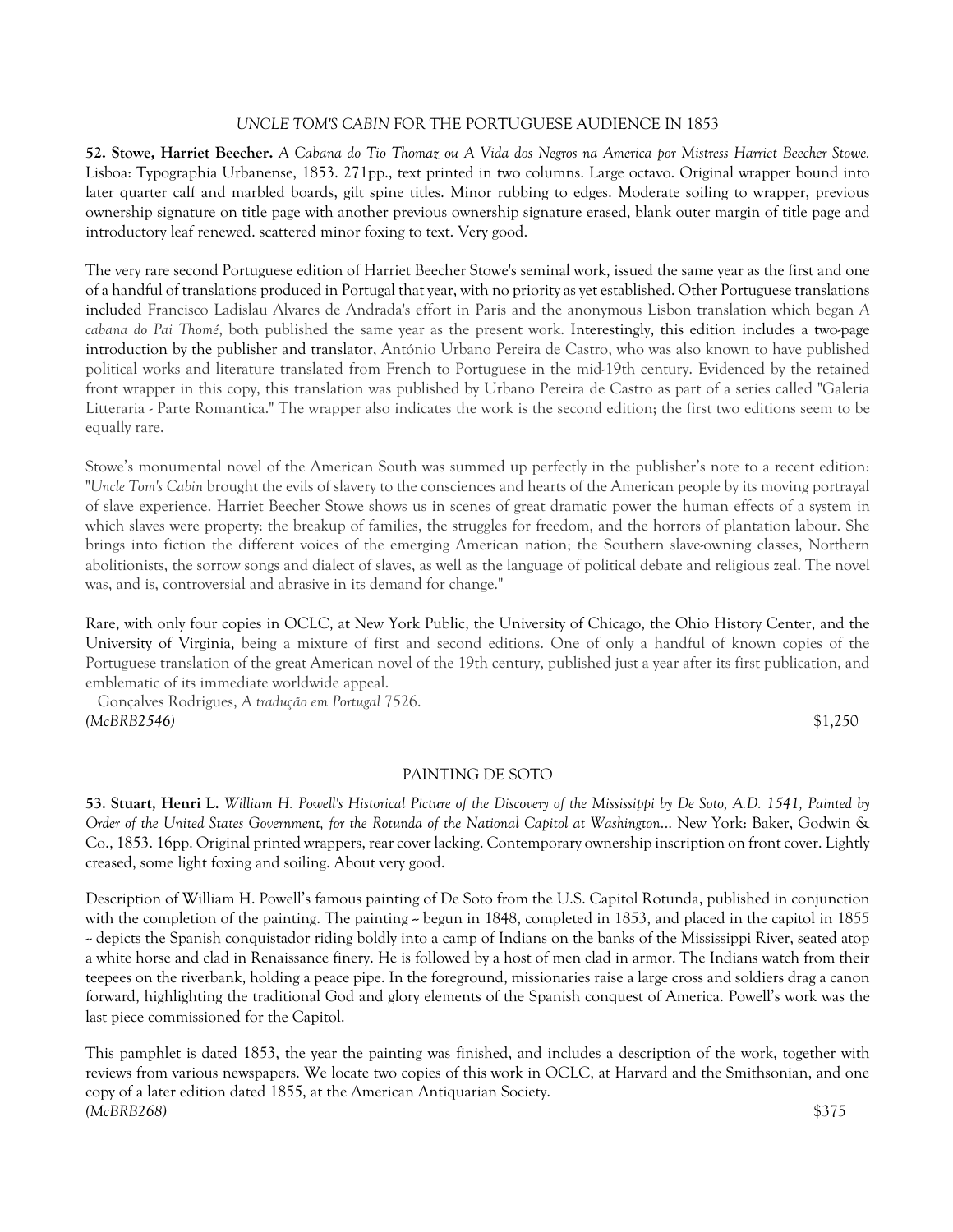# INFIDELITY, DIVORCE, AND THE MURDER OF A TEXAS RANGER IN 1851 -- IT'S ALL THE WIFE'S FAULT

**54. [Texas]. [Law].** *[Manuscript Document Regarding a Deadly Divorce Case in New Braunfels, Texas in 1851]*. [New Braunfels, Tx.: 1851]. [2]pp., on a single folio sheet. Substantial staining and some chipping, costing or affecting several words. Good.

An attorney's summary of a court case from Texas in 1851 involving infidelity, divorce, and eventually murder, with misguided commentary blaming the wife for the murder of her new husband by her old husband, and bemoaning "the ways of criminal woman." Finding themselves "somewhat dissatisfied" after a long marriage and eleven children, Levi and Matilda Jane Burleson English found themselves in court in New Braunfels to petition for divorce. The divorce was expedited after Matilda was allegedly "seduced by a man named Ross Byars [i.e., Byers], a very plausible, shrewd fellow." Byers was a major in the Texas Rangers.

After initial testimony, a divorce could not be granted for lack of a judge, so the venue was changed to New Braunfels. Eventually, the court petitioned for the male children to be awarded to Levi and the female children to their mother, Matilda, with all "property" going to Levi. A divorce was granted, though under what final terms the document does not state. Very shortly thereafter, Major Byers and the very-recently-divorced Matilda were married. Three weeks later, real tragedy struck: "Levi English went to see Byars, and while the latter was turning some calves out of a pen, he shot him with a pistol, the ball entering and passing through the left arm and heart, thro' the whole chest, and through the right arm, lodging under the skin on the outside [of] that arm. Byars ran forward a few steps, and fell at the feet of his wife, who stood by and saw it, begging English not to shoot again, as he had already killed him. It was a terrible tragedy and what must be her feelings, who caused all this? Deserted by every friend, even her own mother, and not a child to solace her. Sad are the ways of criminal woman!"

"Levi English, pioneer, cattleman, and one of the first settlers of Dimmit County, was born in Little Rock, Arkansas, on August 25, 1817.... Family tradition says that English served as a scout for the Texas Rangers after leaving the Comanches and participated in several battles against Indians.... Levi married Matilda Jane Burleson on February 22, 1839, and the couple had eleven children. In May 1851, he divorced his wife for suspected infidelity and a few days later she married Major Ross Byers. On May 28, English shot and killed Major Ross Byers in Lockhart..." - *Handbook of Texas* online.

The attorney's account of the English case covers the entire first page here. On the verso, he records brief details of three other cases in which he was involved, concerned with assault & battery, larceny, and debt, respectively. Like with the English case, he includes interesting commentary on these cases, and makes sure to note his fees.

A fascinating account of a family tragedy played out in frontier Texas involving a murder for which the assailant (and spurned husband) apparently suffered no legal consequences. In fact, according to the attorney who wrote the present document, the murder wasn't the husband's fault at all; rather, the responsibility lay with the cheating wife. Suffice to say, an eye-opening example of the gender politics at play in the Wild West in the 1850s. *(McBRB2988)* \$750

# A PEEK INTO THE LIFE OF A SAN ANTONIO TEENAGER IN 1925

**55. [Texas]. [Mull, Genevieve E.].** *[Annotated Vernacular Photograph Album and Scrapbook Kept by Movie-Crazed San Antonio Teenager, Genevieve E. Mull].* [San Antonio: 1925-1926]. [32] leaves, illustrated with thirty-five photographs and a healthy amount of assorted ephemera. Oblong folio. Contemporary limp suede covers, title on front cover stamped in gilt, string tied (though string has snapped). Minor chipping to spine ends and corners, light rubbing to front cover, crescent-shaped portion of suede on rear cover perished. Small dampstain to first leaf, otherwise clean internally. Good plus.

A charming vernacular photo album and scrapbook assembled by Genevieve E. Mull of San Antonio, Texas in the midst of the Roaring Twenties. Mull was intensely interested in attending movie theaters, and the present album includes a good amount of ephemera related to mid-1920s San Antonio movie theater culture. This includes numerous movie theater ticket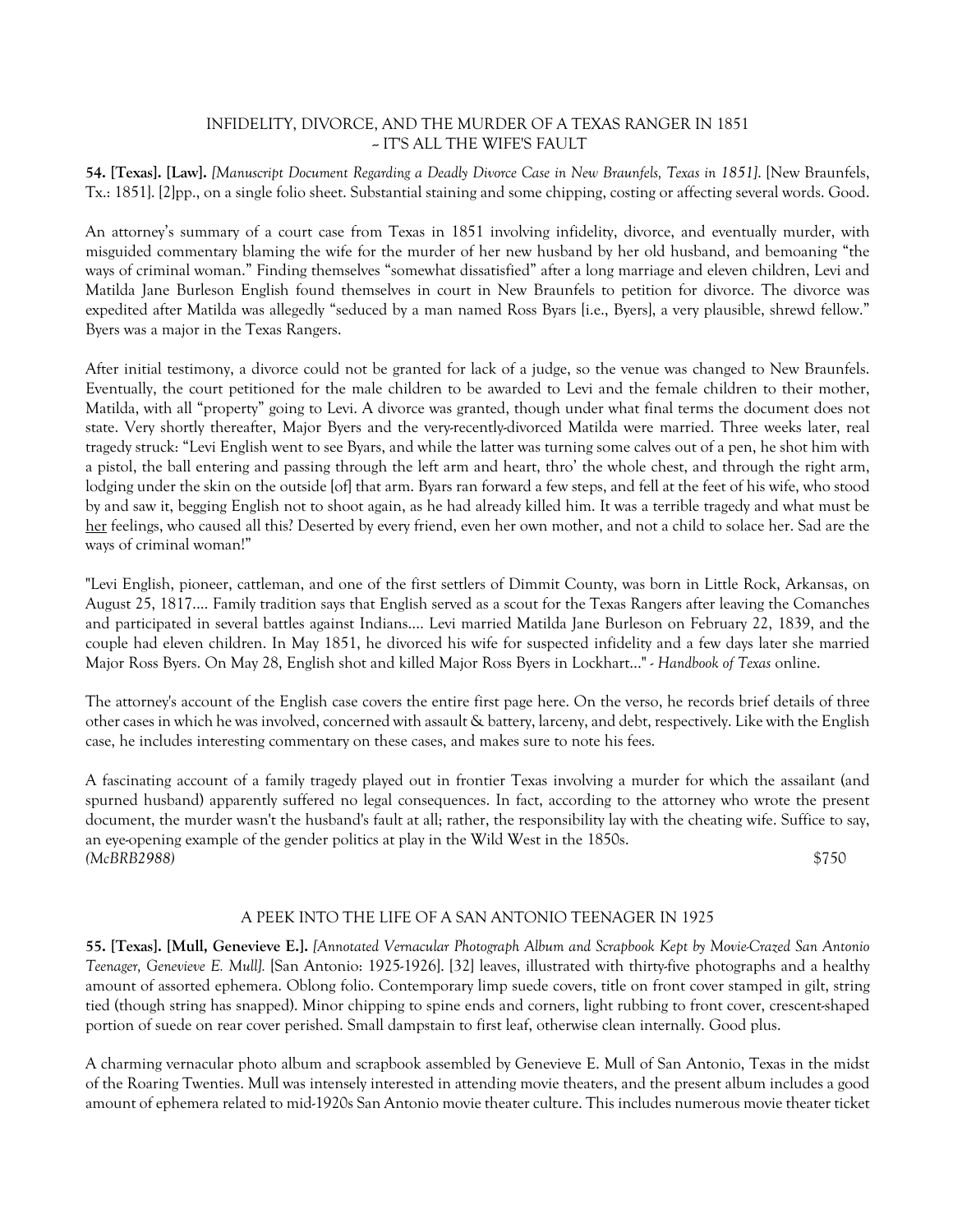stubs from places like the Princess Theatre, the Majestic, the Plaza, the Empire Theatre, and the Texas Theatre preserved on two entire pages of the album. Additional newspaper clippings relating to the Texas and Empire theaters are preserved on three additional pages, focusing on the proprietors and managers of the two theaters. Other ephemera throughout the album includes garment tags from the Landa Park Ball Room and other items from New Braunfels, swatches of lace presumably given to her by various suitors, about a dozen postal cancels cut from envelopes, dance cards, pressed flowers, greeting cards, notes, drink labels, and more.

The great majority of the photographs here picture Mull posing with her friends, all of whom are identified by name. A few of the photographs feature Genevieve and her "gang" standing in front of Mull Drug Company, most likely owned by Genevieve's parents. Records show the pharmacy was short-lived, operating for only three years between 1923 and 1926, just after the present scrapbook album concludes (Mull has dated the first leaf July 5, 1925, likely when she received it or began to use it). A single source online holds a record for Genevieve Mull born in Corsicana in 1911; this would make Mull fourteen or fifteen at the time she compiled the present album. An interesting and unique snapshot of one San Antonio girl's life over a two year period in the mid 1920s. *(McBRB2712)* \$650

# A YOUNG TEXAS WOMAN'S DIARY

**56. [Texas]. [Women]. [Education]. Sandlin, Velma.** *[Diary and Scrapbook of a Young Woman at Sam Houston Normal School].* Huntsville, Tx.: 1921. [96]pp., comprised of [61]pp. of manuscript diary entries (approximately 8,000 words) plus fifty-seven items of ephemera pasted in, one photograph pasted to the inside of the front wrapper, and thirty-three small trimmed portrait photographs pasted to the inside rear wrapper. Contemporary plain green wrappers. Considerable wear and soiling to wrappers, bottom of spine chipped, newspaper clippings on rear wrapper. Small chips to lower edge of first few leaves costing a few words, a few small stains and some dust-soiling to text. Good.

A wonderful illustrated diary kept by Velma Sandlin, a student at the Sam Houston Normal Institute (SHNI) in Hunstville, Texas at the outset of the Roaring Twenties. Sandlin's writing style is quite evocative, reflecting the moods and whims of a creative young woman and providing insight into the day-to-day activities of students at the first state-funded public school to train teachers in Texas. Velma Sandlin and her sister Levy, from Kosse, Texas, both attended the 1921 summer session of the SHNI, and Velma went on to teach in Port Arthur. A charming photograph adorning the inside front cover features Velma and her friend Rosa Dodson, who is mentioned several times throughout the diary as part of a core group of six (later four) friends at school.

Sandlin's diary entries mention her classes and workload, but she mostly writes about her social and personal life over the summer, including her leisure activities: napping, shopping, dating, and pining for an admirer in Reagan, Texas whose letters she reads. Events and activities at SHNI are often listed, as well, with many mentions of plays, musical performances, and movies. She and her friends also often travel to town to visit the library, go to church, read and write letters, dancing, singing songs, and to dabble in photography. Though the diary frequently includes mundane details like the weather, sleeping and eating, Velma's humorous writing style makes her diary a warm and entertaining read, enhanced with poems, drawings, and pasted-in ephemera.

Among Velma's ephemera are stamps, bits of received letters, candy wrappers, newspaper clippings, portions of postcards, a poem written for Velma by a schoolmate, her sketches of boys, and programs of events attended while at school, such as one for "The Passing Show," which featured "Negro Impersonators" and an "Apache Dance." The diary concludes with a pasted-in copy of the "S.H.N.I. Song," and the inside rear cover is decorated with tiny trimmed and captioned photographs of the young women of "Clark House," including the Sandlin sisters, Mr. and Mrs. Clark, their daughter Jane, and almost thirty others. A charming and unique record of a Texas woman's foray into young adulthood and the "real world" of teacher training. *(McBRB2877)* \$850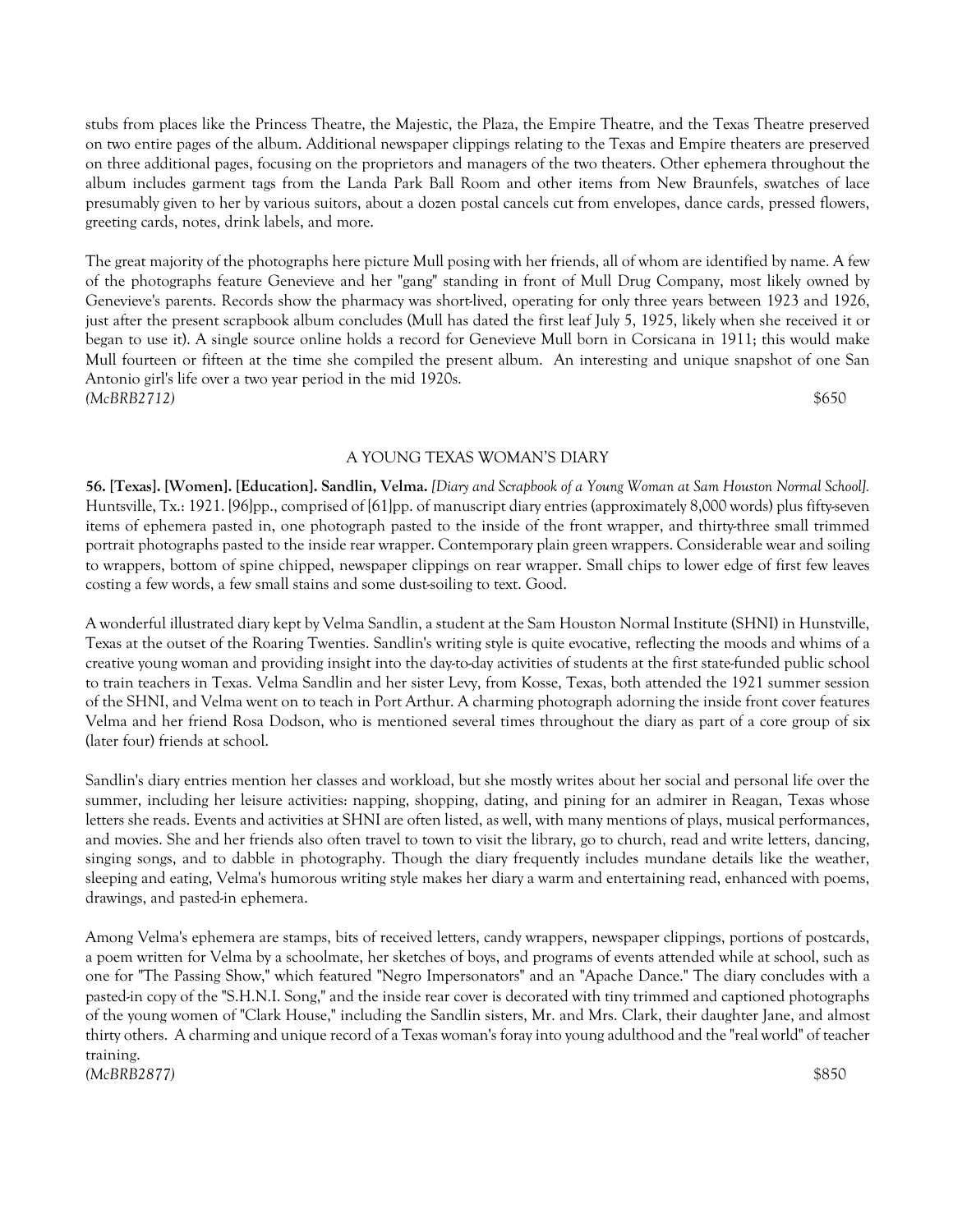#### ENORMOUS PANORAMA OF CAMP BOWIE, FORT WORTH

**57. [Texas]. [World War I].** *Bird's Eye View. Camp Bowie, Fort Worth Tex. October 1917.* Chicago: Mayhart Studio, 1917. Large panoramic photograph, 8 x 90.5 inches. Rolled. Light wear at edges, with a couple of small chips and very short closed tears along top edge. minor dust soiling and toning. Very good.

A fabulous and extremely long panoramic photograph, measuring approximately 7.5 feet in length, that depicts Camp Bowie in Fort Worth during October 1917. At this time, the camp was still under construction but also housed an entire infantry division in training for World War I. Ongoing construction efforts are clearly evident, as piles of lumber in various states of organization occupy the field in the center foreground. Already completed barracks and other out buildings occupy the right of the image, and thousands of army tents sweep into the background of the center and left portions of the image. A group of standard houses, likely for officers and their families, is located at the lower left of the image. The photographers, Mayhart Studio of Chicago, were responsible for a number of military and patriotic views during the United States' involvement in the Great War, including the well-known "Living Flag" image of thousands of servicemen composing an American flag.

"Construction of Camp Bowie began on July 18, 1917. The camp, in the Arlington Heights neighborhood about three miles west of downtown Fort Worth, was established by the United States War Department to give training to the Thirtysixth Infantry Division. Local officials expected financial gain and urged that the camp be located at Fort Worth. Including the adjacent rifle range and trench system, the site encompassed 2,186 acres.... Camp Bowie's greatest average monthly strength was recorded in October 1917 as 30,901. For about five months after the departure of the Thirty-sixth for France in July 1918, the camp functioned as an infantry replacement and training facility, with monthly population ranging from 4,164 to 10,527.... Shortly after the Armistice on November 11, 1918, Camp Bowie was designated a demobilization center. By May 31, 1919, it had discharged 31,584 men. The heaviest traffic occurred in June, when it processed thousands of combat veterans of the Thirty-sixth and Ninetieth Texas-Oklahoma divisions. The demobilization having been concluded, Camp Bowie was closed on August 15, 1919" ~ Handbook of Texas Online.

A quite remarkable photographic document of this short-lived, World War I-era army camp in Fort Worth, whose grounds and surrounding neighborhood are now touted by the municipal tourism office as "the city's premier commerce corridor." We locate no other examples of this excellent and large panorama. *(McBRB1993)* \$2,000

# NEXT STOP, *ZANZIBAR*!

**58. [Travel].** *[Official 19th-Century U.S. State Department Passport for Zanzibar].* [Washington, D.C.: 1893]. [1]p., on a large bifolium. Printed form, completed in manuscript; large, decorative watermark. Previously folded, with separations along old folds. A couple of chips and minor losses to blank second leaf. Scattered soiling and light toning.

An official, late 19th-century passport issued by the U.S. Department of State, designed and executed by the U.S. Bureau of Engraving & Printing. This example was completed and signed in July 1893 by C.W. Dow as the U.S. Consul in Zanzibar for one Henry H. Morry, an American visitor to the island Sultanate. The passport dates to the period just after Zanzibar was made a British protectorate by the 1890 Heligoland-Zanzibar Treaty. A giant watermark of the State Department underlies almost the entire sheet. Interesting official documentation of a path much less taken by the 19th century American traveler ~ Zanzibar! *(McBRB2244)* \$300

#### WORLD WAR II NAVAL HOSPITAL

**59. [United States Navy].** *Souvenir of Base Hospital Fifteen [cover title].* [Papua New Guinea?]: 1945. [24]pp. Folio. Original printed pictorial card covers, stapled. Printed in multiple colors throughout. Some light wear, corners bumped. Very good.